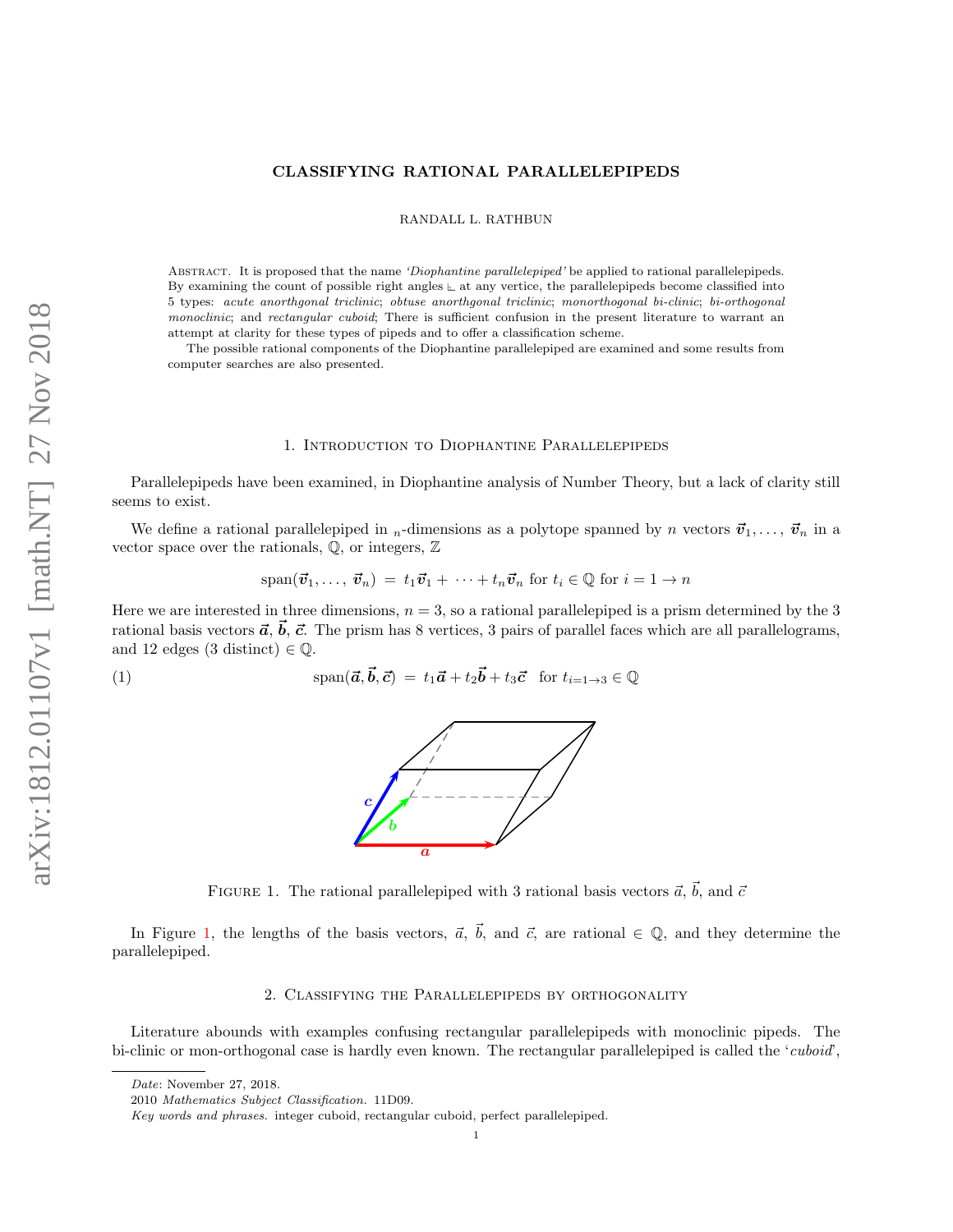or 'brick', or 'Euler brick', or even the 'orthotope', engendering confusion over the preferred name for the same object.

In an attempt at clarity for Diophantine analysis, this author proposes a classification scheme based upon the maximum count of right angles  $\mathbb L$  which might occur at any of the 8 vertices in the Diophantine parallelepiped.

Consider the 3 surface angles from Figure [1.](#page-0-0),  $\alpha$  between  $\vec{a}$  and  $\vec{b}$ ;  $\beta$  between  $\vec{a}$  and  $\vec{c}$ ; and  $\gamma$  between  $\vec{b}$  and  $\vec{c}$ . There may be none, or 1, or 2, or  $3 \text{ }\mathsf{L}$  right angles at a vertice of the Diophantine parallelepiped. All 8 vertices need to be considered.

# 3. Five Classes of Rational Diophantine Parallelepipeds

There are 5 unique classes of parallelepipeds which do exist, depending upon the count of right angles at the origin [the intersection of the basis vectors], as shown and proved in Appendix A.

| Name   Comment                                                                                                                                                                                                                      | Vertice Group(s) |  |  |  |  |  |  |  |
|-------------------------------------------------------------------------------------------------------------------------------------------------------------------------------------------------------------------------------------|------------------|--|--|--|--|--|--|--|
| acute $\vert$ (anorthic) $\vert$ no $\vert$ $\vert$ [-1 -1 1] [1 1 1]                                                                                                                                                               |                  |  |  |  |  |  |  |  |
| obtuse $\vert$ (anorthic) $\vert$ [no \mudd \mudd \mudd \mudd \mudd \mudd \mudd \mudd \mudd \mudd \mudd \mudd \mudd \mudd \mudd \mudd \mudd \mudd \mudd \mudd \mudd \mudd \mudd \mudd \mudd \mudd \mudd \mudd \mudd \mudd \mudd \mu |                  |  |  |  |  |  |  |  |
| 1-ortho $\vert$ (bi-clinic) $\vert$ $[-1 \ -1 \ 0]$ $[-1 \ 0 \ 1]$ $[0 \ 1 \ 1]$                                                                                                                                                    |                  |  |  |  |  |  |  |  |
| 2-ortho $\mod$ (monoclinic) $[-1 \ 0 \ 0]$ $[0 \ 0 \ 1]$                                                                                                                                                                            |                  |  |  |  |  |  |  |  |
| $3\text{-ortho}$ (rectangular) $\begin{bmatrix} 0 & 0 & 0 \end{bmatrix}$                                                                                                                                                            |                  |  |  |  |  |  |  |  |

Table 1. The five classes of rational parallelepipeds by surface angles at a vertice.

In the table above, the classsifier for the vertice group is shown in the Vertice Group(s) column. The meaning is as follows:  $1 = \text{acute } \triangle$  angle;  $0 = \text{right} \vdash \triangle$  angle; and  $-1 = \text{obtuse } \triangle$  angle. The classifier is color highlighted for the right  $\text{L}$  angle(s).

NOTE: The vertice group gives the actual types of vertices which actually occur in the class.

This suggests a possible classification scheme with 5 categories or class names:

- the Diophantine acute anorthic parallelepiped (acute triclinic)
- the Diophantine obtuse anorthic parallelepiped (obtuse triclinic)
- the Diophantine 1-ortho parallelepiped (biclinic)
- the Diophantine 2-ortho parallelepiped (monoclinic)
- the Diophantine 3-ortho parallelepiped (rectangular)

Please note that for the first two classes, the *acute anorthic*, and the *obtuse anorthic*, that no right angle  $\sqsubset$ exists at any vertex of the parallelepiped.

The labeling of the pipeds using the terms anorthic, or triclinic, the relatively unknown biclinic and the well known monoclinic is deliberate, and comes from the mineral crystallography classification scheme, since the crystals systems share some of the same morphology as the Diophantine pipeds.

Thus the proposed classification scheme then depends upon whether or not  $(0,1,2,3)$  right angles exist for at least one of the eight vertices of the piped (actually at the origin or intersection of the basis vectors creating the piped).

#### 4. Rational Parallelepipeds and their components

We need to take a careful look at the rational components of the Diophantine piped for Diophantine analysis. Due to the extensive symmetry and parallelism of the parallelepiped figure, many of its components are congruent, thus insuring rationality for all elements in the same congruent group, such as the edges, the face diagonals, the skew triangles, the face or body triangles, and the parallelogram areas.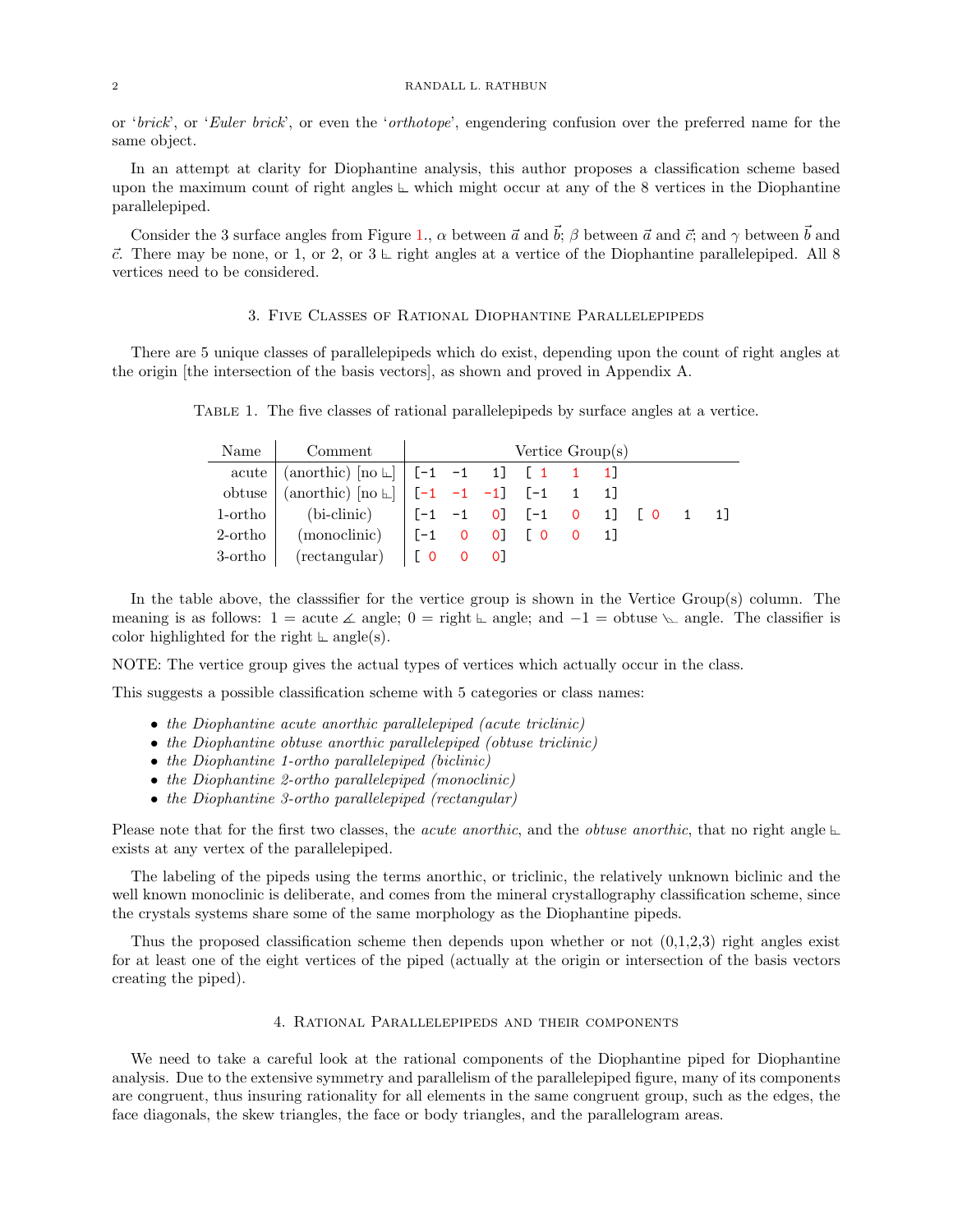Table 2. Diophantine parallelepiped classification scheme into 5 classes.

| proposed name           | acute | obtuse                | 1-ortho        | $2\text{-}ortho$ | rectangular |
|-------------------------|-------|-----------------------|----------------|------------------|-------------|
| common name             |       | triclinic   triclinic | parallelepiped | monoclinic       | cuboid      |
| right angle(s) $\vdash$ |       |                       |                |                  |             |

<span id="page-2-0"></span>4.1. Derivation from 3 rational or integer basis-vectors. Again, as in eq[\(1\)](#page-0-1) we first start with 3 finite vectors which span  $\mathbb{R}^3$  as shown in figure [2.](#page-2-0) Let their magnitudes be rational  $\in \mathbb{Q}$  or preferably as integer  $\in$   $(Z)$ .



FIGURE 2. The three basis vectors,  $\vec{v_1}$ ,  $\vec{v_2}$   $\vec{v_3}$ . with magnitudes a, b,  $c \in \mathbb{Z}$ 

Call the integer lengths of these vectors  $a, b$ , and  $c$  respectively. Using these 3 vectors we can create 3 unique parallelograms, using a pair of the 3 vectors, and then combine the 3 parallelograms into a parallelepiped.

<span id="page-2-2"></span>Where 3 parallelograms exist, with their sides of length [a, b], and [a, c], and [b, c], then a parallelepiped solution exists, where  $a, b$ , and  $c$  are the magnitudes of the 3 basis vectors. We label the 3 pairs of the diagonals of the 3 parallelograms as  $d,e; f,g;$  and  $h,j$ .

| $\text{parallelogram}$   sides   diagonals |      |      |
|--------------------------------------------|------|------|
|                                            | a,b  | d, e |
|                                            | a,c  | f,g  |
|                                            | b, c | h, j |

<span id="page-2-1"></span>TABLE 3. 3-basis vector solution  $a, b, c$ for 3 parallelograms with matching sides

4.2. The Parallelogram equation and rational parallelograms. The parallelogram equation [\(2\)](#page-2-1) shows that we can pick 3 values of a parallelogram to be rational  $\in \mathbb{Q}$ .

(2) 
$$
2(a^2 + b^2) = c^2 + d^2
$$

where  $a, b$  are the sides and  $c, d$  are the diagonals of the parallelogram. We can pick 3 rational values for a parallelogram, satisfying equation  $(2)$ , say sides a, b and the diagonal c, then the other diagonal d may or may not be rational. If the second diagonal is rational, we call the parallelogram the rational or integer parallelogram (upon scaling).

It is noted that these integer parallelograms are created from integer triangles, so every parallelogram has at least 1 rational diagonal, and if a parallelepiped is constructed from 3 such triangles, then at least 3 diagonals, say  $d, f$ , and  $h$ , from Table [3](#page-2-2) are rational, while the remaining three  $e, g$ , and j may or may not be rational.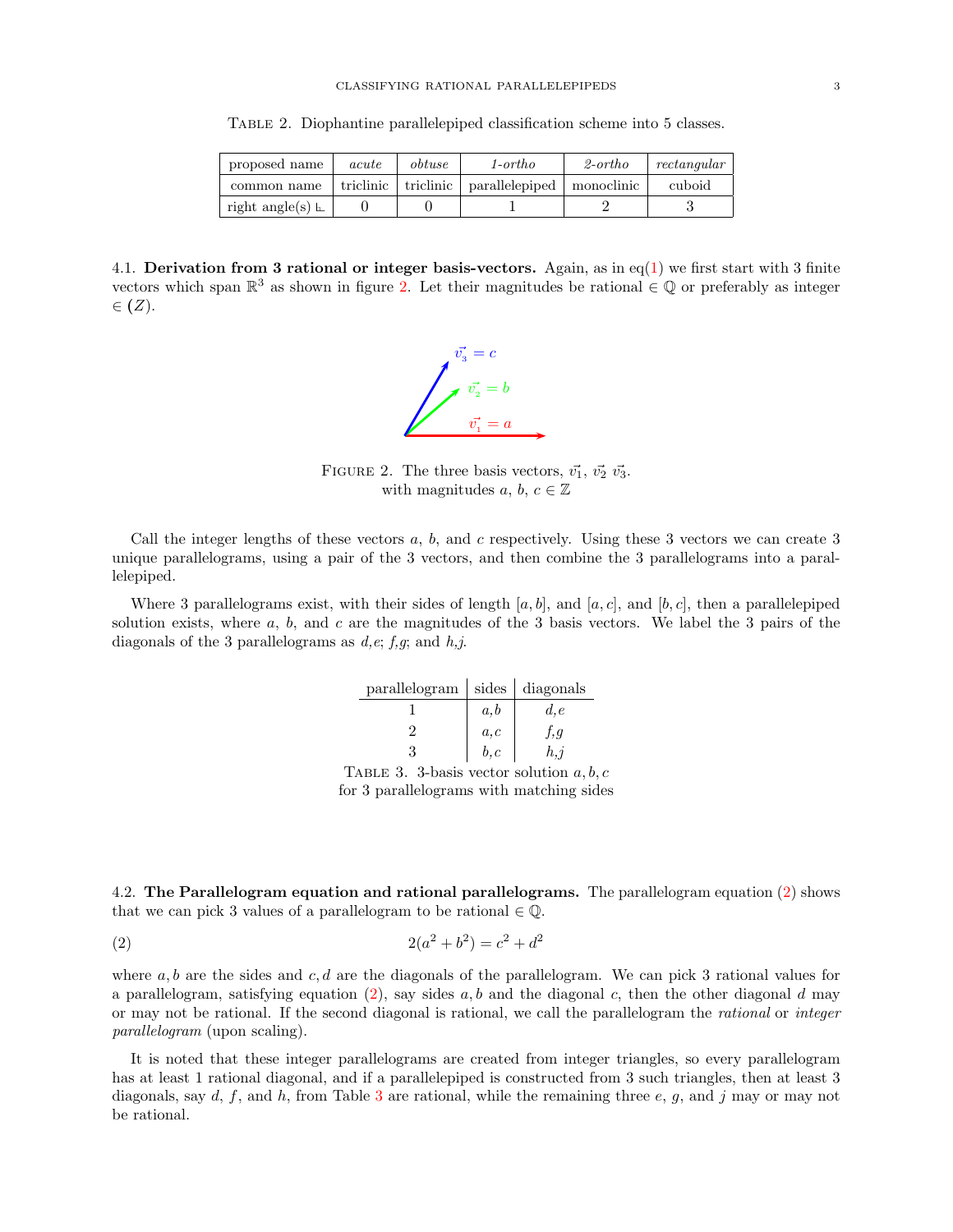4.3. Locating coordinates in  $\mathbb{R}^3$  for permuted tetrahedrons of a piped. Using these 3 parallelograms, which have at least 1 rational diagonal each, 48 tetrahedrons can be created from the permutations, as 6 sets of 8 tetrahedrons. However only 1 set of the 8 tetrahedrons is necessary to completely specify all 6 sets.

A convenient and unique collection covering the 8 possible arrangements of a convenient set is shown in Table [4](#page-3-0) below.

<span id="page-3-0"></span>Table 4. Combinations of the sides/diagonals of 3 Parallelograms for a Tetrahedron

| Tetrahedron Sides |  |                                                               |  |  |  |  |
|-------------------|--|---------------------------------------------------------------|--|--|--|--|
|                   |  | adbfch adbfcj adbgch adbgcj                                   |  |  |  |  |
|                   |  | $a e b f c h$   $a e b f c j$   $a e b g c h$   $a e b g c j$ |  |  |  |  |

Depending upon whether or not the second diagonal(s) is rational or not, we can create an *integer* tetrahedron, in at least 1 case of the 8 given above.

The reason we deal with *integer tetrahedrons* is that they provide us with the 6 key lengths:  $a, b, c, d, e$ , f; which enable us to fix the vertices of the Parallelepiped into  $\mathbb{R}^3$  Cartesian space.

An *integer tetrahedron* is shown below in figure [3](#page-3-1) with 6 integer (or rational) sides, a, b, c, d, e, & f. These sides are slightly relabeled from the set of 8 previously given so that the equations [\(3,](#page-3-2) [4\)](#page-4-0) below giving the lattice locations are correct.

<span id="page-3-1"></span>You can quickly recognize the 3 vectors  $\vec{v_1}$ ,  $\vec{v_2}$  and  $\vec{v_3}$  creating edges a, c, and e in the figure:



FIGURE 3. Integer tetrahedron.

We have to locate the vertices of this tetrahedron, given the lengths, into  $\mathbb{R}^3$ , and I choose the following method to fix the vertices  $v_1, v_2, v_3$ , and  $v_4$  into Cartesian 3D space. We find the 3 vertices first.

<span id="page-3-2"></span>(3) let tetrahedron edges be  $a, b, c, d, e, f \in Z$  $v_1 = [0, 0, 0]$  $v_2 = [a, 0, 0]$ let  $\cos(B) = \frac{a^2 + c^2 - b^2}{2}$ 2ac and  $sin(B) =$  $\sqrt{(a+b+c)(a+b-c)(a+c-b)(b+c-a)}$ 2ac  $v_3 = c[\cos(B), \sin(B), 0]$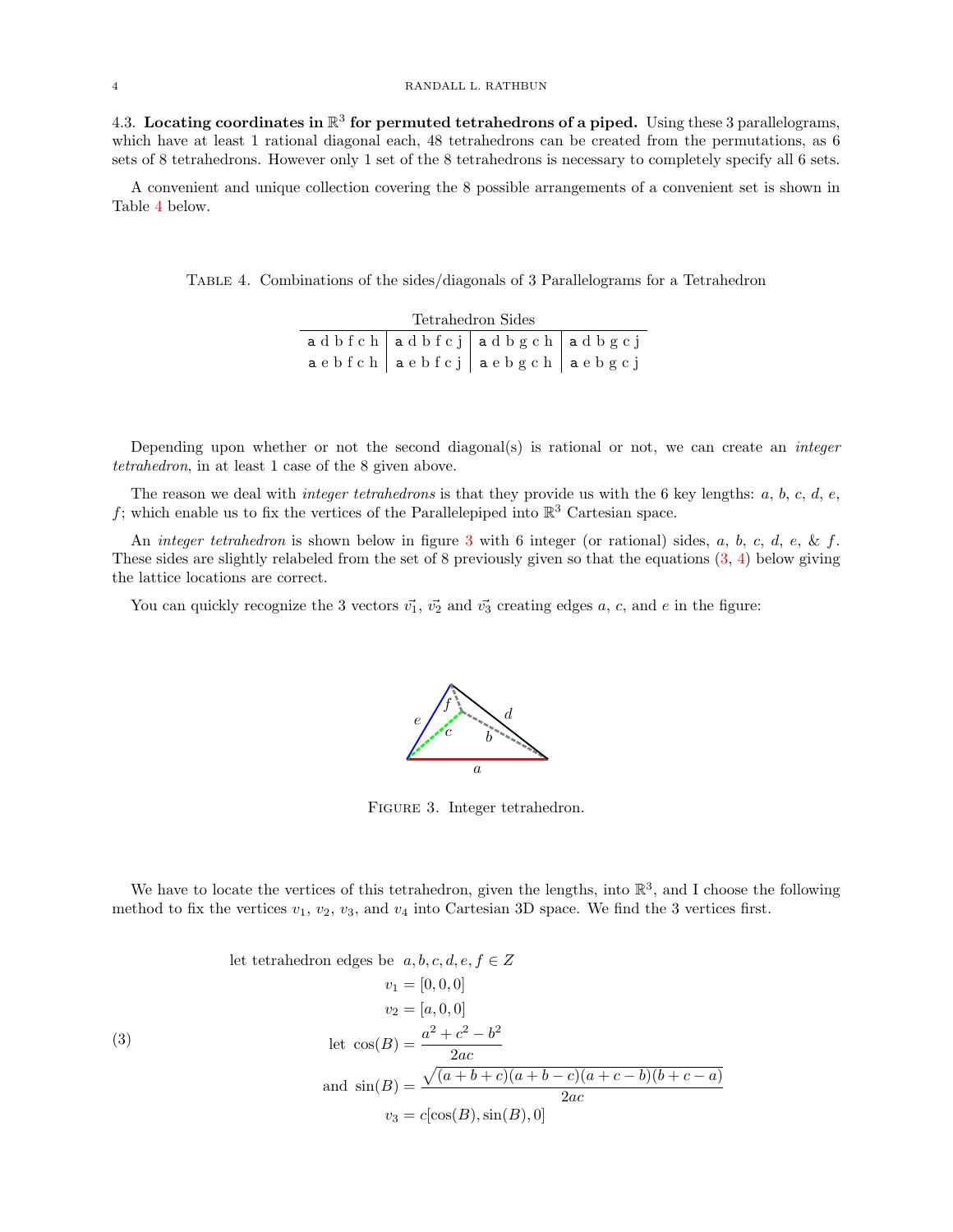By using the intersections of three  $S^2$  spheres from the 3 known vertices  $[0,0,0]$ ,  $v_1$ , and  $v_2$  with the fourth vertice  $v_4$ , that vertice can be located.

(4)  
\n
$$
x = \frac{a^2 + e^2 - d^2}{2a}
$$
\n
$$
y = \frac{c^2 + e^2 - f^2 - 2rx}{2s}
$$
\n
$$
y = \frac{c^2 + e^2 - f^2 - 2rx}{2s}
$$
\n
$$
y = \frac{c \cdot \cos(B)}{2s}
$$
\n
$$
y = c \cdot \sin(B)
$$
\n
$$
y = \frac{c \cdot \sin(B)}{2s}
$$
\n
$$
y = \frac{c \cdot \sin(B)}{2s}
$$
\n
$$
y = \frac{c \cdot \sin(B)}{2s}
$$
\n
$$
y = \frac{c \cdot \sin(B)}{2s}
$$
\n
$$
y = \frac{c \cdot \sin(B)}{2s}
$$
\n
$$
y = \frac{c \cdot \sin(B)}{2s}
$$
\n
$$
y = \frac{c \cdot \sin(B)}{2s}
$$
\n
$$
y = \frac{c \cdot \sin(B)}{2s}
$$
\n
$$
y = \frac{c \cdot \sin(B)}{2s}
$$
\n
$$
y = \frac{c \cdot \sin(B)}{2s}
$$

<span id="page-4-0"></span>The  $+z$  value was used (although  $-z$  is another solution).

Most of the time, the vertices are located in a quadratic field  $K = \mathbf{Q}$ √ D), occasionally they can be on a rational lattice.

We have to follow the same process in equations  $(3),(4)$  $(3),(4)$  $(3),(4)$  for all 8 integer tetrahedrons in Table [4.](#page-3-0) The parallelepiped (1 of 8) is derived from these 3 vectors and we strictly label the vertices as shown and follow this order for the rest of this paper.



Figure 4. The labeled Diophantine parallelepiped.

This labeled parallelepiped contains several (possibly rational) subcomponents, and they are examined in the following §§.

4.4. The 28 Diophantine Piped Diagonals. The first subcomponent to be considered are the diagonals, a line segment between 2 vertices. There are 28 diagonals in the Diophantine piped, the parallelogram in which they reside is given also, if it exists.

Table 5. 28 Diagonals in the Diophantine piped with parallelograms

|         |         | 12 Face Diagonals       |         |              |              |
|---------|---------|-------------------------|---------|--------------|--------------|
| $1 - 4$ | $2 - 3$ | $5-8$                   | $6 - 7$ | F1234        | F5678        |
| $1-6$   |         | $2-5$ 3-8 4-7           |         | F1256        | F3478        |
|         |         | $1-7$ $3-5$ $2-8$ $4-6$ |         | F1357        | F2468        |
|         |         |                         |         |              |              |
|         |         | 4 Body Diagonals        |         |              |              |
|         |         | $1-8$ $3-6$ $2-7$ $4-5$ |         | <b>B1368</b> | <b>B2457</b> |
|         |         |                         |         | B1278        | <b>B3456</b> |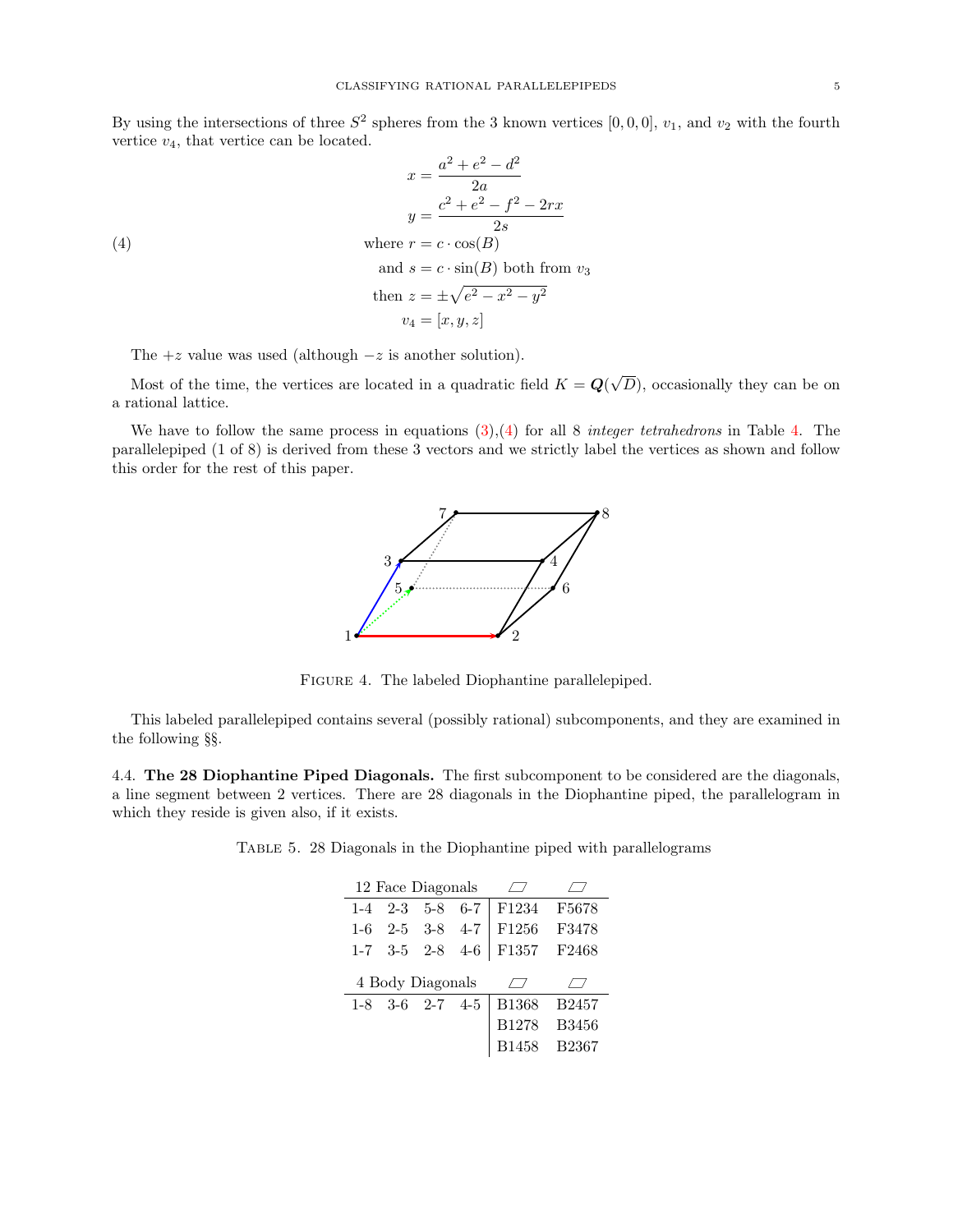|  |  | 12 edges $\Box$ $\Box$ |                                                                                                                                                                                                                                                                                                 |  |
|--|--|------------------------|-------------------------------------------------------------------------------------------------------------------------------------------------------------------------------------------------------------------------------------------------------------------------------------------------|--|
|  |  |                        |                                                                                                                                                                                                                                                                                                 |  |
|  |  |                        |                                                                                                                                                                                                                                                                                                 |  |
|  |  |                        | $\begin{tabular}{c cccc cccc} $1\text{-}2$ & $3\text{-}4$ & $5\text{-}6$ & $7\text{-}8$ & $F1234$ & $F5678$ \\ $1\text{-}3$ & $2\text{-}4$ & $5\text{-}7$ & $6\text{-}8$ & $F1234$ & $F5678$ \\ $1\text{-}5$ & $2\text{-}6$ & $3\text{-}7$ & $4\text{-}8$ & $F1256$ & $F3478$ \\ \end{tabular}$ |  |

There are 6 face parallelograms containing 12 diagonals, and 6 body parallelograms with 4 unique diagonals, since they share the same set of 4 diagonals in a permutated manner.

4.5. The 56 Diophantine Piped Triangles. Triangles are composed of 3 connected diagonals, or any 3 vertices. There are 56 triangles to consider in the Diophantine piped. However only 48 reside on the face or body parallelograms.

TABLE 6. 48 Diophantine Piped Triangles on Parallelograms.

| Λ   | Λ   | $\sqrt{ }$        | Λ   | Λ   | $\prime$ $\prime$ |
|-----|-----|-------------------|-----|-----|-------------------|
| 123 | 234 | F1234             | 567 | 678 | F5678             |
| 124 | 134 | F <sub>1234</sub> | 568 | 578 | F5678             |
| 125 | 256 | F <sub>1256</sub> | 347 | 478 | F3478             |
| 126 | 156 | F <sub>1256</sub> | 378 | 348 | F3478             |
| 135 | 357 | F <sub>1357</sub> | 246 | 468 | F2468             |
| 137 | 157 | F <sub>1357</sub> | 248 | 268 | F2468             |
| 127 | 278 | B1278             | 345 | 456 | B3456             |
| 128 | 178 | B1278             | 346 | 356 | B3456             |
| 136 | 368 | <b>B1368</b>      | 245 | 457 | <b>B2457</b>      |
| 138 | 168 | <b>B1368</b>      | 247 | 257 | <b>B2457</b>      |
| 148 | 158 | <b>B1458</b>      | 236 | 367 | <b>B2367</b>      |
| 145 | 458 | <b>B1458</b>      | 237 | 267 | <b>B2367</b>      |

There are also 8 triangles unaccounted for. These are not found on the parallelogram components of the Diophantine piped. I call them the 'skew triangles' as they are not located on any of the 12 parallelograms.

The 8 skew non-parallelogram triangles are

Table 7. 8 Skew Triangles

| 146- | 147 167         | 467 |
|------|-----------------|-----|
|      | 853 852 832 532 |     |

The matching congruent triangles listed above are given in a column, preserving the isometry of the lengths of any two vertices of the triangle, following the order of the vertice labeling.

4.6. The 12 Diophantine Piped Parallelograms. The Diophantine piped also contains 12 parallelograms.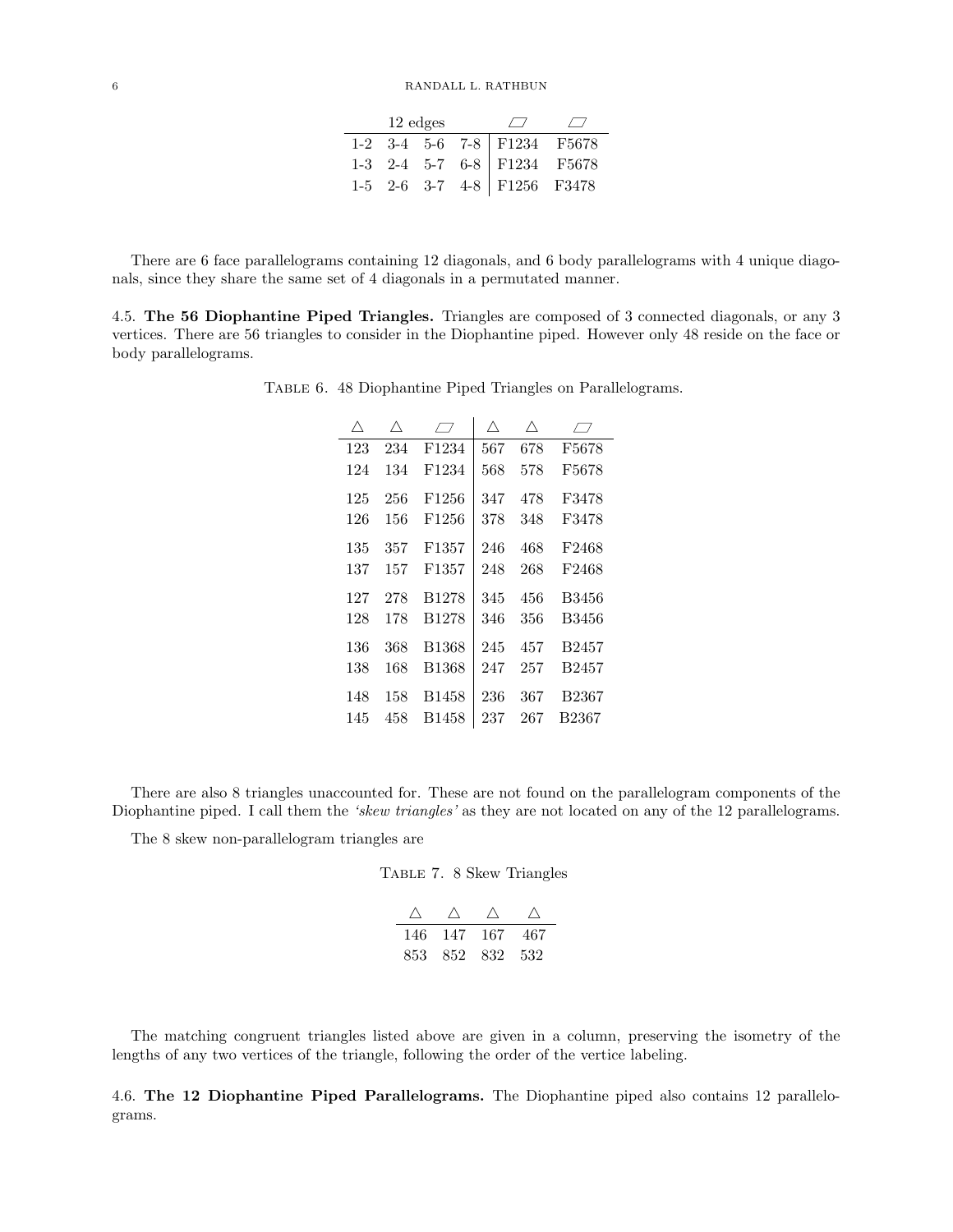| TABLE 8. 12 Parallelograms in the Piped. |  |  |
|------------------------------------------|--|--|
|                                          |  |  |

<span id="page-6-0"></span>

| face parallelograms |       |                |                     |       |                   |  |  |
|---------------------|-------|----------------|---------------------|-------|-------------------|--|--|
|                     |       |                |                     |       |                   |  |  |
| F1234               |       |                | F1357               |       | F <sub>1256</sub> |  |  |
| F5678               |       | F2468<br>F3478 |                     |       |                   |  |  |
|                     |       |                | body parallelograms |       |                   |  |  |
|                     |       |                |                     |       |                   |  |  |
| B1278               | B1368 | B1458          | B2367               | B2457 | B3456             |  |  |

The face parallelograms given above in a column in Table [8.](#page-6-0) are congruent, and have the same area and diagonal lengths. However please note that the 6 body parallelograms have distinct areas.

4.7. The Diophantine Parallelepiped Itself. Finally there is the parallelepiped itself, which has 8 ordered vertices such that there is a pair of 4 vertices which are co-planar and parallel. This figure is conventionally called the prism.

There is one component to consider for rationality, the volume:

$$
\frac{\text{parallellepiped volume}}{\text{P12345678}}
$$

4.8. Summarizing the Diophantine Analysis for all 83 Components. Considering all the components and the duplications of lengths which occur in the piped, there is a unique signature which can be checked for rationality:

### Rational Signature Considerations

- 3 edge lengths (already rational)
- 6 face diagonals (3 pairs matches lengths)
- 4 body diagonals
- 56 triangle areas\* (48 subsumed in parallelograms, 8 are not)
- 4 skew triangle areas
- 3 face parallelograms diagonals and area
- 6 body parallelograms diagonals and area
- 1 piped volume

We don't actually check all 56 triangles\*, but let the 48 triangles on the parallelograms be subsumed by the rationality checks upon the body or face parallelograms. However, we must check 4 of the 8 skew triangles for rational area.

Additionally, the volume definitely needs to be checked, as it was discovered by computer testing that certain combinations of a, b, c, d, e, and f for the integer tetrahedron edges actually led to degenerate 'flat' tetrahedrons where all three vectors  $\vec{v_1}$ ,  $\vec{v_2}$ ,  $\vec{v_3}$  were co-planer, or spanning only  $\mathbb{R}^2$ .

Putting all this together results in the unique rational check signature for a given Diophantine parallelepiped.

4.9. Unique Rationality Check of the Diophantine Piped. We discover that not all 83 components need to be checked for rationality. Since there are congruences between the lengths of the edges and diagonals, and congruences between the areas of the triangles, face parallelograms, and body parallelograms then not all need to be checked. In fact: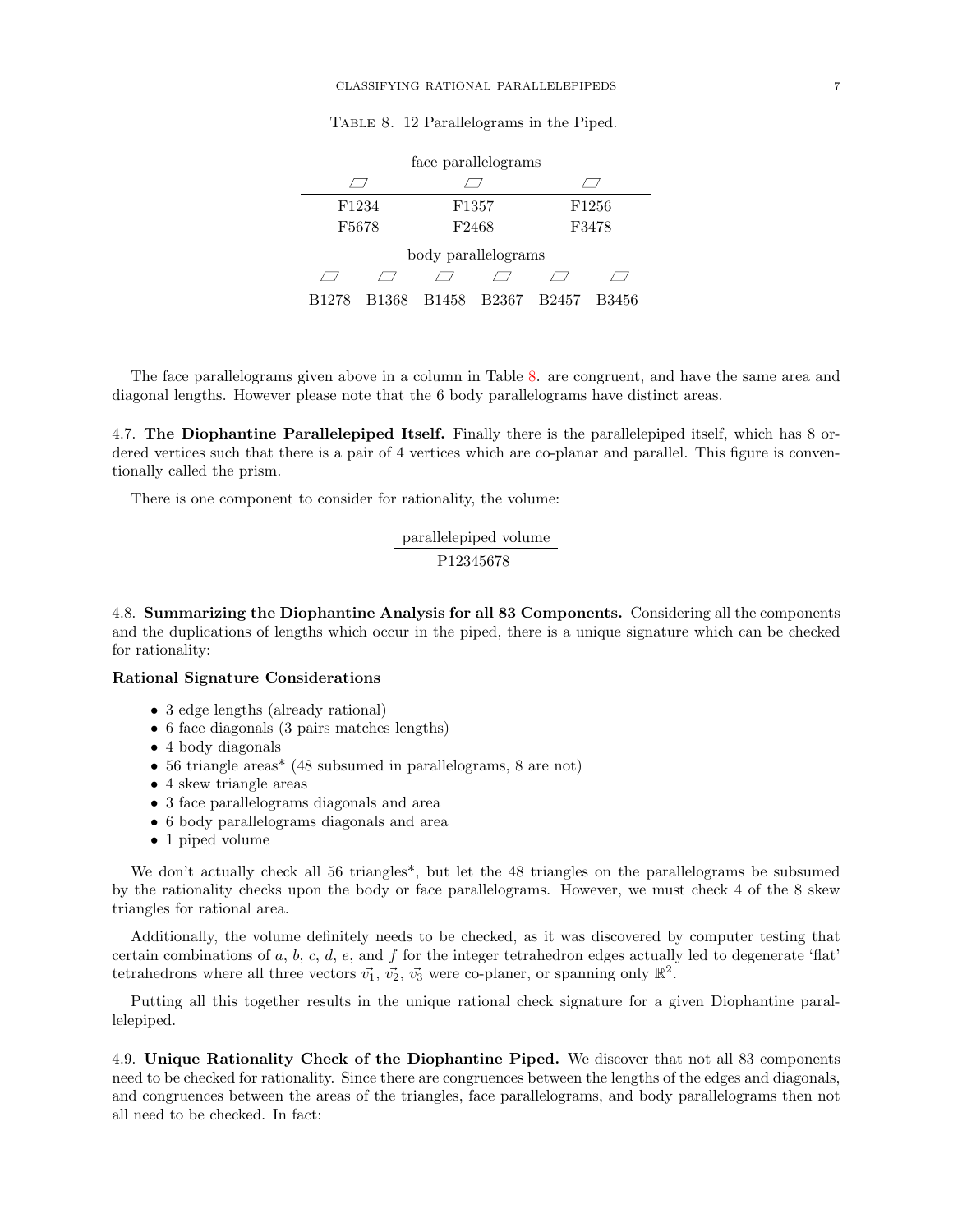• 27 components need to be checked for rationality

We provide an example of this signature for three sample pipeds, where 0 denotes an irrational value and 1 a rational value.

|            | Basis Vectors                                                  |                                                                                                                                   |    |     |     | Tetrahedron Sides |     |      |  |
|------------|----------------------------------------------------------------|-----------------------------------------------------------------------------------------------------------------------------------|----|-----|-----|-------------------|-----|------|--|
| $v_1$      | $v_2$                                                          | $v_{3}$                                                                                                                           |    | D.  | - C |                   | e   |      |  |
| (103, 0.0) | $\left(\frac{-3179}{103},\frac{120}{103}\sqrt{17458},0\right)$ | $\left(\frac{-3179}{103}, \frac{-2464734}{4495435}\sqrt{17458}, \frac{1122}{43645}\sqrt{27915342}\right)$ 103 204 157 204 157 264 |    |     |     |                   |     |      |  |
| (10, 0, 0) | $(-5.6\sqrt{14.0})$                                            | $(0, \frac{-24}{7}\sqrt{14}, \frac{24}{7}\sqrt{35})$                                                                              | 10 | 27  | 23  | 26                | 24  | - 41 |  |
| (44,0,0)   | (0,117,0)                                                      | (0.0.240)                                                                                                                         | 44 | 125 | 117 | 244               | 240 | -267 |  |

Table 9. Three sample Diophantine parallelepipeds

|  |  |  | TABLE 10. 27 rational component checks for the three sample Diophantine pipeds |  |
|--|--|--|--------------------------------------------------------------------------------|--|
|  |  |  |                                                                                |  |
|  |  |  |                                                                                |  |
|  |  |  |                                                                                |  |

|  | edges |  |               | skew triangles |  |  | face diagonals |  |  | body diagonals face area |  |  | body area |  | vol |
|--|-------|--|---------------|----------------|--|--|----------------|--|--|--------------------------|--|--|-----------|--|-----|
|  |       |  | 1 1 1 1 1 0 1 |                |  |  |                |  |  |                          |  |  |           |  |     |
|  |       |  |               |                |  |  |                |  |  |                          |  |  |           |  |     |
|  |       |  |               |                |  |  |                |  |  |                          |  |  |           |  |     |

## 5. Rational constraints for Diophantine objects

There is an geometric increase in the rationality requirements as the embedding dimension of the geometric object increases. For this reason, it is necessary to examine both rational triangles and parallelograms, before considering Diophantine parallelepipeds, in order to better understand those requirements.

5.1. Rational Triangles. In Diophantine analysis of Number Theory, we can study triangles, for example, for rational components. Since the triangle is 3 sided polygon, (it is actually determined by 2 non-linear vectors), the following properties need to be checked for rationality.

# Triangle Constraints

- rational sides (3 sides)
- rational area (1 area)

This means that  $2^4 = 16$  possibilities exist, when considering the rationality of the triangle. But collectively all 3 sides are considered rational and we definitely are interested if the area is rational. In fact triangles with this property have been given a special name: 'Heron triangles'.

We won't consider internal parts of the triangle, such as the medians, or the angle bisectors, or the perpendicular bisectors, or other civians, for example, although their study in Diophantine analysis is important. We are simply making the point here that we have 2 components to consider for rationality: the sides and the area.

If we force the triangle to have 3 integer sides,  $a, b, c \in \mathbb{Q}$ , then we only have to consider the area  $\in \mathbb{Q}$ .

The answer to the question, can we find a triangle with integer sides and rational area? has been known in antiquity, the 3,4,5 right triangle with area 6 is the classic answer.

Less well known is the fact that the primitive 5,5,6 isosceles Heron triangle, and the primitive 5,5,8 isosceles Heron triangle, both with area 12, are the next smallest integer triangles with rational area. In figure [5](#page-8-0) below, note that the 5-5-6 Heron triangle was created from joining two 3-4-5 right triangles along the side length 4.

The next 2 triangles are the composite 6,8,10 right triangle with area 24, and the primitive Heron triangle 9,10,17 with area 36 which is not isosceles. It should be pointed out that if the triangle sides  $\in \mathbb{Z}$ , and the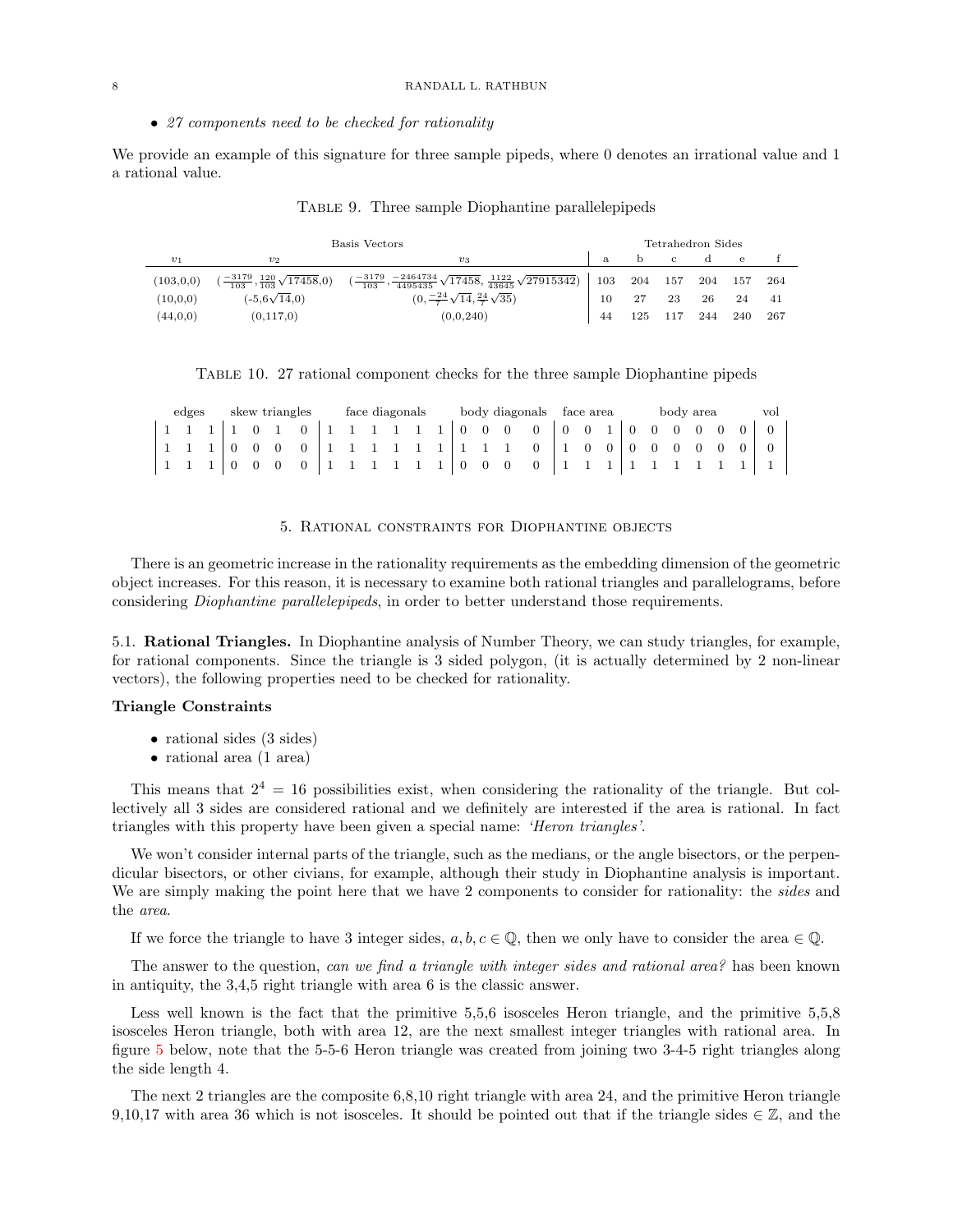<span id="page-8-0"></span>

FIGURE 5. The 3,4,5 Right Triangle and 5,5,6 isosceles Heron Triangle

triangle has rational area, then its area  $\in \mathbb{Z}$  also. If the sides are fractional  $\in \mathbb{Q}$ , and if the area is rational, then the area  $\in \mathbb{Q}$ .

Of note is the Heron formula for area of a triangles with sides  $a, b$ , and  $c$ 

(5) 
$$
A = \frac{1}{4}\sqrt{(a+b+c)(-a+b+c)(a-b+c)(a+b-c)}
$$

which is used to help discover rational area for the triangle in question. These triangles can be parameterized, see §[5.7.](#page-12-0)

5.2. Rational Parallelograms. We now consider parallelograms. They are 4 sided planar figures, with 2 pairs of congruent parallel edges;  $(a, c)$ ,  $a = c$  and  $a \parallel c$  and  $(b, d)$ ,  $b = d$  and  $b \parallel d$ . They also can be determined by two non-linear vectors but there are 2 additional considerations to be added to the Diophantine analysis.

The parallelogram has the following properties to check for rationality.

### Parallelogram Constraints

- rational sides (4 sides)
- rational diagonals (2 diagonals)
- rational area (1 area)

This means that we have to consider any one of the  $2^7 = 128$  permutations of the parallelograms properties for rationality. Let the parallelogram have sides  $(a,c)$ ,  $(b,d)$ , with diagonals  $d_1,d_2$  and area A. Considering the pairs of sides as a unit, we then have only  $32(2^5)$  combinations to consider. But forcing both pairs of sides to be rational further shortens down the 128 possibilities to just 8 cases.

TABLE 11. Possible rationality checks for a parallelogram

| parallelogram | component | (a, c) | (b,d) | $d_1$ | $d_2$ |  |
|---------------|-----------|--------|-------|-------|-------|--|
| case 1        | rational? |        |       |       |       |  |
| case 2        | rational? |        |       |       |       |  |
| case 3        | rational? |        |       |       |       |  |
| case 4        | rational? |        |       |       |       |  |
| case 5        | rational? |        |       |       |       |  |
| case 6        | rational? |        |       |       |       |  |
| case 7        | rational? |        |       |       |       |  |
| case 8        | rational? |        |       |       |       |  |

From examination, it can be seen that case 3 is identical to case 2 and case 7 is identical to case 6, because order is not important, so this narrows our possibilities to just 6 actual cases: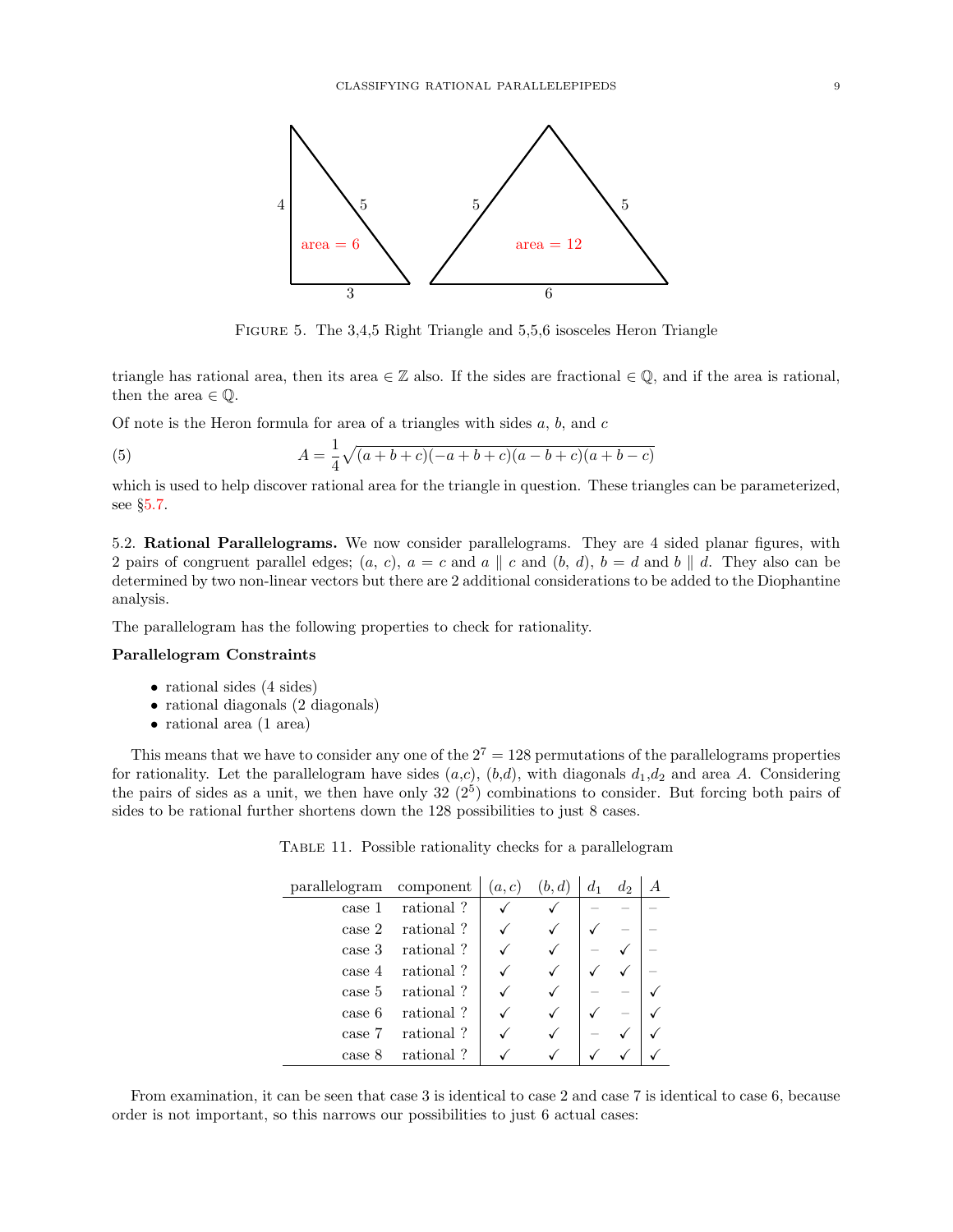| parallelogram component |                     | (a, c) | (b,d) | $d_1$ | $d_2$ |  |
|-------------------------|---------------------|--------|-------|-------|-------|--|
| case 1                  | rational?           |        |       |       |       |  |
|                         | $\case 2$ rational? |        |       |       |       |  |
|                         | $case 3$ rational?  |        |       |       |       |  |
|                         | $case 4$ rational?  |        |       |       |       |  |
|                         | case 5 rational?    |        |       |       |       |  |
| case 6                  | rational?           |        |       |       |       |  |

Table 12. Actual rationality checks for the 6 cases of a parallelogram

 $\mathbf{r}$ 

Mathematicians would be interested in case 2 and definitely in case 3. In fact case 3 has been recently parameterized[\[8,](#page-27-0) [9\]](#page-28-0) (see §[5.7\)](#page-12-0). They might consider case 4 an annoyance, to be avoided. Case 5 might be momentarily considered, but then abandoned because it has 1 irrational diagonal. So this leaves case 6 as the one which would definitely be considered, since it has all components rational.

I have purposefully gone through this exercise for both triangles and parallelograms, to emphasize that the possible rational cases have to be carefully delineated, when studying the Diophantine object in question. Sorry to say, sometimes this careful analysis is often overlooked, particularly when considering rational parallelepipeds.

As you can imagine, the rational components increase geometrically, when the embedding dimension containing the object increments, because the figure becomes more complex, and it become important to account for all the possibilities.

5.3. Some examples of the smallest integer parallelograms. The following parallelograms are the smallest integer parallelograms that exist (the next 2 tables list the parallelograms two to a row).

TABLE 13. Case 3. First 10 parallelograms with 2 rational diagonals.

|   | sides |    | diags  |   | sides | diags |    |  |
|---|-------|----|--------|---|-------|-------|----|--|
| 3 |       |    | 5      |   |       |       |    |  |
| 5 | 5     |    |        | 5 |       |       | 13 |  |
| 5 | 12    | 13 | $13\,$ |   |       |       |    |  |
| 6 |       | 10 | 10     | 6 | 13    |       |    |  |
| 6 | 17    |    | 19     |   |       |       |    |  |

Table 14. Case 6. First 10 parallelograms with 2 diagonals rational and area rational.

|                | sides  |        | diags  | sides           |             | diags |    |  |
|----------------|--------|--------|--------|-----------------|-------------|-------|----|--|
| 3              |        | 5      | -5     | 5.              | $5^{\circ}$ |       |    |  |
| 5 <sup>5</sup> | 12     | 13     | 13     | $6\phantom{.0}$ |             | 10    | 10 |  |
|                | $24\,$ | 25     | $25\,$ | 8               | 15          |       | 17 |  |
| 9              | 12     | $15\,$ | 15     | 9               | 40          | 41    | 41 |  |
| 10             | 10     | 12     | 16     | 10              | 24          | 26    | 26 |  |

Please note that if the 2 diagonals are equal, the parallelogram is a rectangle or square. There are some parallelograms in common with both lists.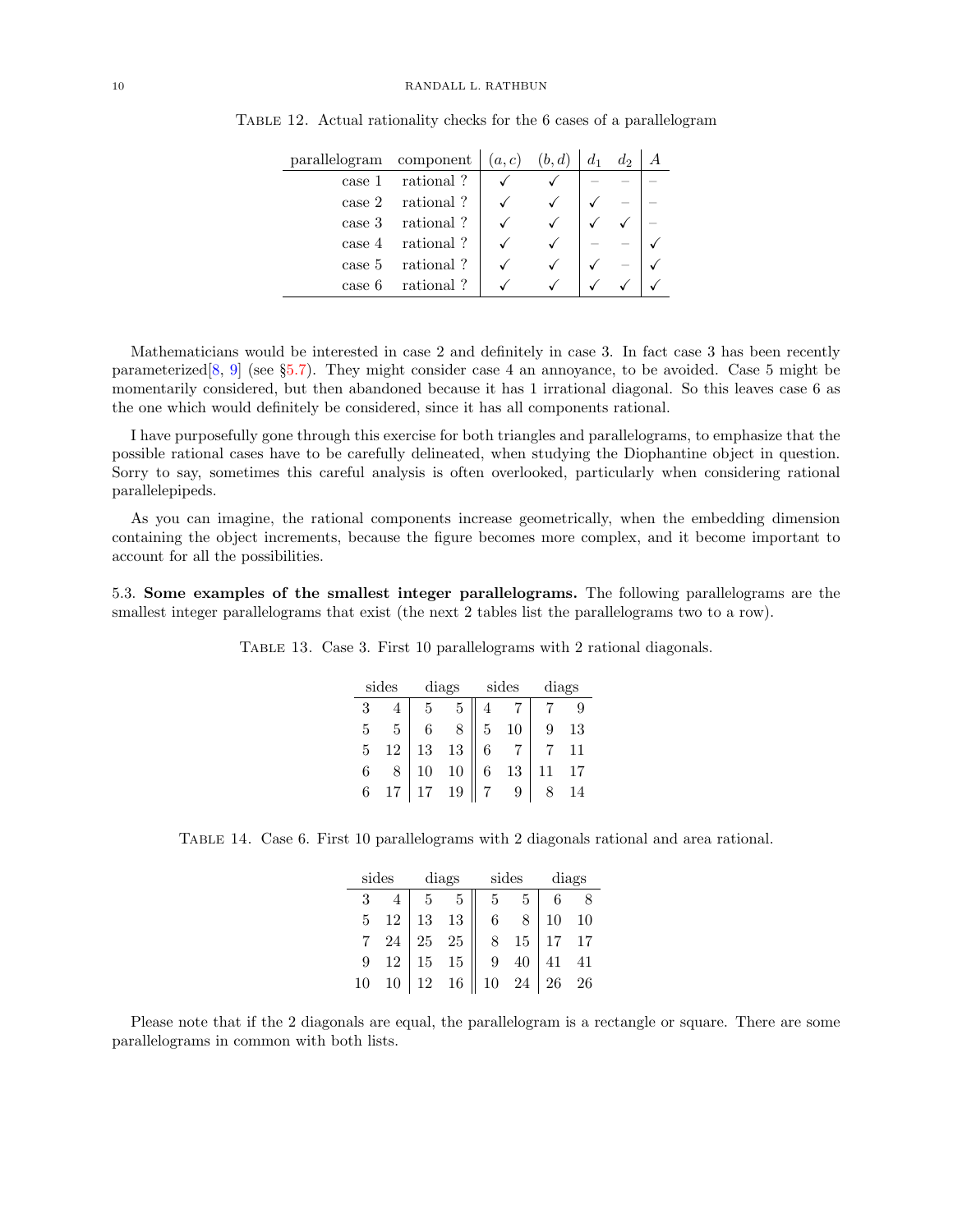| sides |    | diags |                 |                 | sides        | diags |    |  |
|-------|----|-------|-----------------|-----------------|--------------|-------|----|--|
|       |    | 5     | $5\overline{)}$ | $5\overline{)}$ | $12 \mid 13$ |       | 13 |  |
|       | 5  |       |                 | 6               |              |       | 10 |  |
|       | 24 | 25    | 25              |                 |              |       |    |  |

Table 15. Parallelograms in common - 4 right triangles - 1 Heron triangle.

<span id="page-10-0"></span>5.4. Some examples of rational tetrahedrons. From these smallest integer parallelograms, come the smallest integer tetrahedrons. A computer search quickly discovers the following integer tetrahedrons.

|         |    | tetrahedron edges |    |    |                  |    |    | tetrahedrons edges |                  |    |    |
|---------|----|-------------------|----|----|------------------|----|----|--------------------|------------------|----|----|
| 5       | 6  | 5                 | 9  | 10 | 13               | 5  | 6  | 5                  | 9                | 10 | 9  |
| $\bf 5$ | 6  | 5                 | 13 | 10 | 13               | 5  | 6  | 5                  | 13               | 10 | 9  |
| 5       | 6  | $\overline{5}$    | 13 | 12 | 13               | 5  | 8  | 5                  | $\boldsymbol{9}$ | 10 | 13 |
| 5       | 8  | $\overline{5}$    | 9  | 10 | 9                | 5  | 8  | 5                  | 13               | 10 | 13 |
| 5       | 8  | 5                 | 13 | 10 | $\boldsymbol{9}$ | 5  | 8  | 5                  | 13               | 12 | 13 |
| 7       | 8  | 9                 | 21 | 22 | 17               | 7  | 8  | 9                  | 21               | 22 | 29 |
| 7       | 8  | 9                 | 25 | 22 | 17               | 7  | 8  | 9                  | 25               | 22 | 29 |
| 7       | 12 | 11                | 13 | 16 | 15               | 7  | 12 | 11                 | 13               | 16 | 23 |
| 7       | 12 | 11                | 21 | 16 | 15               | 7  | 12 | 11                 | 21               | 16 | 23 |
| 7       | 13 | 16                | 21 | 22 | 18               | 7  | 13 | 16                 | 21               | 22 | 34 |
| 7       | 13 | 16                | 25 | 22 | 18               | 7  | 13 | 16                 | 25               | 22 | 34 |
| 7       | 14 | 9                 | 21 | 22 | 17               | 7  | 14 | 9                  | 21               | 22 | 29 |
| 7       | 14 | 9                 | 25 | 22 | 17               | 7  | 14 | 9                  | 25               | 22 | 29 |
| 7       | 14 | 11                | 13 | 16 | 15               | 7  | 14 | 11                 | 13               | 16 | 23 |
| 7       | 14 | 11                | 21 | 16 | 15               | 7  | 14 | 11                 | 21               | 16 | 23 |
| 7       | 21 | 16                | 21 | 22 | 18               | 7  | 21 | 16                 | 21               | 22 | 34 |
| 7       | 21 | 16                | 25 | 22 | 18               | 7  | 21 | 16                 | 25               | 22 | 34 |
| 7       | 21 | 22                | 25 | 24 | 26               | 7  | 21 | 22                 | 25               | 24 | 38 |
| 7       | 25 | 22                | 25 | 24 | 26               | 7  | 25 | 22                 | 25               | 24 | 38 |
| 13      | 10 | 13                | 85 | 84 | 85               | 13 | 24 | 13                 | 85               | 84 | 85 |

TABLE 16. The first 40 smallest integer tetrahedrons.

5.5. The Tetrahedron Permutation Group. It is important to note that for integer tetrahedrons, using just the six side lengths  $a, b, c, d, e, \& f$ , that up to 24 tetrahedrons can be found in a family. The family is found by considering all permutations of sides, and accounting for those which create a valid tetrahedron. This permutation group accounts for the appearance of the similar tetrahedrons seen in Table [16](#page-10-0) above.

Table 17. The Tetredron Permutation Group

| $\overline{a}$   |                             |               |                                                           | $\epsilon$     |                             |
|------------------|-----------------------------|---------------|-----------------------------------------------------------|----------------|-----------------------------|
| $\alpha$         |                             | $\mathcal{C}$ | $\sqrt{2(a^2 + e^2)} - d^2$ e $\sqrt{2(c^2 + e^2)} - f^2$ |                |                             |
| $\alpha$         | $\sqrt{2(a^2+c^2)}-b^2$ c   |               |                                                           |                | $e \sqrt{2(c^2+e^2)}-f^2$   |
| $\alpha$         |                             |               | $\sqrt{2(a^2+c^2)}-b^2$ c $\sqrt{2(a^2+e^2)}-d^2$         | $\epsilon$     |                             |
| $\it a$          |                             | $\epsilon$    |                                                           |                |                             |
| $\alpha$         |                             | e             |                                                           | $\mathfrak{c}$ | $\sqrt{2(c^2+e^2)}-f^2$     |
| $\boldsymbol{a}$ | $\sqrt{2(a^2 + e^2)} - d^2$ |               | $e \sqrt{2(a^2+c^2)}-b^2$                                 |                | $c \sqrt{2(c^2+e^2)} - f^2$ |
|                  |                             |               |                                                           |                |                             |

continued on next page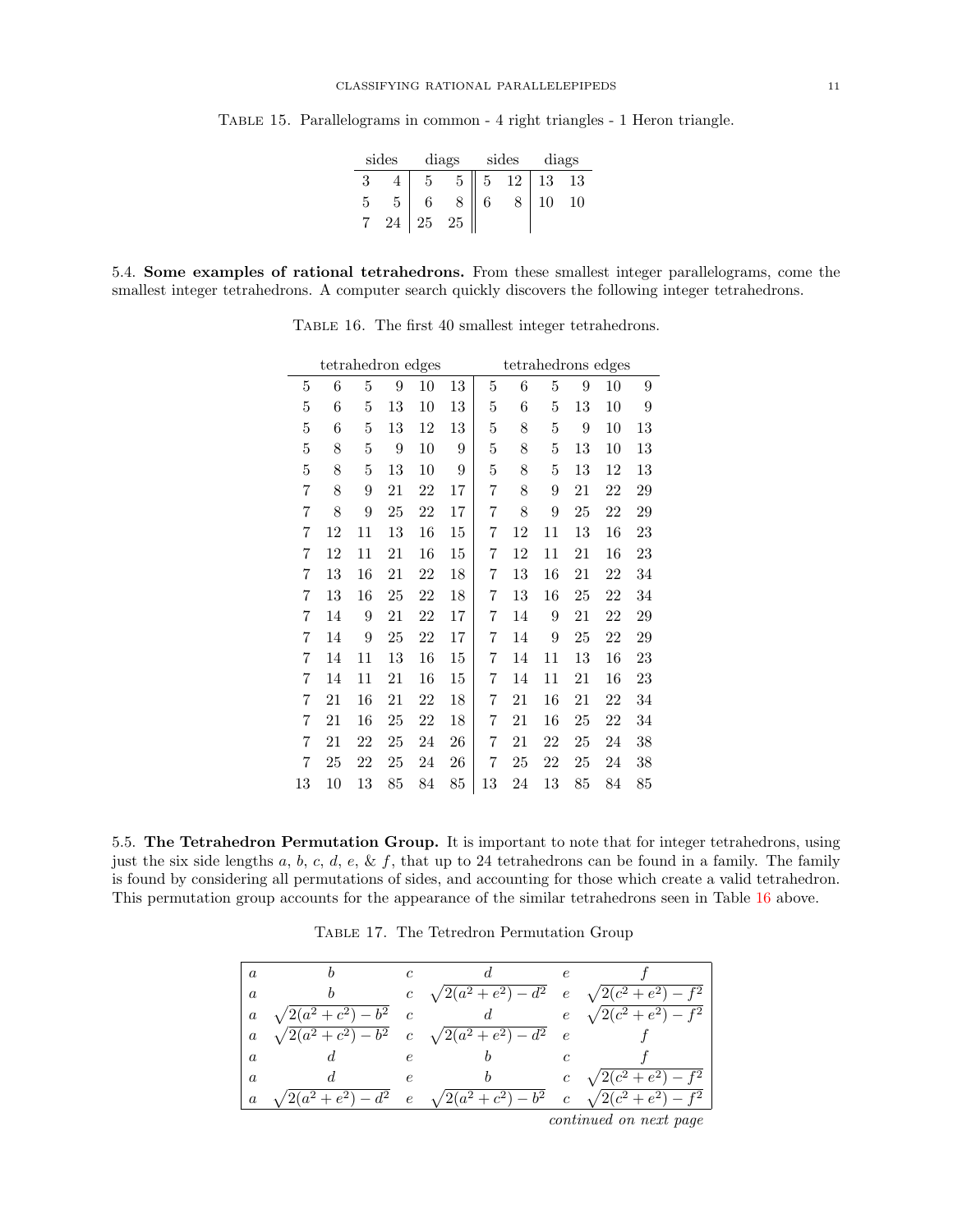| $\boldsymbol{a}$ |                             |                  | $\sqrt{2(a^2 + e^2) - d^2}$ e $\sqrt{2(a^2 + c^2) - b^2}$ | $\overline{c}$   |                               |
|------------------|-----------------------------|------------------|-----------------------------------------------------------|------------------|-------------------------------|
| $\mathfrak{c}$   |                             | $\alpha$         |                                                           | $\epsilon$       |                               |
| $\overline{c}$   | b                           | $\boldsymbol{a}$ | $\sqrt{2(c^2+e^2)-f^2}$                                   |                  | $e \sqrt{2(a^2 + e^2)} - d^2$ |
| $\boldsymbol{c}$ | $\sqrt{2(a^2+c^2)-b^2}$     | $\overline{a}$   |                                                           | $\,e\,$          | $\sqrt{2(a^2+e^2)-d^2}$       |
| $\mathfrak{c}$   | $\sqrt{2(a^2+c^2)}-b^2$     | $\boldsymbol{a}$ | $\sqrt{2(c^2+e^2)}-f^2$                                   | $\epsilon$       | d.                            |
| $\overline{c}$   |                             | $\epsilon$       | b                                                         | $\alpha$         | d                             |
| $\overline{c}$   |                             | $\epsilon$       | $\sqrt{2(a^2+c^2)-b^2}$                                   |                  | $a \sqrt{2(a^2 + e^2) - d^2}$ |
| $\overline{c}$   | $\sqrt{2(c^2+e^2)-f^2}$     | $\epsilon$       | b                                                         | $\boldsymbol{a}$ | $\sqrt{2(a^2 + e^2)} - d^2$   |
| $\overline{c}$   | $\sqrt{2(c^2 + e^2) - f^2}$ | $\epsilon$       | $\sqrt{2(a^2+c^2)-b^2}$                                   | $\alpha$         |                               |
| $\epsilon$       | d.                          | $\alpha$         |                                                           | $\overline{c}$   |                               |
| $\epsilon$       | $d_{-}$                     | $\boldsymbol{a}$ | $\sqrt{2(c^2+e^2)}-f^2$                                   | $\overline{c}$   | $\sqrt{2(a^2+c^2)}-b^2$       |
| $\epsilon$       | $\sqrt{2(a^2 + e^2)} - d^2$ | $\overline{a}$   |                                                           |                  | $\sqrt{2(a^2+c^2)-b^2}$       |
| $\epsilon$       | $\sqrt{2(a^2 + e^2) - d^2}$ | $\boldsymbol{a}$ | $\sqrt{2(c^2+e^2)}-f^2$                                   | $\overline{c}$   |                               |
| $\epsilon$       |                             | $\epsilon$       | d.                                                        | $\alpha$         |                               |
| $\epsilon$       |                             | $\,c\,$          | $\sqrt{2(a^2+e^2)-d^2}$                                   |                  | $a \sqrt{2(a^2+c^2)-b^2}$     |
| $\epsilon$       | $\sqrt{2(c^2+e^2)-f^2}$     | $\overline{c}$   | $\mathfrak{a}$                                            | $\boldsymbol{a}$ | $\sqrt{2(a^2+c^2)-b^2}$       |
| $\,e\,$          | $\sqrt{2(c^2+e^2)}-f^2$     |                  | c $\sqrt{2(a^2+e^2)-d^2}$                                 | $\boldsymbol{a}$ |                               |
|                  |                             |                  | $\sim$ $\sim$ $\sim$ $\sim$ $\sim$                        |                  |                               |

Table 17 – The Tetradron Permutation Group - continued

The actual group is a set union of the 24 rows given above.

NOTE: While 24 tetrahedrons are usually in the group, sometimes less can occur, due to symmetries of identical tetrahedron sides, which can create identical rows. For rectangular pipeds, there are 6 tetrahedrons in the group.

5.6. Density of rational solutions. The next thing which must be considered is the density of the rational solutions in  $\mathbb Q$  as compared to the irrational solutions in  $\mathbb R$  real space for a Diophantine geometrical object, when considering the set of desired rational components. Sometimes this density is very sparse and clever algorithms must be utilized to even find the rational solutions that match the desired set.

For example, while running computer studies of random parallelepipeds, it became necessary to create all possible parallelepipeds using 2 integer sides and a 3rd integer diagonal, thus satisfying case 2, and case 5, for the parallelogram, automatically.

A record was kept of one such run using 3 integers,  $a, b, c$ , two  $(a, b)$  for the 4 sides and c for 1 rational diagonal and ran the integers for  $0 < a \leq 100$  and  $0 < b < a$  and  $a - b < c < a + b$  to create the parallelograms.

| count  | percent     | case   | rational diagonal? rational area? |                        |
|--------|-------------|--------|-----------------------------------|------------------------|
| 737628 | 98.832%     | case 2 | no                                | $\mathbf{n}$           |
| 1827   | 0.2448\%    | case 5 | no                                | yes                    |
| 6683   | $0.8954\%$  | case 3 | yes                               | $\mathbf{n}\mathbf{o}$ |
| 206    | 0.0276\%    | case 6 | yes                               | yes                    |
| 63     | $0.00844\%$ | ibid   | yes                               | right triangle         |
| 143    | 0.01916%    | ibid   | yes                               | scalene triangle       |
| 746344 | 100.000\%   |        |                                   |                        |

Table 18. Statistics for a short run of 746,344 integer sided parallelograms.

So it can be seen that rational solutions are sparse, only 206 solutions were found from 746,344 examined, even for a computer algorithm which automatically satisfied four rational sides and 1 rational diagonal  $\in \mathbb{Z}$ .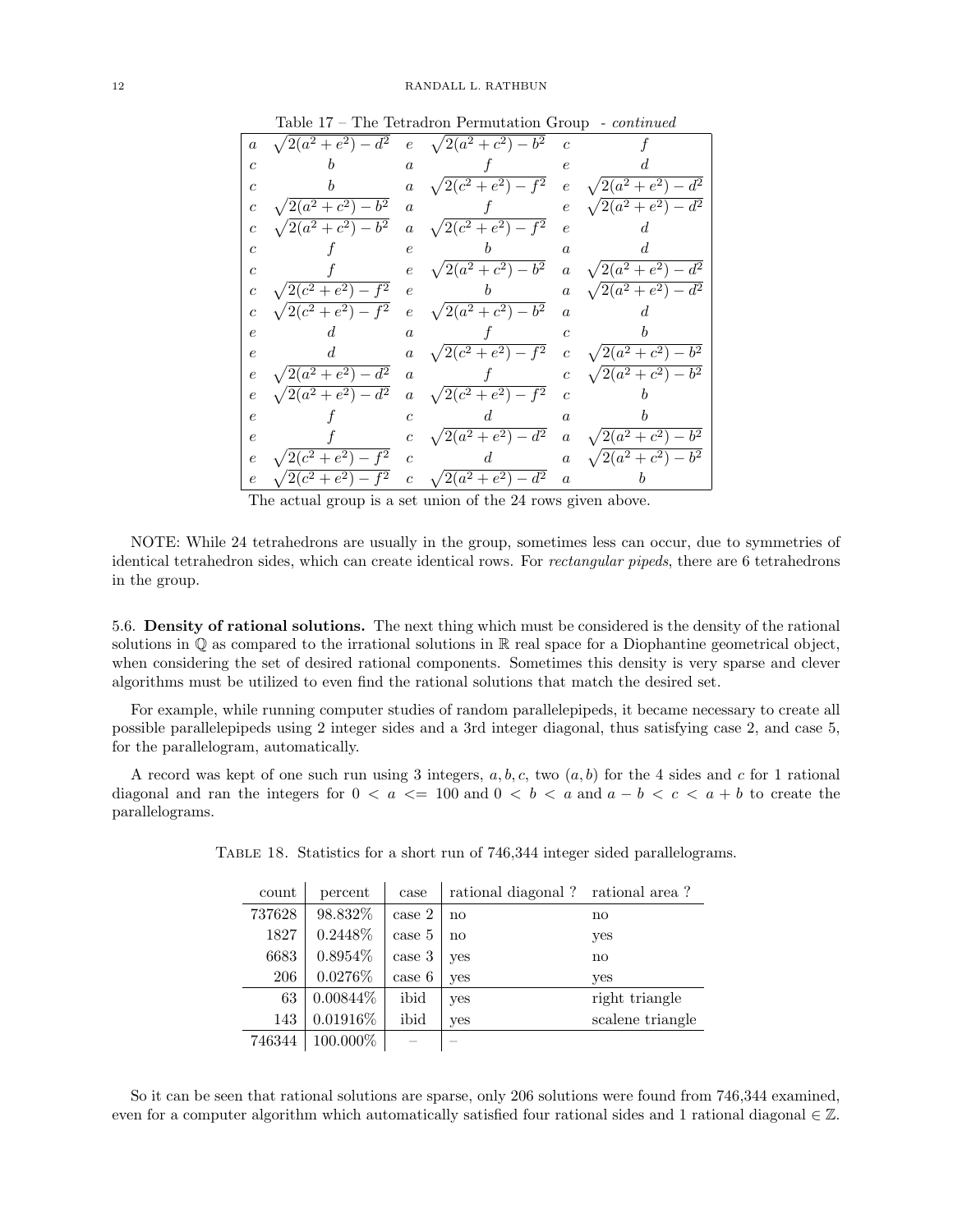If we can parameterize the solutions and show that they completely cover the rational solution space in Z or Q, this is a vast improvement in hunting for complete solutions for our set of properties to satisfy.

<span id="page-12-0"></span>5.7. Parameterizing Heron Triangles and Rational Parallelograms. In order to efficiently discover rational solutions to Diophantine parallelepipeds, it is very convenient to utilize parametric solutions to automatically speed up the search process efficiently.

Such is the case here for both triangles and parallelograms.

The Heron Triangle is efficiently parameterized for the computer as the following solution using 4 integer parameters m, n, p, and q, all  $\in \mathbb{Z}$ :

### <span id="page-12-2"></span>A parametric solution[\[6\]](#page-27-1) for Heron Triangles

(6)

\n
$$
\text{ sides } a = mn(p^2 + q^2)
$$
\n
$$
b = pq(m^2 + n^2)
$$
\n
$$
c = pq(n^2 - m^2) + mn(q^2 - p^2)
$$
\n
$$
\triangle \text{ area } = 4mnpq(mq + np)(nq - mp)
$$

This solution has been proven to fully cover the rational space Q.

Another very helpful solution is that for parallelograms with 2 rational diagonals. This has been recently parameterized by Walter Wyss[\[8\]](#page-27-0)[\[9\]](#page-28-0). I changed his rational solution of  $u, m, n \in \mathbb{Q}$  to that of  $k, m, n, p, q \in \mathbb{Z}$ since the integer case is easier to handle in computers than rational numbers.

In this parametric solution, the 5 integer parameters are  $k$ ,  $m$ ,  $n$ ,  $p$ , and  $q$ . The scaling  $k$  parameter creates composite solutions(normally  $k = 1$ ). The 4 sides of the parallelogram are a, b and the 2 diagonals are  $c, d$ .

### <span id="page-12-1"></span>A parametric solution[\[9\]](#page-28-0) for rational parallelograms

(7) sides 
$$
a = k(nq - mp)
$$
  
\n $b = k(mq + np)$   
\ndiagonals  $c = k(p(m - n) + q(m + n))$   
\n $d = k(p(n + m) + q(n - m))$ 

This solution also fully covers rational space Q

These 2 parameterization enormously speeded up the recovery of rational triangles and parallelograms used to assemble rational component parallelepipeds, since the natural construction sequence is triangles  $\rightarrow$  $parallellograms \rightarrow parallelepipeds.$ 

5.8. Density of Rational Solutions using Parameterization. Even with parameterization, the density of rational solutions still has sparsity. In a run using a parallelogram parameterization  $[§5.7 (7)]$  $[§5.7 (7)]$  $[§5.7 (7)]$  $[§5.7 (7)]$  $[§5.7 (7)]$ , satisfying case 3 automatically, 95,974,602 parallelograms with both diagonals rational were created. Only 25,088,615 were unique. Of those  $25+$  million, only 21,755 had rational area. This indicates that in the search range of  $0 < side < 10,001$  for the sides, only  $0.0867\%$  satisfied the additional rational constraint for case 6 using the parameterization.

Using the Heron parameterization  $[\S5.7(6)]$  $[\S5.7(6)]$  $[\S5.7(6)]$  $[\S5.7(6)]$  which satisfies case 5 automatically, of the 225,523 unique solutions found, with  $0 < sides < 10,001$  only 5,302 had the 4th diagonal rational, while 220,221 were irrational. This meant that only 2.351% satisfied the constraint for case 6. This is better than the previous 0.0867% for the parallelogram 2 diagonals rational parameterization, but 2% is still low.

In another run of a search program using the Heron parametrization, 72,329,230 Heron triangles were found but only 704,953 were unique. Of those, 686,264 had one diagonal irrational, only 18,689 satisfied case 6 with both diagonals rational and area rational. This means that only 2.651% of the unique solutions were fully rational, but only 0.975% of the initial solutions satisfied case 6 constraints, for a net result of 0.0258% of the raw solutions, even using an efficient Heron triangle parameterization.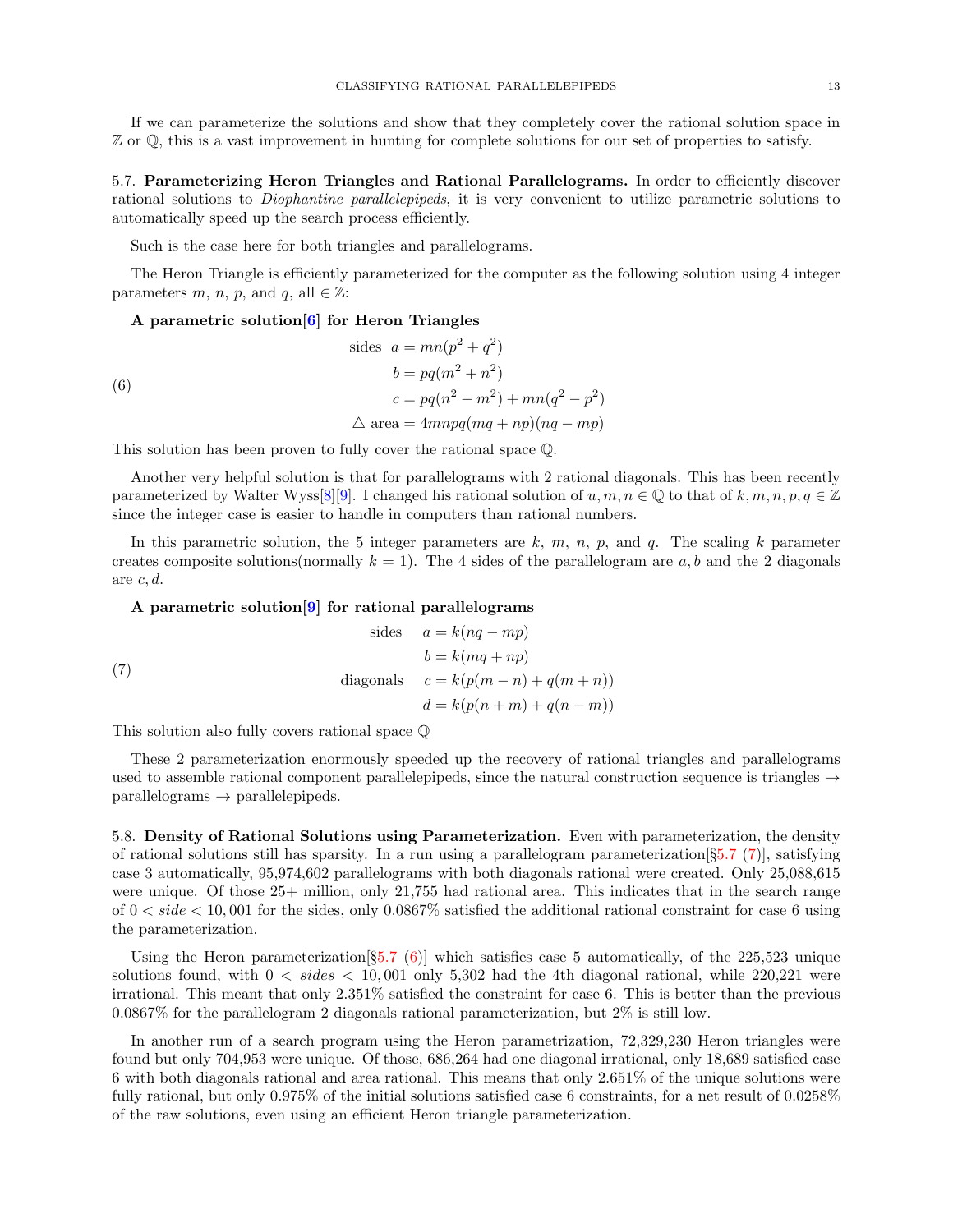From this, it is seen that even when using parameterizations, the sparsity of rational solutions satisfying constraints is low. It is necessary to use clever algorithms in computer searching for Diophantine objects in embedded in 2d space. The requirements are more severe with objects embedded in 3d space, and these constraints increase geometrically as we shall see.

## 6. Computer Searches of Rational Parallelepipeds

We offer some interesting discoveries of pipeds from the computer seaches.

To start, the extensive computer runs created 1,981,336,681 unique integer tetrahedrons which required over 441.8 gigabytes of storage space to classify. The computer search also found 79,580 degenerate parallelepipeds, where the volume  $= 0$ , the algorithms creating the pipeds did not specifically check for non-zero volume while assembling possible pipeds as this would have significantly increased the search time.

First of all, the following counts for the five classes of Diophantine parallelepipeds was obtained:

| class                   | count      | % abundance       |
|-------------------------|------------|-------------------|
| acute triclinic         | 1315235647 | 66.381 229 379 8  |
| <i>obtuse triclinic</i> | 659297660  | 33.275 397 680 9  |
| 1-ortho biclinic        | 6743400    | 0.340 345 992 9   |
| 2-ortho monoclinic      | 59930      | 0.0030247257      |
| rectangular             | 44         | 0.0000022207      |
| Total count             | 1981336681 | 100.000 000 000 0 |

Table 19. Counts of Diophantine pipeds in each class

This shows that about 1 *obtuse* piped occurred for every 2 *acute* pipeds, while both of them together are 292.8 $\times$  as numerous as 1-ortho pipeds. Both *acute* and *obtuse* pipeds together are 32,947.3 $\times$  more numerous than 2-ortho pipeds, while rectangular pipeds are very scarce, accounting for only 0.0000022207% of the tetrahedrons discovered. Futhermore the ratio between the 1-ortho and 2-ortho pipeds is about 113 to 1.

There were 33,516 pipeds found which had rational volume, this is 0.0016915852% or only about 1 in 59,116 pipeds.

6.1. 115 Unique Categories of Diophantine Pipeds. After sorting the 1,981,336,681 integer tetrahedrons, it was discovered that 1,923 unique entries existed, grouped by the 27 rationality checks, and 115 unique categories resulted.

In the category table given below, we refer back to the 27 rationality checks previously determined in §4.9 but we only supply the counts in each rational check. For examine the skew triangle can have 16 possibilities, binary 4-place, decimal values 0...15, but we only give the total count of the rational components, if they occur, thus for the skew column, the count of rational occurances would be 0...4.

NOTE: For the volume check, -1 denotes 0 volume, no 3d object exists, while 0 denotes irrational volume, and 1 denotes rational volume.

| cat.   | count      | edges | skew | face | body | f area | b area | vol. | notes |
|--------|------------|-------|------|------|------|--------|--------|------|-------|
|        | 268        | IJ    |      |      |      |        |        | -    |       |
| ົ      | 1914630558 | റ     |      |      |      |        |        |      |       |
| റ<br>◡ | 14628      |       |      |      |      |        |        |      |       |

Table 20. 115 Unique categories of Diophantine Parallelepipeds

Continued on next page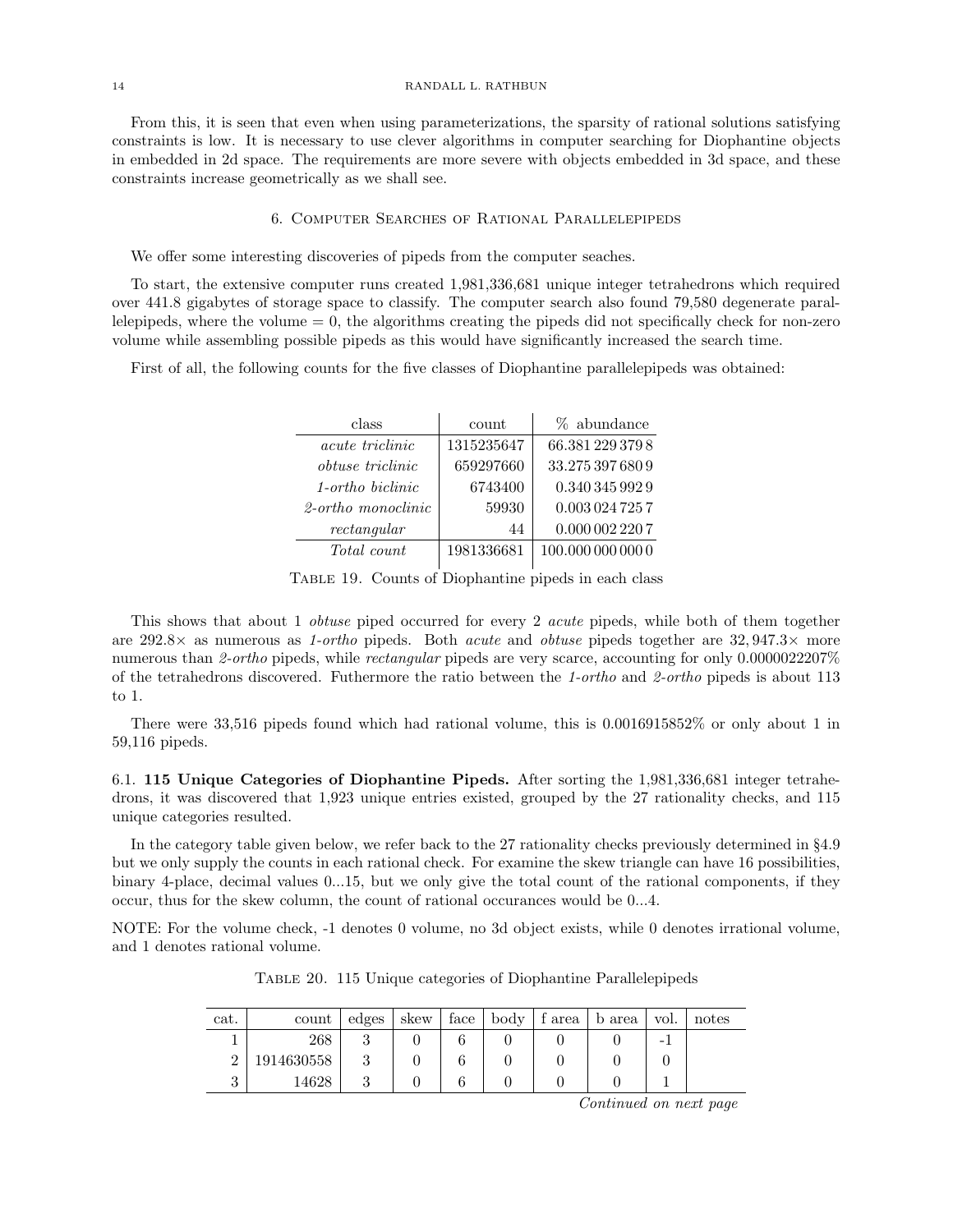|                  | ⊥avit 40             |                     |                  | face        |                          |                                           | 110 Unique Categories - continua from previous page |                  |        |
|------------------|----------------------|---------------------|------------------|-------------|--------------------------|-------------------------------------------|-----------------------------------------------------|------------------|--------|
| cat.             | count<br>$2585672\,$ | edges<br>$\sqrt{3}$ | skew             |             | body<br>$\boldsymbol{0}$ | $\boldsymbol{f}$ area<br>$\boldsymbol{0}$ | <b>b</b> area                                       | vol.             | notes  |
| $\,4\,$          |                      |                     | $\boldsymbol{0}$ | $\,6\,$     |                          |                                           | $\mathbf{1}$                                        | $\boldsymbol{0}$ |        |
| $\bf 5$          | $48\,$               | $\overline{3}$      | $\boldsymbol{0}$ | $\,6$       | $\boldsymbol{0}$         | $\boldsymbol{0}$                          | $\,1$                                               | $\mathbf{1}$     |        |
| $\,6$            | $13252\,$            | $\overline{3}$      | $\boldsymbol{0}$ | $\,6\,$     | $\boldsymbol{0}$         | $\boldsymbol{0}$                          | $\overline{2}$                                      | $\boldsymbol{0}$ |        |
| $\overline{7}$   | $96\,$               | $\overline{3}$      | $\boldsymbol{0}$ | $\,6\,$     | $\boldsymbol{0}$         | $\boldsymbol{0}$                          | $\overline{2}$                                      | $\,1$            |        |
| 8                | $48\,$               | $\overline{3}$      | $\boldsymbol{0}$ | $\,6\,$     | $\boldsymbol{0}$         | $\boldsymbol{0}$                          | $\overline{3}$                                      | $\boldsymbol{0}$ |        |
| $\boldsymbol{9}$ | $32448\,$            | $\boldsymbol{3}$    | $\boldsymbol{0}$ | $\;6\;$     | $\boldsymbol{0}$         | $\,1$                                     | $\boldsymbol{0}$                                    | $-1$             |        |
| 10               | 19497256             | $\boldsymbol{3}$    | $\boldsymbol{0}$ | $\;6\;$     | $\boldsymbol{0}$         | $\mathbf{1}$                              | $\boldsymbol{0}$                                    | $\boldsymbol{0}$ |        |
| 11               | $\boldsymbol{912}$   | $\boldsymbol{3}$    | $\boldsymbol{0}$ | $\,6$       | $\boldsymbol{0}$         | $\,1$                                     | $\boldsymbol{0}$                                    | $\,1\,$          |        |
| 12               | 6831972              | $\overline{3}$      | $\boldsymbol{0}$ | $\,6$       | $\boldsymbol{0}$         | $\mathbf{1}$                              | $\mathbf{1}$                                        | $\boldsymbol{0}$ |        |
| $13\,$           | $72\,$               | $\boldsymbol{3}$    | $\boldsymbol{0}$ | $\,6$       | $\boldsymbol{0}$         | $\,1$                                     | $\mathbf{1}$                                        | $\,1\,$          |        |
| 14               | 1412                 | $\boldsymbol{3}$    | $\boldsymbol{0}$ | $\,6$       | $\boldsymbol{0}$         | $\mathbf{1}$                              | $\overline{2}$                                      | $\boldsymbol{0}$ |        |
| $15\,$           | $\,2304$             | $\overline{3}$      | $\boldsymbol{0}$ | $\,6$       | $\boldsymbol{0}$         | $\mathbf{1}$                              | $\,2$                                               | $\,1$            |        |
| $16\,$           | $12232\,$            | $\overline{3}$      | $\boldsymbol{0}$ | $\,6\,$     | $\boldsymbol{0}$         | $\mathbf{1}$                              | $\overline{3}$                                      | $\boldsymbol{0}$ |        |
| 17               | 69136                | $\sqrt{3}$          | $\boldsymbol{0}$ | $\,6$       | $\boldsymbol{0}$         | $\overline{2}$                            | $\boldsymbol{0}$                                    | $\boldsymbol{0}$ |        |
| 18               | $2368\,$             | $\boldsymbol{3}$    | $\boldsymbol{0}$ | $\,6$       | $\boldsymbol{0}$         | $\overline{2}$                            | $\,1$                                               | $\boldsymbol{0}$ |        |
| 19               | $20898\,$            | $\overline{3}$      | $\boldsymbol{0}$ | $\,6\,$     | $\boldsymbol{0}$         | $\overline{2}$                            | $\,2$                                               | $\boldsymbol{0}$ |        |
| $20\,$           | $110\,$              | $\overline{3}$      | $\boldsymbol{0}$ | $\,6\,$     | $\boldsymbol{0}$         | $\overline{2}$                            | $\,4\,$                                             | $\boldsymbol{0}$ |        |
| $21\,$           | 4440                 | $\sqrt{3}$          | $\boldsymbol{0}$ | $\,6$       | $\boldsymbol{0}$         | 3                                         | $\boldsymbol{0}$                                    | $\boldsymbol{0}$ |        |
| $22\,$           | $19628\,$            | $\overline{3}$      | $\boldsymbol{0}$ | $\,6$       | $\boldsymbol{0}$         | $\overline{3}$                            | $\,1$                                               | $\boldsymbol{0}$ |        |
| $23\,$           | 7962                 | $\sqrt{3}$          | $\boldsymbol{0}$ | $\,6\,$     | $\boldsymbol{0}$         | $\overline{3}$                            | $\,2$                                               | $\,1\,$          |        |
| $24\,$           | 3776                 | $\boldsymbol{3}$    | $\boldsymbol{0}$ | $\;6\;$     | $\boldsymbol{0}$         | $\overline{3}$                            | $\overline{3}$                                      | $\boldsymbol{0}$ |        |
| $25\,$           | $44\,$               | $\sqrt{3}$          | $\boldsymbol{0}$ | $\,6$       | $\boldsymbol{0}$         | $\boldsymbol{3}$                          | $\,6\,$                                             | $\,1$            | $rect$ |
| $26\,$           | $24\,$               | $\overline{3}$      | $\boldsymbol{0}$ | $\,6$       | $\mathbf{1}$             | $\boldsymbol{0}$                          | $\boldsymbol{0}$                                    | $^{\rm -1}$      |        |
| $27\,$           | 32314073             | $\overline{3}$      | $\boldsymbol{0}$ | $\,6$       | $\,1$                    | $\boldsymbol{0}$                          | $\boldsymbol{0}$                                    | $\boldsymbol{0}$ |        |
| $28\,$           | 5036                 | $\overline{3}$      | $\boldsymbol{0}$ | $\,6$       | $\,1$                    | $\boldsymbol{0}$                          | $\boldsymbol{0}$                                    | $\mathbf 1$      |        |
| $\,29$           | 145920               | $\boldsymbol{3}$    | $\boldsymbol{0}$ | $\,6$       | $\,1$                    | $\boldsymbol{0}$                          | $\mathbf{1}$                                        | $\boldsymbol{0}$ |        |
| $30\,$           | $192\,$              | $\overline{3}$      | $\boldsymbol{0}$ | $\,6$       | $\,1$                    | $\boldsymbol{0}$                          | $\,1$                                               | $\,1\,$          |        |
| $31\,$           | $2648\,$             | $\overline{3}$      | $\boldsymbol{0}$ | $\,6\,$     | $\,1$                    | $\boldsymbol{0}$                          | $\,2$                                               | $\boldsymbol{0}$ |        |
| $32\,$           | $5232\,$             | $\overline{3}$      | $\boldsymbol{0}$ | $\,6\,$     | $\,1$                    | $\,1$                                     | $\boldsymbol{0}$                                    | $-1$             |        |
| 33               | 477828               | $\sqrt{3}$          | $\boldsymbol{0}$ | $\,6\,$     | $\,1$                    | $\,1$                                     | $\boldsymbol{0}$                                    | $\boldsymbol{0}$ |        |
| 34               | $384\,$              | $\overline{3}$      | $\boldsymbol{0}$ | $\,6$       | $\,1$                    | $\,1$                                     | $\boldsymbol{0}$                                    | $\mathbf{1}$     |        |
| 35               | 65516                | 3                   | $\boldsymbol{0}$ | $\,$ 6 $\,$ | $\mathbf{1}$             | $\mathbf{1}$                              | $\mathbf{1}$                                        | $\boldsymbol{0}$ |        |
| 36               | $24\,$               | $\sqrt{3}$          | $\boldsymbol{0}$ | $\,6$       | $\mathbf 1$              | $\,1$                                     | $\overline{2}$                                      | $\boldsymbol{0}$ |        |
| 37               | 208                  | $\,3$               | $\boldsymbol{0}$ | $\,6$       | $\mathbf 1$              | $\,1$                                     | $\overline{2}$                                      | $\mathbf 1$      |        |
| 38               | 196                  | $\overline{3}$      | $\boldsymbol{0}$ | $\,6$       | $\mathbf 1$              | $\,1$                                     | 3                                                   | $\boldsymbol{0}$ |        |
| $39\,$           | 1892                 | $\boldsymbol{3}$    | $\boldsymbol{0}$ | $\,6$       | $\,1$                    | $\overline{2}$                            | $\boldsymbol{0}$                                    | $\boldsymbol{0}$ |        |
| 40               | 216                  | $\boldsymbol{3}$    | $\boldsymbol{0}$ | $\,6$       | $\mathbf 1$              | $\overline{2}$                            | $\mathbf{1}$                                        | $\boldsymbol{0}$ |        |
| $41\,$           | 264                  | $\boldsymbol{3}$    | $\boldsymbol{0}$ | $\,6$       | $\mathbf 1$              | 3                                         | $\mathbf{1}$                                        | $\boldsymbol{0}$ |        |
| 42               | 834952               | $\boldsymbol{3}$    | $\boldsymbol{0}$ | $\,6$       | $\overline{2}$           | $\boldsymbol{0}$                          | $\overline{0}$                                      | $\boldsymbol{0}$ |        |
| 43               | 264                  | $\boldsymbol{3}$    | $\boldsymbol{0}$ | $\,6$       | $\overline{2}$           | $\boldsymbol{0}$                          | $\boldsymbol{0}$                                    | $\,1\,$          |        |
| 44               | $24\,$               | $\boldsymbol{3}$    | $\boldsymbol{0}$ | $\,6$       | $\sqrt{2}$               | $\boldsymbol{0}$                          | $\,1$                                               | $-1$             |        |
| $45\,$           | 12240                | $\overline{3}$      | $\boldsymbol{0}$ | $\,6$       | $\sqrt{2}$               | $\boldsymbol{0}$                          | $\mathbf{1}$                                        | $\boldsymbol{0}$ |        |
| 46               | 504                  | $\boldsymbol{3}$    | $\boldsymbol{0}$ | $\,6$       | $\sqrt{2}$               | $\boldsymbol{0}$                          | $\overline{2}$                                      | $\boldsymbol{0}$ |        |
| 47               | 3056                 | $\overline{3}$      | $\boldsymbol{0}$ | $\,6$       | $\overline{2}$           | $\mathbf{1}$                              | $\overline{0}$                                      | $-1$             |        |
| $48\,$           | 102768               | $\sqrt{3}$          | $\boldsymbol{0}$ | $\,6$       | $\overline{2}$           | $\,1$                                     | $\boldsymbol{0}$                                    | $\boldsymbol{0}$ |        |
|                  |                      |                     |                  |             |                          |                                           |                                                     |                  |        |

Table  $20 - 115$  Unique Categories - continued from previous page

Continued on next page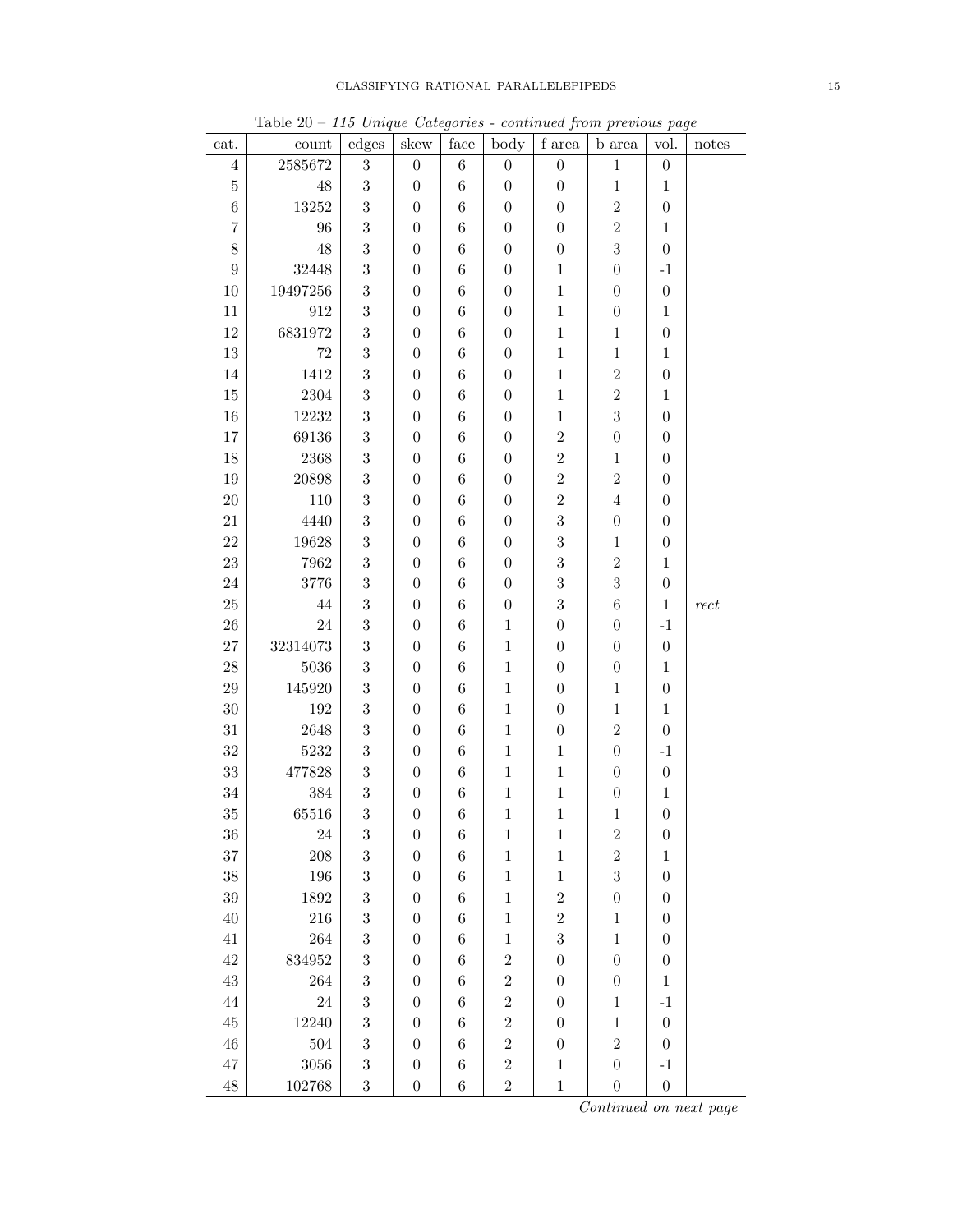|                   | ravit zv   |                  |                  |               |                  |                  | 110 Unique Categories - continua from previous page |                  |         |
|-------------------|------------|------------------|------------------|---------------|------------------|------------------|-----------------------------------------------------|------------------|---------|
| cat.              | count      | edges            | skew             | $_{\rm face}$ | body             | f area           | b area                                              | vol.             | notes   |
| $49\,$            | $53252\,$  | $\sqrt{3}$       | $\boldsymbol{0}$ | $\,6$         | $\,2$            | $\,1\,$          | $\,1$                                               | $\boldsymbol{0}$ |         |
| $50\,$            | 1320       | $\boldsymbol{3}$ | $\boldsymbol{0}$ | $\,6$         | $\sqrt{2}$       | $\,1$            | $\sqrt{3}$                                          | $\boldsymbol{0}$ |         |
| $51\,$            | 24         | $\sqrt{3}$       | $\boldsymbol{0}$ | $\,6\,$       | $\overline{2}$   | $\boldsymbol{2}$ | $\boldsymbol{0}$                                    | $\overline{0}$   |         |
| $52\,$            | 718        | $\sqrt{3}$       | $\boldsymbol{0}$ | $\,6$         | $\sqrt{2}$       | $\boldsymbol{2}$ | $\boldsymbol{2}$                                    | $\boldsymbol{0}$ |         |
| $53\,$            | $72\,$     | $\boldsymbol{3}$ | $\boldsymbol{0}$ | $\,6$         | $\sqrt{2}$       | $\boldsymbol{3}$ | $\,1$                                               | $\boldsymbol{0}$ |         |
| $54\,$            | 182        | $\sqrt{3}$       | $\boldsymbol{0}$ | $\,6$         | $\,2$            | $\boldsymbol{3}$ | $\overline{2}$                                      | $\mathbf{1}$     |         |
| $55\,$            | 19416      | $\sqrt{3}$       | $\boldsymbol{0}$ | $\,6\,$       | $\boldsymbol{3}$ | $\boldsymbol{0}$ | $\boldsymbol{0}$                                    | $\overline{0}$   |         |
| $56\,$            | $192\,$    | $\sqrt{3}$       | $\boldsymbol{0}$ | $\,6\,$       | $\boldsymbol{3}$ | $\boldsymbol{0}$ | $\,1$                                               | $\boldsymbol{0}$ |         |
| 57                | 64         | $\boldsymbol{3}$ | $\boldsymbol{0}$ | $\,6\,$       | $\sqrt{3}$       | $\,1$            | $\boldsymbol{0}$                                    | $-1$             |         |
| $58\,$            | 5160       | $\sqrt{3}$       | $\boldsymbol{0}$ | $\,6\,$       | $\sqrt{3}$       | $\,1$            | $\boldsymbol{0}$                                    | $\boldsymbol{0}$ |         |
| $59\,$            | 1912       | $\boldsymbol{3}$ | $\boldsymbol{0}$ | $\,6\,$       | $\boldsymbol{3}$ | $\,1$            | $\,1$                                               | $\boldsymbol{0}$ |         |
| 60                | 124        | $\sqrt{3}$       | $\boldsymbol{0}$ | $\,6$         | $\,4\,$          | $\boldsymbol{0}$ | $\boldsymbol{0}$                                    | $\boldsymbol{0}$ | perfect |
| 61                | 600        | $\sqrt{3}$       | $\boldsymbol{0}$ | $\,6$         | $\,4\,$          | $\boldsymbol{0}$ | $\sqrt{3}$                                          | $^{\rm -1}$      |         |
| $62\,$            | $\sqrt{4}$ | $\sqrt{3}$       | $\boldsymbol{0}$ | $\,6$         | $\sqrt{4}$       | $\,1$            | $\boldsymbol{0}$                                    | $\boldsymbol{0}$ | perfect |
| $63\,$            | 1324       | $\sqrt{3}$       | $\mathbf 1$      | $\,6$         | $\boldsymbol{0}$ | $\boldsymbol{0}$ | $\boldsymbol{0}$                                    | $^{\rm -1}$      |         |
| 64                | 3126152    | $\sqrt{3}$       | $\mathbf 1$      | $\,6$         | $\boldsymbol{0}$ | $\boldsymbol{0}$ | $\boldsymbol{0}$                                    | $\boldsymbol{0}$ |         |
| 65                | 96         | $\boldsymbol{3}$ | $\mathbf{1}$     | $\,6$         | $\boldsymbol{0}$ | $\boldsymbol{0}$ | $\boldsymbol{0}$                                    | $\,1$            |         |
| 66                | 29040      | $\boldsymbol{3}$ | $\mathbf 1$      | $\,6$         | $\boldsymbol{0}$ | $\boldsymbol{0}$ | $\,1$                                               | $\boldsymbol{0}$ |         |
| 67                | 648        | $\sqrt{3}$       | $\,1$            | $\,6\,$       | $\boldsymbol{0}$ | $\boldsymbol{0}$ | $\boldsymbol{2}$                                    | $\boldsymbol{0}$ |         |
| 68                | 74084      | $\sqrt{3}$       | $\mathbf{1}$     | $\,6\,$       | $\boldsymbol{0}$ | $\,1$            | $\boldsymbol{0}$                                    | $\boldsymbol{0}$ |         |
| 69                | 336        | $\boldsymbol{3}$ | $\mathbf{1}$     | $\,6$         | $\boldsymbol{0}$ | $\,1$            | $\boldsymbol{0}$                                    | $\,1$            |         |
| $70\,$            | 83088      | $\sqrt{3}$       | $\mathbf 1$      | $\,6$         | $\boldsymbol{0}$ | $\,1$            | $\mathbf{1}$                                        | $\boldsymbol{0}$ |         |
| $71\,$            | 144        | $\sqrt{3}$       | $\mathbf 1$      | $\,6$         | $\boldsymbol{0}$ | $\,1$            | $\,1$                                               | $\mathbf{1}$     |         |
| $72\,$            | 24         | $\sqrt{3}$       | $\,1$            | $\,6\,$       | $\boldsymbol{0}$ | $\,1$            | $\sqrt{2}$                                          | $\boldsymbol{0}$ |         |
| $73\,$            | 248        | $\boldsymbol{3}$ | $\mathbf{1}$     | $\,6$         | $\boldsymbol{0}$ | $\mathbf 1$      | $\overline{2}$                                      | $\mathbf{1}$     |         |
| $74\,$            | $300\,$    | $\boldsymbol{3}$ | $\mathbf 1$      | $\,6\,$       | $\boldsymbol{0}$ | $\,1$            | $\overline{3}$                                      | $\boldsymbol{0}$ |         |
| $75\,$            | 312        | $\sqrt{3}$       | $\,1$            | $\,6$         | $\boldsymbol{0}$ | $\overline{2}$   | $\boldsymbol{0}$                                    | $\boldsymbol{0}$ |         |
| 76                | $108\,$    | $\sqrt{3}$       | $\mathbf{1}$     | $\,6\,$       | $\boldsymbol{0}$ | $\boldsymbol{3}$ | $\,1$                                               | $\boldsymbol{0}$ |         |
| $77\,$            | $120\,$    | $\boldsymbol{3}$ | $\mathbf{1}$     | $\,6$         | $\,1$            | $\boldsymbol{0}$ | $\boldsymbol{0}$                                    | $-1$             |         |
| 78                | 128176     | $\sqrt{3}$       | $\mathbf{1}$     | $\,6$         | $\,1$            | $\boldsymbol{0}$ | $\boldsymbol{0}$                                    | $\boldsymbol{0}$ |         |
| 79                | 2988       | $\sqrt{3}$       | $\mathbf{1}$     | $\,6$         | $\mathbf{1}$     | $\boldsymbol{0}$ | $\,1$                                               | $\boldsymbol{0}$ |         |
| 80                | 5160       | 3                | $\mathbf{1}$     | $\,6$         | $\,1$            | $\,1$            | $\boldsymbol{0}$                                    | $\overline{0}$   |         |
| 81                | $24\,$     | $\sqrt{3}$       | $\mathbf{1}$     | $\,6$         | $\mathbf{1}$     | $\mathbf 1$      | $\boldsymbol{0}$                                    | $\mathbf{1}$     |         |
| 82                | 2880       | $\sqrt{3}$       | 1                | $\,6$         | $\mathbf{1}$     | $\mathbf 1$      | $\mathbf{1}$                                        | $\boldsymbol{0}$ |         |
| 83                | $24\,$     | $\overline{3}$   | $\mathbf{1}$     | $\,6$         | $\mathbf{1}$     | $\mathbf 1$      | $\overline{2}$                                      | $\mathbf{1}$     |         |
| 84                | $72\,$     | $\sqrt{3}$       | $\mathbf{1}$     | $\,6$         | $\,1$            | $\sqrt{2}$       | $\boldsymbol{0}$                                    | $\boldsymbol{0}$ |         |
| 85                | 5136       | $\sqrt{3}$       | $\mathbf{1}$     | $\,6$         | $\sqrt{2}$       | $\boldsymbol{0}$ | $\boldsymbol{0}$                                    | $\boldsymbol{0}$ |         |
| 86                | 48         | $\boldsymbol{3}$ | $\mathbf{1}$     | $\,6$         | $\overline{2}$   | $\boldsymbol{0}$ | $\boldsymbol{0}$                                    | $\mathbf{1}$     |         |
| 87                | 1304       | $\boldsymbol{3}$ | $\mathbf{1}$     | $\,6$         | $\overline{2}$   | $\boldsymbol{0}$ | $\,1$                                               | $-1$             |         |
| 88                | $360\,$    | $\boldsymbol{3}$ | $\mathbf{1}$     | $\,6\,$       | $\,2$            | $\,1$            | $\boldsymbol{0}$                                    | $\overline{0}$   |         |
| 89                | 2460       | $\sqrt{3}$       | $\mathbf{1}$     | $\,6\,$       | $\overline{2}$   | $\,1$            | $\,1$                                               | $\boldsymbol{0}$ |         |
| 90                | 432        | $\boldsymbol{3}$ | $\mathbf{1}$     | 6             | $\,2$            | $\mathbf{1}$     | $\overline{2}$                                      | $\overline{0}$   |         |
| 91                | $192\,$    | $\boldsymbol{3}$ | $\mathbf{1}$     | $\,6$         | $\overline{2}$   | $\mathbf{1}$     | $\overline{3}$                                      | $\overline{0}$   |         |
| 92                | $72\,$     | $\boldsymbol{3}$ | $\mathbf{1}$     | $\,6$         | $\sqrt{3}$       | $\boldsymbol{0}$ | $\boldsymbol{0}$                                    | $\boldsymbol{0}$ |         |
| $\boldsymbol{93}$ | $12\,$     | $\sqrt{3}$       | $\mathbf{1}$     | $\,6\,$       | $\sqrt{3}$       | $\,1$            | $\,1$                                               | $\boldsymbol{0}$ |         |
|                   |            |                  |                  |               |                  |                  | Continued on next page                              |                  |         |

Table  $20 - 115$  Unique Categories - continued from previous page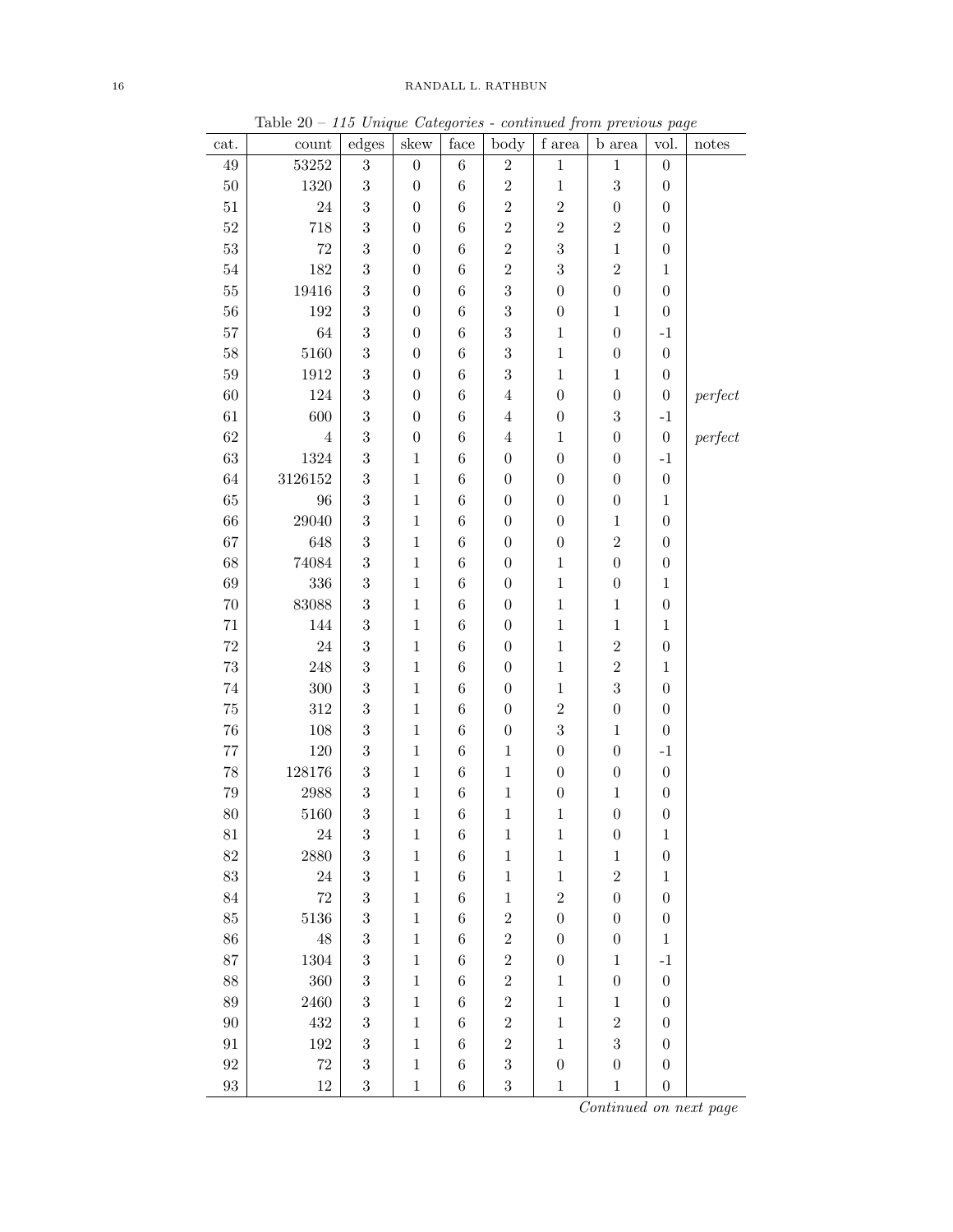| cat.     | count                                                                                                                                                                                                                                | edges            | skew           | face             | body             | $\boldsymbol{f}$ area | <b>b</b> area    | ÷<br>vol.        | notes  |  |  |  |  |  |  |
|----------|--------------------------------------------------------------------------------------------------------------------------------------------------------------------------------------------------------------------------------------|------------------|----------------|------------------|------------------|-----------------------|------------------|------------------|--------|--|--|--|--|--|--|
| 94       | 16352                                                                                                                                                                                                                                | $\sqrt{3}$       | $\overline{2}$ | $6\phantom{.}6$  | $\boldsymbol{0}$ | $\boldsymbol{0}$      | $\boldsymbol{0}$ | $\boldsymbol{0}$ |        |  |  |  |  |  |  |
| 95       | 24                                                                                                                                                                                                                                   | $\boldsymbol{3}$ | $\overline{2}$ | 6                | $\boldsymbol{0}$ | $\boldsymbol{0}$      | $\overline{0}$   | 1                |        |  |  |  |  |  |  |
| 96       | 916                                                                                                                                                                                                                                  | $\boldsymbol{3}$ | $\overline{2}$ | 6                | $\boldsymbol{0}$ | $\boldsymbol{0}$      | $\mathbf{1}$     | $\theta$         |        |  |  |  |  |  |  |
| $\rm 97$ | 1476                                                                                                                                                                                                                                 | 3                | $\overline{2}$ | 6                | $\boldsymbol{0}$ | $\mathbf{1}$          | $\boldsymbol{0}$ | $\theta$         |        |  |  |  |  |  |  |
| $98\,$   | 3388                                                                                                                                                                                                                                 | 3                | $\overline{2}$ | 6                | $\boldsymbol{0}$ | $\mathbf{1}$          | $\mathbf{1}$     | $\boldsymbol{0}$ |        |  |  |  |  |  |  |
| $99\,$   | $36\,$                                                                                                                                                                                                                               | $\boldsymbol{3}$ | $\overline{2}$ | 6                | $\boldsymbol{0}$ | $\,1$                 | $\overline{2}$   | $\mathbf{1}$     |        |  |  |  |  |  |  |
| $100\,$  | 12                                                                                                                                                                                                                                   | 3                | $\overline{2}$ | 6                | $\boldsymbol{0}$ | $\mathbf{1}$          | $\sqrt{3}$       | $\theta$         |        |  |  |  |  |  |  |
| $101\,$  | 96                                                                                                                                                                                                                                   | $\boldsymbol{3}$ | $\overline{2}$ | 6                | $\boldsymbol{0}$ | $\overline{2}$        | $\boldsymbol{0}$ | $\theta$         |        |  |  |  |  |  |  |
| $102\,$  | $\boldsymbol{3}$<br>12<br>$\mathbf{2}$<br>$\overline{2}$<br>$\overline{2}$<br>6<br>$\boldsymbol{0}$<br>$\theta$<br>3<br>$\overline{3}$<br>$\overline{2}$<br>103<br>$36\,$<br>6<br>$\boldsymbol{0}$<br>$\mathbf{1}$<br>$\overline{0}$ |                  |                |                  |                  |                       |                  |                  |        |  |  |  |  |  |  |
|          |                                                                                                                                                                                                                                      |                  |                |                  |                  |                       |                  |                  |        |  |  |  |  |  |  |
| 104      | 12                                                                                                                                                                                                                                   | $\overline{3}$   | $\mathbf{2}$   | 6                | $\boldsymbol{0}$ | 3                     | $\overline{2}$   | $\mathbf 1$      |        |  |  |  |  |  |  |
| $105\,$  | 808                                                                                                                                                                                                                                  | 3                | $\overline{2}$ | 6                | $\mathbf{1}$     | $\theta$              | $\overline{0}$   | $\theta$         |        |  |  |  |  |  |  |
| 106      | 3024                                                                                                                                                                                                                                 | 3                | $\overline{2}$ | 6                | $\mathbf{1}$     | $\mathbf{1}$          | $\overline{0}$   | $\theta$         |        |  |  |  |  |  |  |
| $107\,$  | 1404                                                                                                                                                                                                                                 | 3                | $\overline{2}$ | 6                | $\mathbf{1}$     | $\mathbf{1}$          | $\mathbf{1}$     | $\theta$         |        |  |  |  |  |  |  |
| 108      | 192                                                                                                                                                                                                                                  | 3                | $\overline{2}$ | 6                | $\mathbf{1}$     | $\mathbf{1}$          | $\overline{2}$   | $\mathbf 1$      |        |  |  |  |  |  |  |
| 109      | $48\,$                                                                                                                                                                                                                               | 3                | $\overline{2}$ | $\boldsymbol{6}$ | $\overline{2}$   | $\mathbf{1}$          | $\overline{0}$   | $\theta$         |        |  |  |  |  |  |  |
| 110      | 144                                                                                                                                                                                                                                  | $\boldsymbol{3}$ | $\overline{2}$ | 6                | $\sqrt{2}$       | $\,1$                 | $\mathbf{1}$     | $\theta$         |        |  |  |  |  |  |  |
| 111      | 180                                                                                                                                                                                                                                  | $\boldsymbol{3}$ | $\overline{3}$ | $\boldsymbol{6}$ | $\boldsymbol{0}$ | $\mathbf 1$           | $\mathbf{1}$     | $\boldsymbol{0}$ |        |  |  |  |  |  |  |
| 112      | 32744                                                                                                                                                                                                                                | $\boldsymbol{3}$ | $\overline{4}$ | 6                | $\boldsymbol{0}$ | 3                     | $\,6$            | $-1$             |        |  |  |  |  |  |  |
| 113      | 48                                                                                                                                                                                                                                   | $\sqrt{3}$       | 4              | 6                | 1                | 3                     | 6                | $-1$             |        |  |  |  |  |  |  |
| 114      | 2300                                                                                                                                                                                                                                 | $\sqrt{3}$       | $\overline{4}$ | $\boldsymbol{6}$ | $\sqrt{2}$       | 3                     | $\,6$            | $^{\rm -1}$      |        |  |  |  |  |  |  |
| 115      | $24\,$                                                                                                                                                                                                                               | 3                | $\overline{4}$ | $\overline{6}$   | $\overline{4}$   | 3                     | $\,6$            | $-1$             | planar |  |  |  |  |  |  |
|          | 1,981,336,681 Diophantine pipeds in 1923 entries in 115 categories                                                                                                                                                                   |                  |                |                  |                  |                       |                  |                  |        |  |  |  |  |  |  |

Table  $20 - 115$  Unique Categories - continued from previous page

We will select interesting examples from these 115 categories of pipeds in the next sections.

6.2. Perfect Diophantine parallelepipeds. Perfect Diophantine parallelepipeds are those where both the 6 face diagonals and the 4 body diagonals are rational.

The first perfect parallelepiped discovered was the Diophantine acute piped created by these 3 vectors:

| vector | direction vector                                               | length |
|--------|----------------------------------------------------------------|--------|
| $v_1$  | [106, 0, 0]                                                    | 106    |
| $v_2$  | $\sqrt{4913}$ 30 $\sqrt{202398}$<br>$-53$                      | 271    |
| $v_3$  | $3468\sqrt{202398}$<br>40277202<br>255407<br><b>EQ</b><br>4819 | 103    |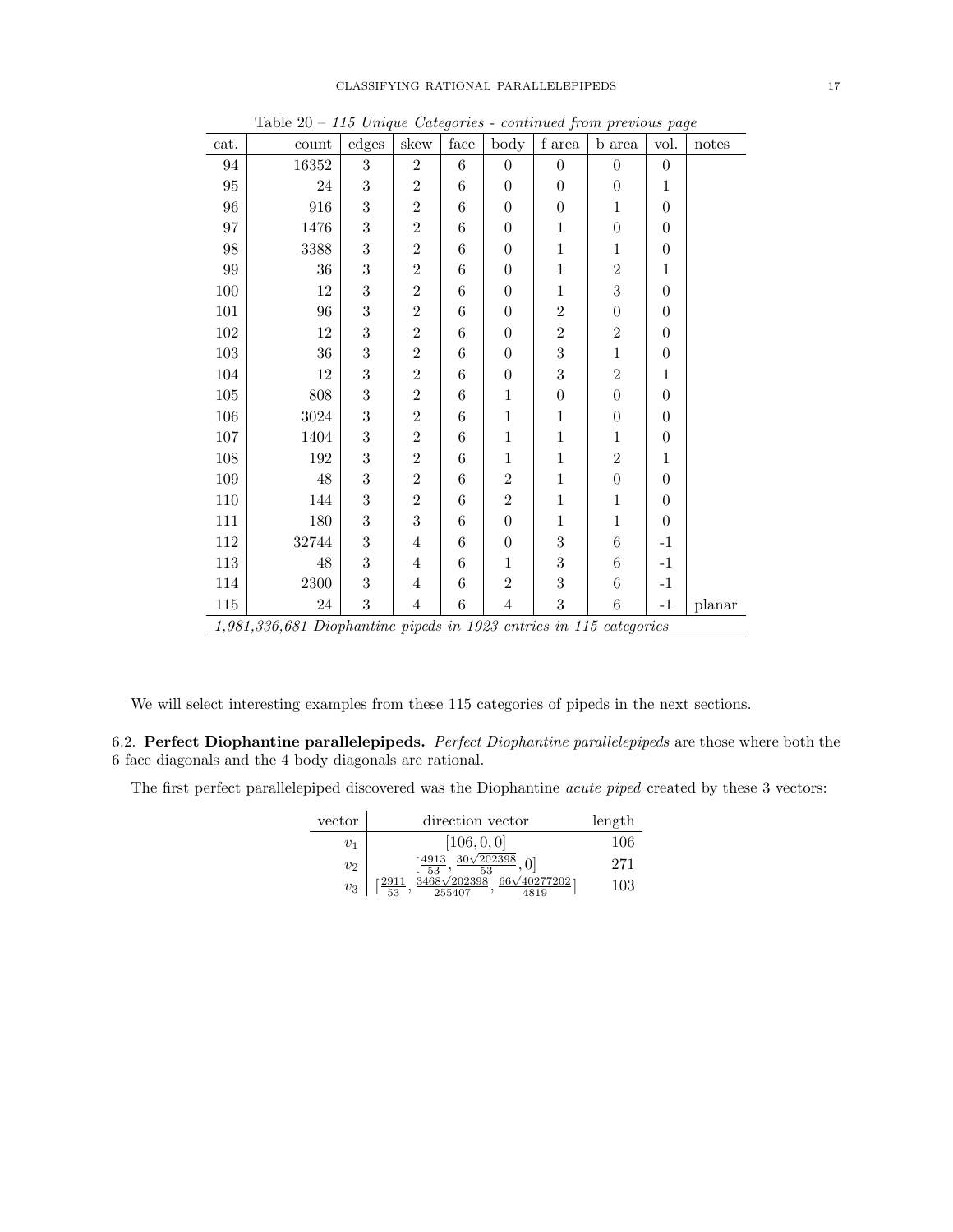<span id="page-17-0"></span>

Figure 6. The Sawyer-Reiter Acute Diophantine Piped  $\alpha = \arccos\left(\frac{4913}{14363}\right)$   $\beta = \arccos\left(\frac{2911}{5459}\right)$   $\gamma = \arccos\left(\frac{6647}{27913}\right)$  and  $a \neq b \neq c$ 

This acute piped discovered by Jorge F. Sawyer and Clifford A. Reiter[\[5\]](#page-27-2) in 2008 or 2009 was the first known that had all 4 body diagonals rational as well as all 12 face diagonals rational.

The computer searches found 6 perfect Diophantine parallelepipeds including the Sawyer-Reiter perfect piped shown in Fig. [6.](#page-17-0) Further computer searches have revealed that the 2-ortho monoclinic piped can have all

|            | edges       |   |                       | skew triangles |                                                                |                  | face diagonals            |                          |                    |                                     |                           | body diagonals                         |        | face area |          |     |   |          | body area    |   |                   | vol |     |
|------------|-------------|---|-----------------------|----------------|----------------------------------------------------------------|------------------|---------------------------|--------------------------|--------------------|-------------------------------------|---------------------------|----------------------------------------|--------|-----------|----------|-----|---|----------|--------------|---|-------------------|-----|-----|
|            |             | 0 | 0                     | $\Omega$       | $\overline{0}$                                                 |                  |                           |                          |                    |                                     |                           |                                        |        | 0         | $\theta$ |     | 0 | $^{(1)}$ | 0            | 0 |                   |     |     |
|            |             |   |                       |                |                                                                |                  | Basis Vectors             |                          |                    |                                     |                           |                                        |        |           |          |     |   |          |              |   | Tetrahedron Sides |     |     |
| Class      | $v_1$       |   |                       |                | v <sub>2</sub>                                                 |                  |                           |                          |                    |                                     | $v_3$                     |                                        |        |           |          | a   |   | b        | $\mathbf{C}$ |   | d                 | e   |     |
| acute      | (103, 0, 0) |   | $\frac{5822}{103}$ ,  |                | $\frac{84\sqrt{12090}}{103}$ , 0)                              |                  |                           | 6647<br>$\overline{103}$ |                    | $26010\sqrt{12090}$                 | 41509                     | $66\sqrt{2405910}$<br>403              |        |           |          | 103 |   | 101      | 106          |   | 266               | 271 | 255 |
| acute      | (335, 0, 0) |   | $\frac{24157}{335}$ , |                | $96\sqrt{1558986}$<br>335                                      |                  | $\frac{15510}{67}$        |                          |                    | $2089315\sqrt{1558986}$<br>5356516  |                           | 65 $\sqrt{160551933366}$               | 79948  |           |          | 335 |   | 444      | 365          |   | 595               | 630 | 385 |
| $1$ -ortho | (340, 0, 0) |   |                       |                | (0, 357, 0)                                                    |                  |                           |                          |                    | 7400<br>$\frac{1}{17}$ ,            | 6384<br>$\overline{17}$ , | $720\sqrt{321}$<br>17                  |        |           |          | 340 |   | 493      | 357          |   | 852               | 952 | 875 |
| acute      | (342, 0, 0) |   |                       |                | $\left(\frac{21385}{57}, \frac{70\sqrt{141410}}{57}, 0\right)$ |                  | 18847<br>$\overline{57}$  |                          |                    | $614608\sqrt{141410}$<br>4030185    |                           | $18\sqrt{6688793542510}$<br>70705      |        |           |          | 342 |   | 463      | 595          |   | 661               | 739 | 774 |
| acute      | (375, 0, 0) |   |                       |                | $(468, 72\sqrt{14}, 0)$                                        |                  |                           |                          | $\frac{11951}{25}$ |                                     | 75                        | $6088\sqrt{14}$ $8\sqrt{343966}$<br>15 |        |           |          | 375 |   | 285      | 540          |   | 448               | 647 | 653 |
| acute      | (422, 0, 0) |   |                       |                | $\frac{81891}{211}, \frac{42\sqrt{4659370}}{211},$             | , 0 <sup>3</sup> | 175195<br>$\frac{1}{211}$ |                          |                    | $2958000\sqrt{4659370}$<br>98312707 |                           | $30\sqrt{39076439247446}$              | 465937 |           |          | 422 |   | 431      | 579          |   | 577               | 925 | 776 |

Table 21. Six perfect Diophantine parallelepipeds

diagonals rational also. Rathbun found parametric formuli for such pipeds[\[3\]](#page-27-3),[\[4\]](#page-27-4).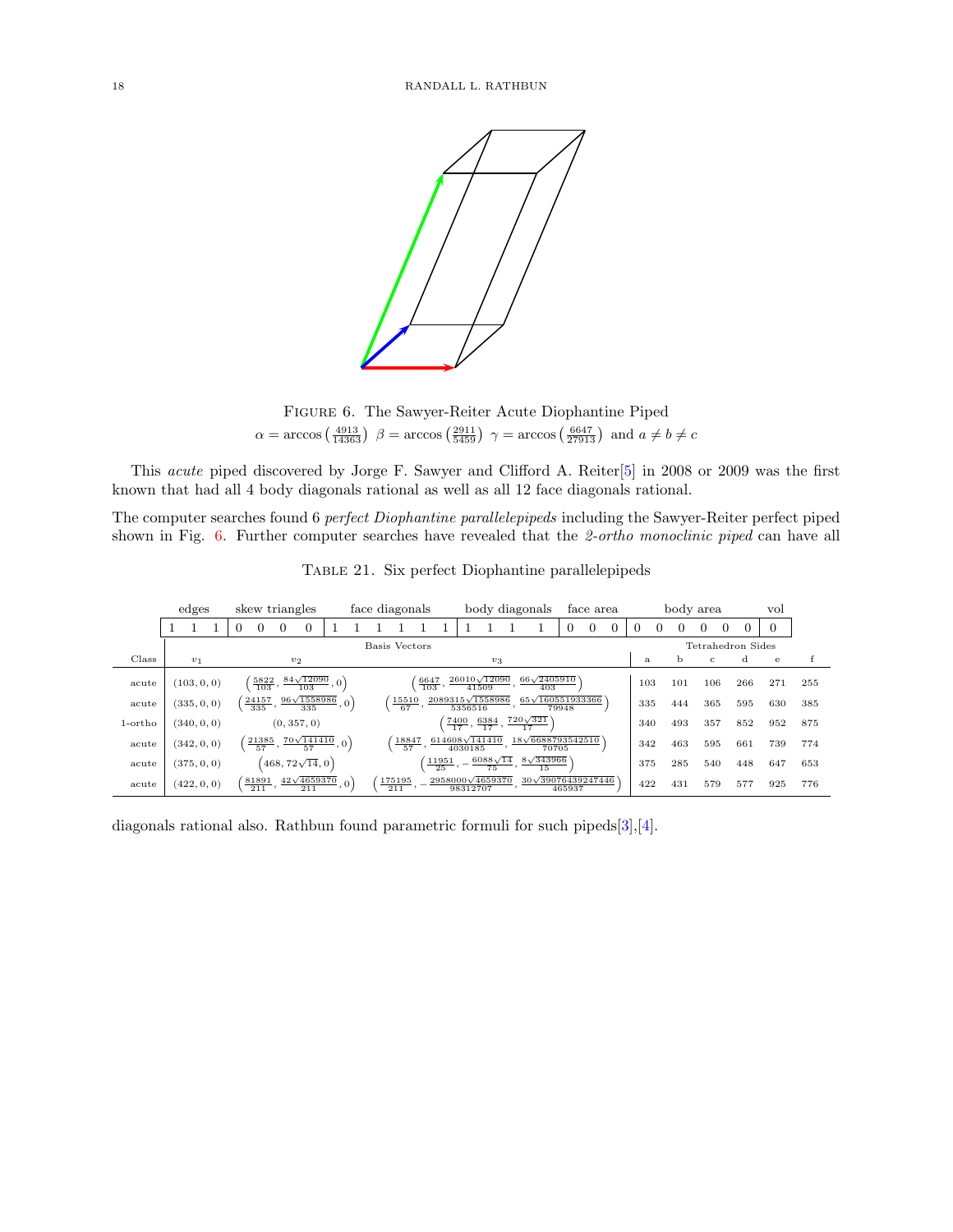6.3. Interesting examples of Diophantine pipeds found by searches. In the 14 examples given below, in general, the first occurrences of the designated piped is given.

<span id="page-18-0"></span>6.3.1. Rational volume pipeds. Searching found that Diophantine parallelepipeds can have a rational volume, although none of the body diagonals have a rational length, nor does any of the 6 body or 3 face parallelograms have a rational area. Interesting enough, the  $2^{nd}$  and the  $3^{rd}$  pipeds in Table [22.](#page-18-0) have the same volume,

| edges  |            |          | skew triangles |                                                            |       |                       | face diagonals |                      |                                                                |                               |          |                                                                         | body diagonals |          | face area |          |              |          | body area         |          |          |          | vol |
|--------|------------|----------|----------------|------------------------------------------------------------|-------|-----------------------|----------------|----------------------|----------------------------------------------------------------|-------------------------------|----------|-------------------------------------------------------------------------|----------------|----------|-----------|----------|--------------|----------|-------------------|----------|----------|----------|-----|
|        | $\Omega$   | $\Omega$ | $\Omega$       | $\Omega$                                                   |       |                       |                |                      |                                                                | 0                             | $\Omega$ | $\Omega$                                                                | $\Omega$       | $\Omega$ | $\Omega$  | $\Omega$ | 0            | $\Omega$ | $\Omega$          | $\Omega$ | $\Omega$ | $\Omega$ |     |
|        |            |          |                |                                                            |       |                       | Basis Vectors  |                      |                                                                |                               |          |                                                                         |                |          |           |          |              |          | Tetrahedron Sides |          |          |          |     |
| Class  | $v_1$      |          |                |                                                            | $v_2$ |                       |                |                      |                                                                | $v_3$                         |          |                                                                         |                | a        | b.        |          | $\mathbf{c}$ | d        | $\mathbf{e}$      |          |          | Volume   |     |
| acute  | (17, 0, 0) |          |                | $\left(\frac{473}{17}, \frac{24\sqrt{455}}{17}, 0\right)$  |       |                       |                | $\frac{876}{17}$ ,   | $\frac{1848\sqrt{455}}{1105}$ ,                                |                               |          | $\frac{108\sqrt{455}}{65}$                                              |                | 17       | 32        | 41       |              | 61       | 72                | 43       |          | 18144    |     |
| obtuse | (19, 0, 0) |          |                | $\left(\frac{122}{19}, \frac{84\sqrt{170}}{19}, 0\right)$  |       |                       |                | $\frac{203}{19}$ , - |                                                                | $\frac{216\sqrt{170}}{323}$ , |          | $\frac{24\sqrt{170}}{17}$                                               |                | 19       | 59        |          | 58           | 22       | 23                | 69       |          | 20160    |     |
| acute  | (25, 0, 0) |          |                | $\left[\frac{342}{25}, \frac{12\sqrt{3094}}{25}, 0\right]$ |       |                       |                |                      |                                                                |                               |          | $\left(22,\frac{132\sqrt{3094}}{221},\frac{120\sqrt{3094}}{221}\right)$ |                | 25       | 29        |          | 30           | 45       | 50                | 32       |          | 20160    |     |
| acute  | (26, 0, 0) |          |                | $\left(\frac{207}{13}, \frac{30\sqrt{238}}{13}, 0\right)$  |       |                       |                |                      | $\frac{216}{13}, \frac{444\sqrt{238}}{221}$ ,                  |                               |          | $\frac{36\sqrt{238}}{17}$                                               |                | 26       | 37        |          | 39           | 46       | 48                | 33       |          | 30240    |     |
| acute  | (28, 0, 0) |          |                |                                                            |       | $(14, 21\sqrt{5}, 0)$ |                |                      | $\left(18, \frac{111\sqrt{5}}{5}, \frac{48\sqrt{5}}{5}\right)$ |                               |          |                                                                         |                | 28       | 49        |          | 49           | 55       | 57                | 22       |          | 28224    |     |

Table 22. Rational volume Diophantine parallelepipeds

## 20160.

6.3.2. Rational pipeds with one body parallelogram area rational and rational volume. Diophantine pipeds were found that had one body parallelogram with rational area, while the other 5 are irrational. None of the face parallelograms had rational area. The volume was rational also.

Table 23. Rational pipeds with one rational body parallelogram area and rational volume

|        |             |                                                          | Basis Vectors                                                                       |     |     | Tetrahedron Sides |     |     |     |
|--------|-------------|----------------------------------------------------------|-------------------------------------------------------------------------------------|-----|-----|-------------------|-----|-----|-----|
| Class  | $v_1$       | $v_2$                                                    | $v_3$                                                                               | a   | b   | с                 | d   | е   |     |
| obtuse | (99, 0, 0)  | $\left(\frac{301}{3}, \frac{104\sqrt{170}}{3}, 0\right)$ | $16632\sqrt{170}$<br>$17072\sqrt{170}$<br>$\frac{77}{3}$ ,<br>3315<br>1105          | 99  | 452 | 463               | 220 | 209 | 560 |
| obtuse | (99, 0, 0)  | $\pm \frac{104\sqrt{170}}{2}$ , 0)<br>$\frac{301}{3}$ ,  | $16632\sqrt{170}$<br>$17072\sqrt{170}$<br>$\frac{77}{3}$ ,<br>1105<br>3315          | 99  | 494 | 463               | 242 | 209 | 560 |
| acute  | (274, 0, 0) | $120\sqrt{114130}$<br>42364<br>137<br>137                | $10296\sqrt{114130}$<br>1829856 $\sqrt{114130}$<br>49679<br>137<br>11413<br>1563581 | 274 | 298 | 428               | 507 | 617 | 325 |
| obtuse | (209, 0, 0) | $\frac{336\sqrt{629}}{19}$ ,<br>2525<br>19               | $2376\sqrt{629}$<br>$12408\sqrt{629}$<br>$\frac{231}{19}$<br>629<br>11951           | 209 | 450 | 463               | 220 | 99  | 494 |
| obtuse | (209, 0, 0) | $\frac{336\sqrt{629}}{0},0$<br>2525<br>19<br>19          | $2376\sqrt{629}$<br>$12408\sqrt{629}$<br>231<br>$\overline{19}$<br>11951<br>629     | 209 | 450 | 463               | 242 | 99  | 452 |

Table 24. Rational component checks for the rational body area pipeds

| edges |  |   | skew triangles |  | face diagonals |  |  |   |                | body diagonals |   | face area |  | body area |   |  | vol |
|-------|--|---|----------------|--|----------------|--|--|---|----------------|----------------|---|-----------|--|-----------|---|--|-----|
|       |  |   |                |  |                |  |  | 0 | $\overline{0}$ | $\overline{0}$ |   | 0         |  |           | 0 |  |     |
|       |  | 0 |                |  |                |  |  | 0 | $\overline{0}$ | $\overline{0}$ |   | 0         |  |           |   |  |     |
|       |  | 0 |                |  |                |  |  | 0 | $\overline{0}$ | $\overline{0}$ | 0 | 0         |  |           |   |  |     |
|       |  | 0 |                |  |                |  |  | 0 | $\overline{0}$ | $\overline{0}$ |   | 0         |  |           |   |  |     |
|       |  |   |                |  |                |  |  | 0 | $\theta$       | $\theta$       | U | 0         |  |           |   |  |     |

The volume of these 5 pipeds are 8781696, 8781696, 24710400, 8781696, 8781696. As shown by these identical volumes the  $1^{st}$ ,  $2^{nd}$ ,  $4^{th}$ , and  $5^{th}$  tetrahedrons are in the same family, while the  $3^{rd}$  is in another family.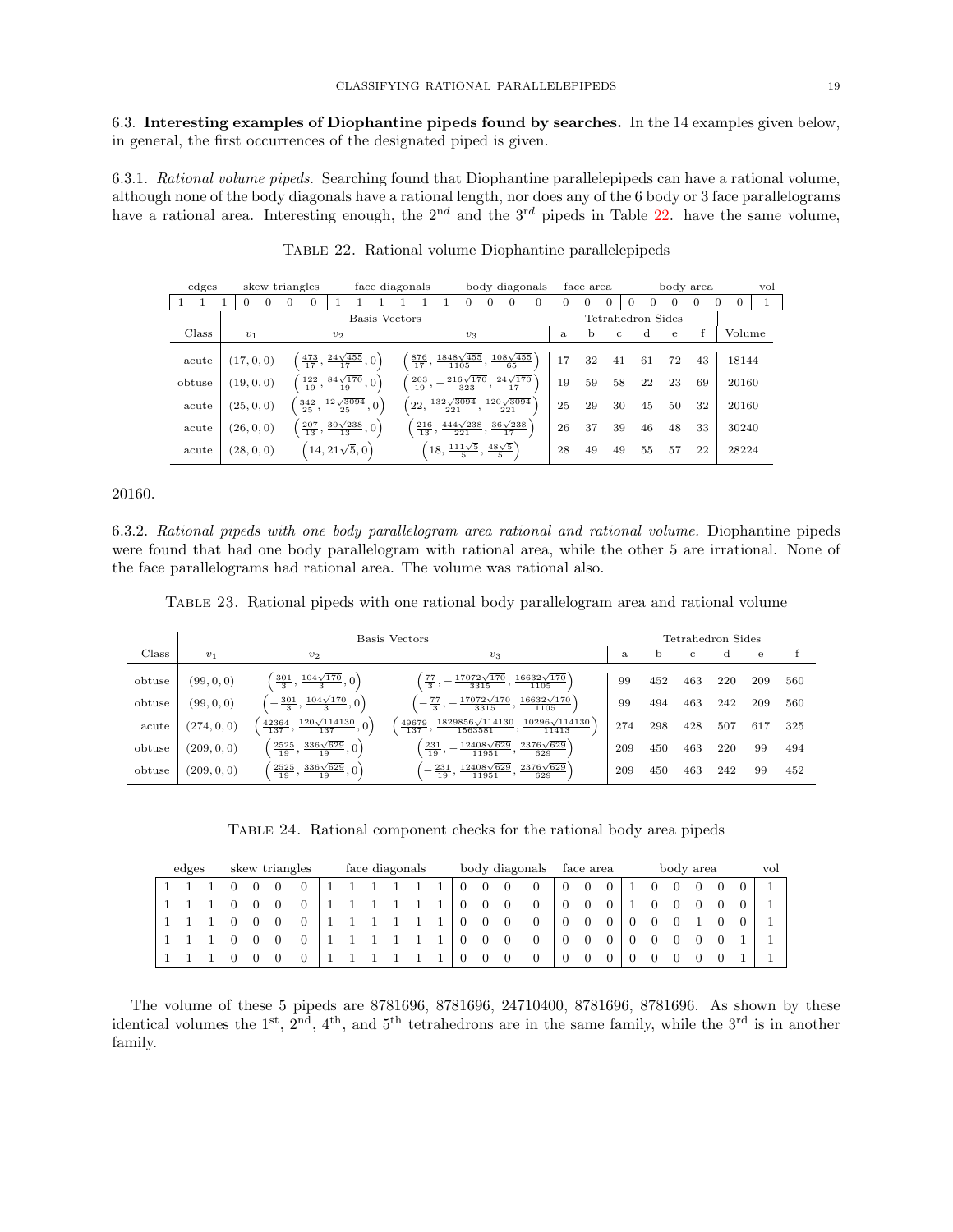6.3.3. Rational pipeds with all 9 parallelograms of rational area and rational volume. It was discovered that the rectangular class of Diophantine pipeds , has all 3 face parallelograms and all 6 body parallelograms with rational area, as well as the volume rational. Unfortunately none of the 4 body diagonals were rational. This class of piped is related to the question of whether or not perfect cuboids exist, still unanswered.

| edges              | skew triangles                  |                | face diagonals |                      | body diagonals |              | face area         |      | body area |           | vol |
|--------------------|---------------------------------|----------------|----------------|----------------------|----------------|--------------|-------------------|------|-----------|-----------|-----|
| $\mathbf{1}$<br>-1 | $\Omega$<br>$\overline{0}$<br>0 | $\overline{0}$ |                | $\Omega$<br>$\Omega$ | $\Omega$       | $\Omega$     |                   |      |           |           | 1   |
|                    |                                 | Basis Vectors  |                |                      |                |              | Tetrahedron Sides |      |           |           |     |
| Class              | $v_1$                           | $v_2$          | $v_3$          | a                    | b              | $\mathbf{c}$ | d                 | e    | f         | Volume    |     |
|                    |                                 |                |                |                      |                |              |                   |      |           |           |     |
| rectangular        | (44, 0, 0)                      | (0, 117, 0)    | (0, 0, 240)    | 44                   | 125            | 117          | 244               | 240  | 267       | 1235520   |     |
| rectangular        | (85, 0, 0)                      | (0, 132, 0)    | (0, 0, 720)    | 85                   | 157            | 132          | 725               | 720  | 732       | 8078400   |     |
| rectangular        | (140, 0, 0)                     | (0, 480, 0)    | (0, 0, 693)    | 140                  | 500            | 480          | 707               | 693  | 843       | 46569600  |     |
| rectangular        | (160, 0, 0)                     | (0, 231, 0)    | (0, 0, 792)    | 160                  | 281            | 231          | 808               | 792  | 825       | 29272320  |     |
| rectangular        | (187, 0, 0)                     | (0, 1020, 0)   | (0, 0, 1584)   | 187                  | 1037           | 1020         | 1595              | 1584 | 1884      | 302132160 |     |
| rectangular        | (240, 0, 0)                     | (0, 252, 0)    | (0, 0, 275)    | 240                  | 348            | 252          | 365               | 275  | 373       | 16632000  |     |

Table 25. Parellelepipeds with all face and body parallelograms of rational area

6.3.4. Rational piped with 1 rational body diagonal, and some rational area parallelograms. Computer searches led to the discovery of one piped which had 1 body diagonal rational, and 2 body parallelograms with rational area, as well as one face parallelogram with rational area.

Table 26. Diophantine piped with a rational body diagonal and some parallelograms of rational area

|       | edges |       |                        |  | skew triangles |                                           |  |  |                   |  | face diagonals    |  |                            |          |                | body diagonals             | face area |                |     |                   | body area |     | vol            |
|-------|-------|-------|------------------------|--|----------------|-------------------------------------------|--|--|-------------------|--|-------------------|--|----------------------------|----------|----------------|----------------------------|-----------|----------------|-----|-------------------|-----------|-----|----------------|
|       |       |       |                        |  | $\Omega$       | $\theta$                                  |  |  |                   |  |                   |  | 0                          | $\Omega$ | $\overline{0}$ |                            | $\Omega$  | $\overline{0}$ |     |                   |           |     | $\overline{0}$ |
|       |       |       | Basis Vectors<br>$v_2$ |  |                |                                           |  |  |                   |  |                   |  |                            |          |                |                            |           |                |     | Tetrahedron Sides |           |     |                |
| Class |       | $v_1$ |                        |  |                |                                           |  |  |                   |  |                   |  |                            | $v_3$    |                |                            | a.        |                | h.  | $\mathbf{c}$      | U         | е   |                |
| acute |       |       | (385, 0, 0)            |  |                | $\frac{1211}{5}, \frac{24\sqrt{4929}}{5}$ |  |  | $\left( 0\right)$ |  | $\frac{539}{5}$ , |  | $14168\sqrt{4929}$<br>8215 |          |                | $2464\sqrt{54219}$<br>1643 | 385       |                | 366 | 415               | 462       | 385 | 432            |

6.3.5. Rational piped with 2 rational body diagonals and 2 rational area face parallelograms. One Diophantine parallelepiped was found that had 2 rational body diagonals (of 4 possible) and 2 rational area face parallelograms (of 3 possible).

Table 27. Diophantine piped with 2 rational body diagonals and 2 rational area face parallelograms

|                  | edges |                                                                                      |                        |  | skew triangles |          |  |  |  |  | face diagonals |  |          |       |  | body diagonals                                                               | face area |     |     | body area         |     |            | vol      |  |
|------------------|-------|--------------------------------------------------------------------------------------|------------------------|--|----------------|----------|--|--|--|--|----------------|--|----------|-------|--|------------------------------------------------------------------------------|-----------|-----|-----|-------------------|-----|------------|----------|--|
|                  |       |                                                                                      |                        |  |                | $\Omega$ |  |  |  |  |                |  | $\Omega$ |       |  |                                                                              |           |     |     |                   |     |            | $\Omega$ |  |
|                  |       |                                                                                      | Basis Vectors<br>$v_2$ |  |                |          |  |  |  |  |                |  |          |       |  |                                                                              |           |     |     | Tetrahedron Sides |     |            |          |  |
| $\rm Class$      |       | $v_1$                                                                                |                        |  |                |          |  |  |  |  |                |  |          | $v_3$ |  |                                                                              |           | a.  |     | C.                |     | $\epsilon$ |          |  |
| $1\text{-ortho}$ |       | $\left(\frac{4017}{175}, \frac{792\sqrt{3149}}{175}, 0\right)$<br>(0,<br>(175, 0, 0) |                        |  |                |          |  |  |  |  |                |  |          |       |  | $\frac{122500\sqrt{3149}}{34639}, \frac{280\sqrt{2096947441}}{34639}\right)$ |           | 175 | 296 | 255               | 455 | 420        | 375      |  |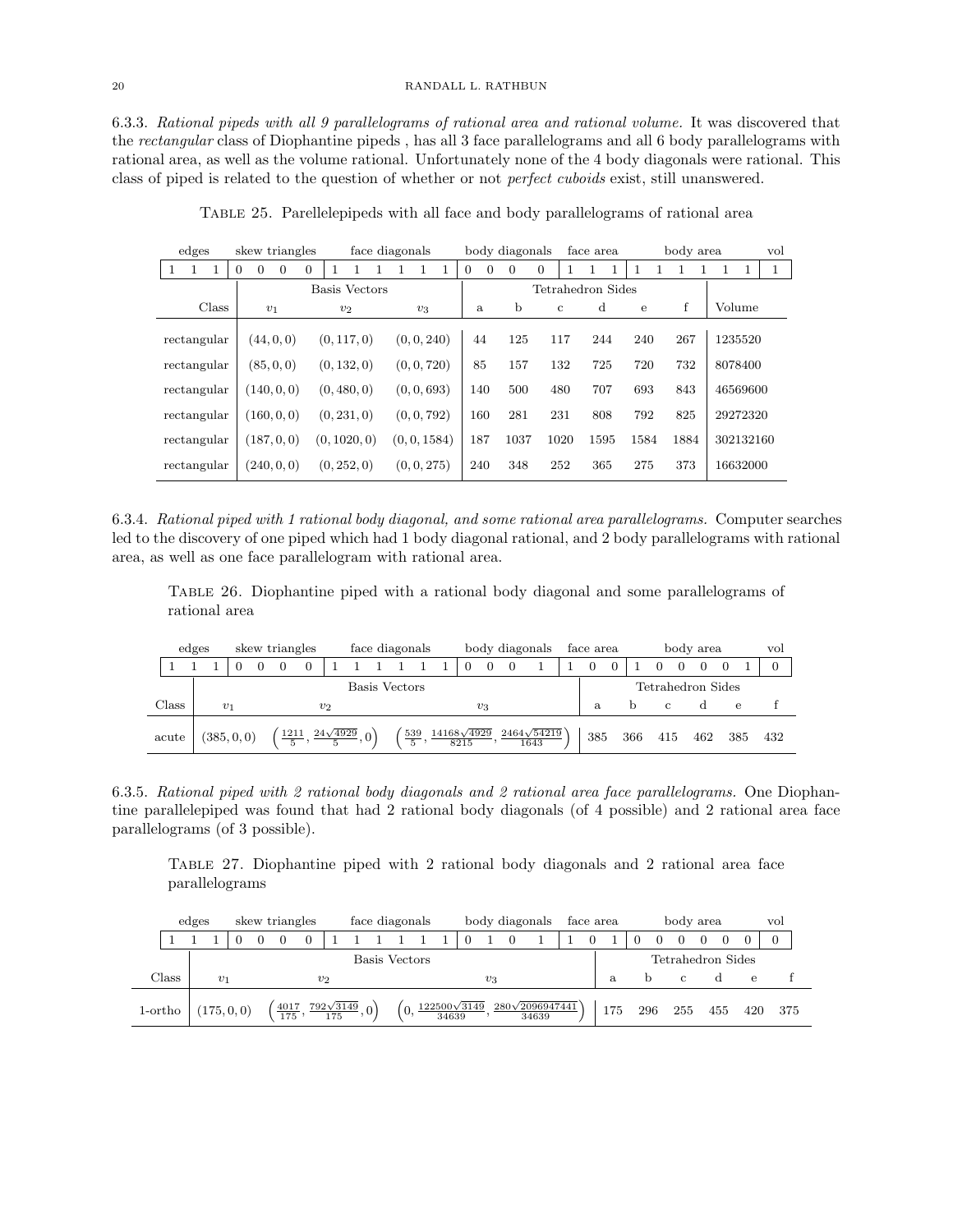6.3.6. Rational piped with 4 rational body diagonals and 1 rational area face parallelogram. One Diophantine piped was found that had all 4 body diagonals rational, and had one face  $\Box$  parallelogram with rational area.

Table 28. Diophantine piped with 4 rational body diagonals and 1 rational area face parallelogram

| edges |         |  | skew triangles   |          |             | face diagonals |                                                 |       |                 | body diagonals | face area |               |                   | body area |     | vol |
|-------|---------|--|------------------|----------|-------------|----------------|-------------------------------------------------|-------|-----------------|----------------|-----------|---------------|-------------------|-----------|-----|-----|
|       |         |  | $\left( \right)$ | $\Omega$ |             |                |                                                 |       |                 |                |           | $\Omega$      | $\theta$          |           |     |     |
|       |         |  |                  |          |             | Basis Vectors  |                                                 |       |                 |                |           |               | Tetrahedron Sides |           |     |     |
|       | Class   |  | $v_1$            |          | $v_2$       |                |                                                 | $v_3$ |                 | a              | n         | $\mathcal{C}$ |                   | e         |     |     |
|       | 1-ortho |  | (340, 0, 0)      |          | (0, 357, 0) |                | $\left(\frac{7400}{17},\frac{6384}{17},\right)$ |       | $720\sqrt{321}$ | 340            | 493       | 357           | 852               | 952       | 875 |     |

6.3.7. Rational piped with 1 rational area face and 2 rational area body parallelograms. One piped was found that had a rational face area parallelogram and 2 rational area body parallelograms.

Table 29. Diophantine piped with 1 rational area face and 2 rational area body parallelograms

| edges   |  |             | skew triangles   |  |                                             | face diagonals |  |       |                                                                      | body diagonals |     | face area |     |              |   | body area         |     |     | vol |
|---------|--|-------------|------------------|--|---------------------------------------------|----------------|--|-------|----------------------------------------------------------------------|----------------|-----|-----------|-----|--------------|---|-------------------|-----|-----|-----|
|         |  | 0           | $\left( \right)$ |  |                                             |                |  | 0     | $\overline{0}$                                                       | $\theta$       |     | 0         |     |              | 0 |                   |     |     |     |
|         |  |             |                  |  |                                             | Basis Vectors  |  |       |                                                                      |                |     |           |     |              |   | Tetrahedron Sides |     |     |     |
| Class   |  | $v_1$       |                  |  | $v_2$                                       |                |  | $v_3$ |                                                                      |                | a.  |           | b   | $\mathbf{C}$ |   |                   | е   |     |     |
| 1-ortho |  | (204, 0, 0) |                  |  | $\frac{2400}{17}, \frac{720\sqrt{21}}{17},$ |                |  |       | $\left(0, \frac{680\sqrt{21}}{21}, \frac{85\sqrt{20265}}{21}\right)$ |                | 204 |           | 204 | 240          |   | 629               | 595 | 595 |     |

6.3.8. Rational piped with 1 rational body diagonal, 1 rational face parallelogram and 2 rational body parallelograms and rational volume. One Diophantine piped was found which has 1 rational body diagonal, 1 face parallelogram with rational area, and 2 body parallelograms with rational area, and rational volume.

Table 30. Diophantine piped with 1 rational body diagonal and rational body/face parallelograms

|       | edges |             | skew triangles |                                                       |               | face diagonals |  |       |                                                        | body diagonals      |   | face area         |   |              |   | body area |  | vol     |
|-------|-------|-------------|----------------|-------------------------------------------------------|---------------|----------------|--|-------|--------------------------------------------------------|---------------------|---|-------------------|---|--------------|---|-----------|--|---------|
|       |       |             |                |                                                       |               |                |  |       |                                                        | $\theta$            | 0 |                   | 0 |              |   |           |  |         |
|       |       |             |                |                                                       | Basis Vectors |                |  |       |                                                        |                     |   | Tetrahedron Sides |   |              |   |           |  |         |
| Class |       | $v_1$       |                | $v_2$                                                 |               |                |  | $v_3$ |                                                        | a.                  |   | $\mathcal{C}$     |   | <sub>d</sub> | е |           |  | Volume  |
| acute |       | (137, 0, 0) |                | $\left(\frac{3281}{137}, \frac{18480}{137}, 0\right)$ |               |                |  |       | $\left(\frac{20475}{137},\frac{17160}{137},216\right)$ | 137 176 137 250 291 |   |                   |   |              |   | 250       |  | 3991680 |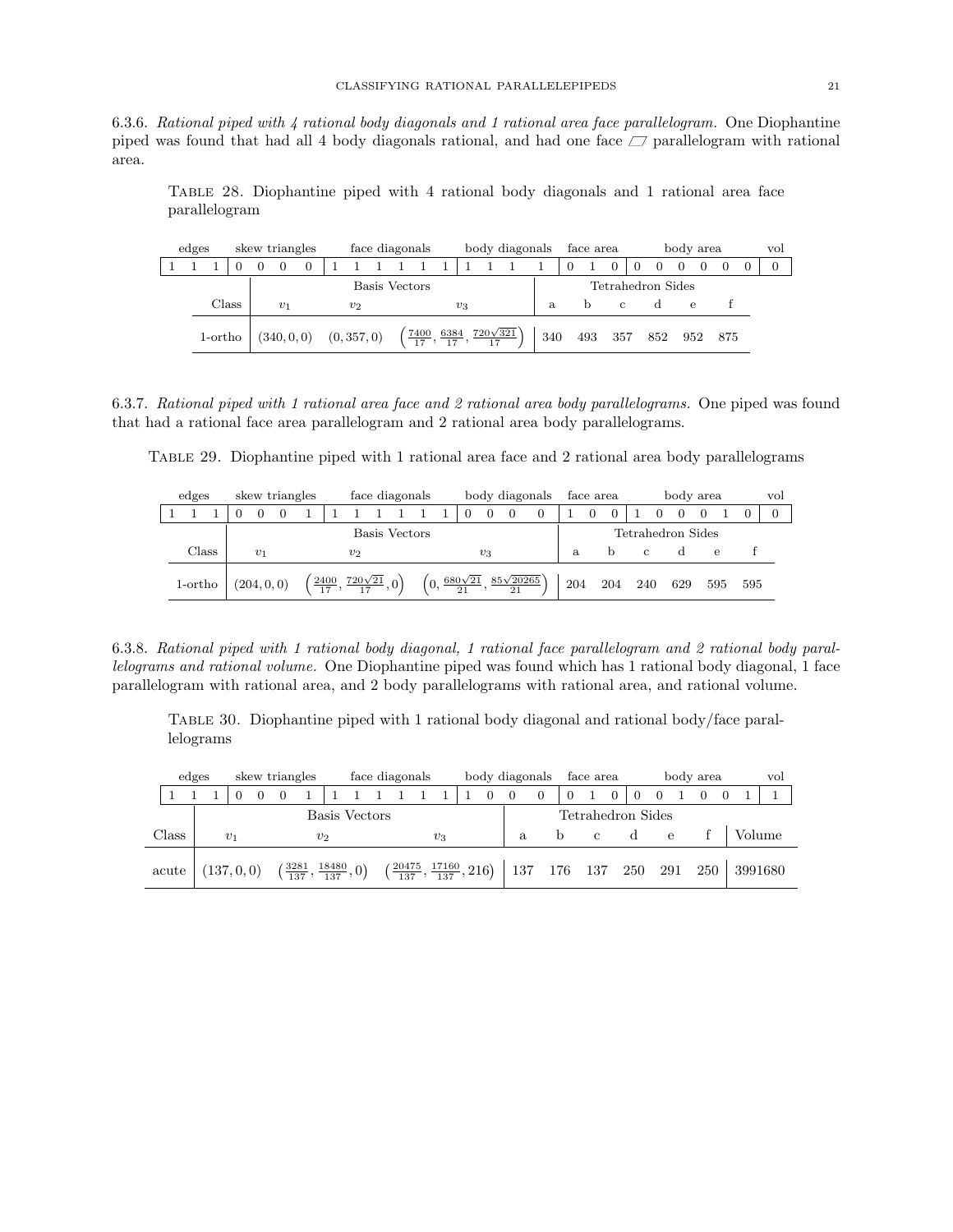6.3.9. Rational piped with 3 rational body diagonals, 1 rational face parallelogram and 1 rational body parallelogram. One parallelepiped was found that had 3 rational body diagonals, 1 rational area face parallelogram and 1 rational area body parallelogram.

Table 31. Diophantine piped with 3 rational body diagonals and 1 rational face and 1 rational body parallelograms

|       | edges          |  |                          | skew triangles           |  |               | face diagonals |                                      |          | body diagonals                    |          | face area |     |     | body area |     | vol               |     |     |
|-------|----------------|--|--------------------------|--------------------------|--|---------------|----------------|--------------------------------------|----------|-----------------------------------|----------|-----------|-----|-----|-----------|-----|-------------------|-----|-----|
|       |                |  |                          |                          |  |               |                |                                      | $\Omega$ |                                   | $\theta$ |           |     |     |           |     |                   |     |     |
|       |                |  |                          |                          |  | Basis Vectors |                |                                      |          |                                   |          |           |     |     |           |     | Tetrahedron Sides |     |     |
| Class | v <sub>1</sub> |  |                          | v <sub>2</sub>           |  |               |                |                                      | $v_3$    |                                   |          |           | a   |     |           | C.  |                   |     |     |
| acute | (273, 0, 0)    |  | 14022<br>$\overline{91}$ | $20\sqrt{3552982}$<br>91 |  | 14022<br>91   |                | $3068300\sqrt{3552982}$<br>161660681 |          | $95760\sqrt{58624203}$<br>1776491 |          |           | 273 | 431 |           | 442 | 431               | 442 | 560 |

6.3.10. Rational piped with 1 rational area face parallelogram and 3 rational area body parallelograms. Computer searching found a Diophantine piped which had 1 face parallelogram with rational area, and 3 body parallelograms with rational area.

Table 32. Rational piped with 1 rational area face parallelogram and 3 rational area body parallelograms

|        | edges          |  |              | skew triangles     |     |  |               | face diagonals |                                     |       | body diagonals       |        | face area |     |     | body area |                   | vol |     |
|--------|----------------|--|--------------|--------------------|-----|--|---------------|----------------|-------------------------------------|-------|----------------------|--------|-----------|-----|-----|-----------|-------------------|-----|-----|
|        |                |  |              |                    |     |  |               |                |                                     |       |                      |        |           |     |     |           |                   |     |     |
|        |                |  |              |                    |     |  | Basis Vectors |                |                                     |       |                      |        |           |     |     |           | Tetrahedron Sides |     |     |
| Class  | v <sub>1</sub> |  |              | v <sub>2</sub>     |     |  |               |                |                                     | $v_3$ |                      |        |           | a.  |     | C.        |                   | e   |     |
| obtuse | (361, 0, 0)    |  | 64736<br>361 | $1320\sqrt{11041}$ | 361 |  |               | 64736<br>361   | $121178040\sqrt{11041}$<br>43843811 |       | $80640\sqrt{143533}$ | 121451 |           | 361 | 663 | 424       | 425               | 424 | 448 |

6.3.11. Rational pipeds with 3 rational face parallelograms and 2 rational body parallelograms. Computer searching found two examples of 2-ortho class pipeds, which have all the face parallelograms rational and 2 body parallelograms rational (out of 4). These pipeds are closely related to the face cuboids found in the rational cuboid table solutions.

|  | edges            |             |  | skew triangles                             |           | face diagonals |  |  |  |             |                                                      |          | body diagonals |                | face area         |              |          |          | body area |          |          | vol |
|--|------------------|-------------|--|--------------------------------------------|-----------|----------------|--|--|--|-------------|------------------------------------------------------|----------|----------------|----------------|-------------------|--------------|----------|----------|-----------|----------|----------|-----|
|  |                  |             |  | $\Omega$                                   |           |                |  |  |  |             | $\Omega$                                             | $\Omega$ | $\overline{0}$ | $\overline{0}$ |                   |              | $\Omega$ | $\Omega$ |           | $\Omega$ | $\Omega$ |     |
|  |                  | $\Omega$    |  | $\theta$                                   |           |                |  |  |  |             | $\Omega$                                             | $\theta$ | $\theta$       | $\overline{0}$ |                   | $\Omega$     | 0        |          |           |          |          |     |
|  |                  |             |  |                                            |           | Basis Vectors  |  |  |  |             |                                                      |          |                |                | Tetrahedron Sides |              |          |          |           |          |          |     |
|  | Class            | $v_1$       |  |                                            | $v_2$     |                |  |  |  | $v_3$       |                                                      |          | a.             | b              | $\mathbf{c}$      | <sub>d</sub> | e        |          |           |          | Volume   |     |
|  | 2-ortho          | (153, 0, 0) |  |                                            | (0,680,0) |                |  |  |  |             | $\left(0, \frac{55096}{85}, \frac{17472}{85}\right)$ |          | 153            | 697            | 680               | 697          | 680      |          | 208       |          | 21385728 |     |
|  | $2\text{-ortho}$ | (185, 0, 0) |  | $\frac{12593}{185}, \frac{31824}{185}, 0)$ |           |                |  |  |  | (0, 0, 672) |                                                      |          | 185            | 208            | 185               | 697          | 672      |          | 697       |          | 21385728 |     |

TABLE 33. Diophantine cuboids related to face cuboids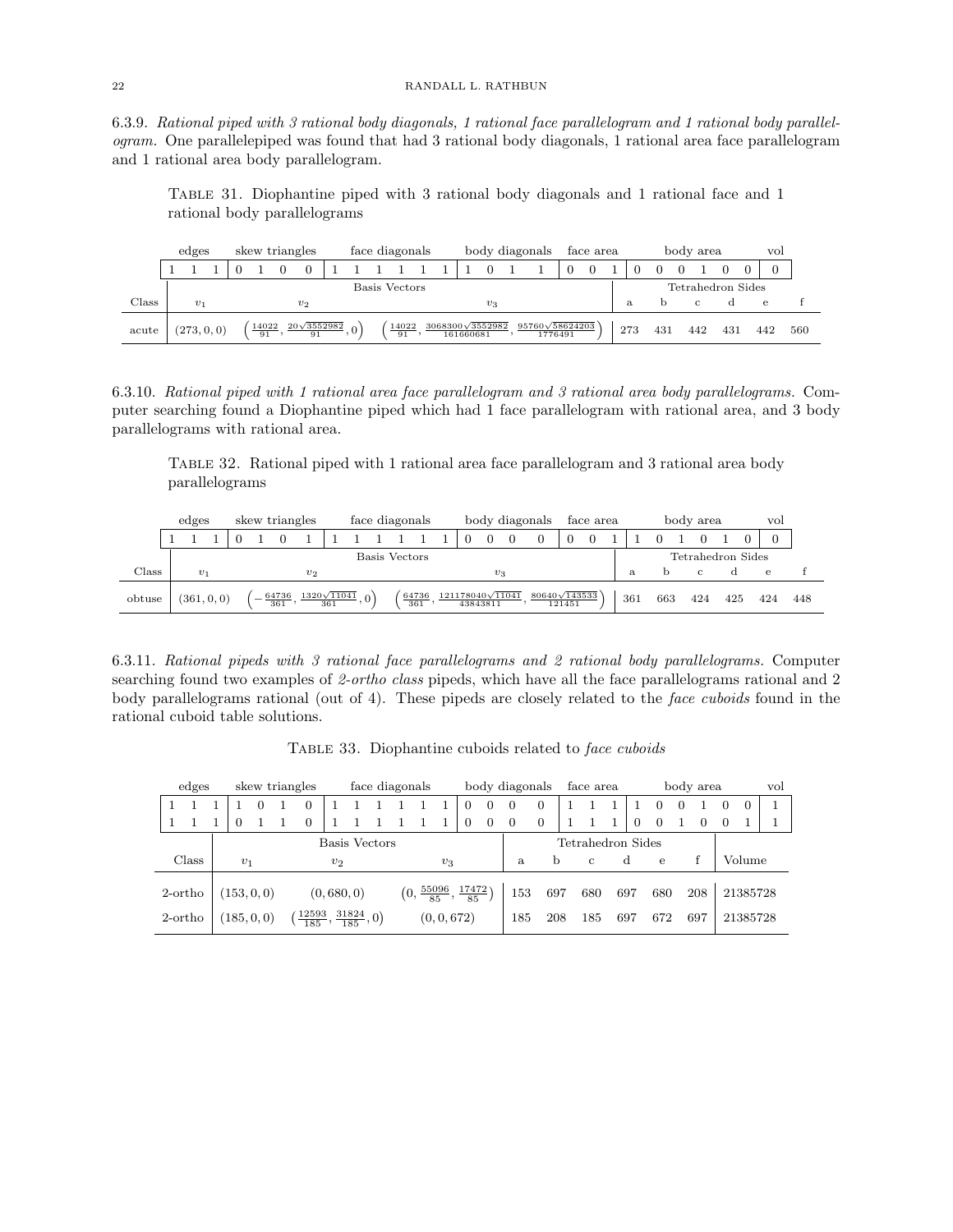6.3.12. Rational pipeds with 2 rational area skew triangles and 2 rational body diagonals and 1 rational area face parallelogram and 1 rational body parallelogram. The computer searches found some interesting Diophantine pipeds which had 2 skew triangles with rational area and 2 rational body diagonals, with 1 face parallelogram rational and 1 body parallelogram rational.

Pipeds with rational skew area triangles were quite infrequent.

|        | edges       |          |                      | skew triangles  |                           |                                           |     | face diagonals    |               |                        |                           |          | body diagonals                       |          | face area      |          |     |     |          | body area         |     |                | vol      |      |
|--------|-------------|----------|----------------------|-----------------|---------------------------|-------------------------------------------|-----|-------------------|---------------|------------------------|---------------------------|----------|--------------------------------------|----------|----------------|----------|-----|-----|----------|-------------------|-----|----------------|----------|------|
|        |             |          |                      |                 | $\theta$                  |                                           |     |                   |               |                        |                           |          |                                      | $\theta$ | $\theta$       |          |     | 0   | $\theta$ |                   | 0   | $\overline{0}$ | $\Omega$ |      |
|        |             | $\theta$ |                      |                 |                           |                                           |     |                   |               |                        | $\theta$                  | $\theta$ |                                      | 0        | 0              |          |     | 0   | $\theta$ |                   |     |                | 0        |      |
|        |             |          | $^{(1)}$             |                 |                           |                                           |     |                   |               |                        |                           | $\Omega$ |                                      |          | $\overline{0}$ | $\Omega$ |     |     | $\theta$ | 0                 | 0   | 0              | 0        |      |
|        |             |          |                      |                 |                           |                                           |     | Basis Vectors     |               |                        |                           |          |                                      |          |                |          |     |     |          | Tetrahedron Sides |     |                |          |      |
| Class  | $v_1$       |          |                      |                 | $v_2$                     |                                           |     |                   |               |                        |                           | $v_3$    |                                      |          |                |          | a   | b   |          | C                 | α   |                | e        |      |
| obtuse | (36, 0, 0)  |          |                      | $\frac{8}{3}$ , | $\frac{5\sqrt{2849}}{3}$  | $\cdot$ , 0 <sup><math>\cdot</math></sup> |     |                   | $\frac{8}{3}$ |                        | $8795\sqrt{2849}$<br>8547 |          | $160\sqrt{1552705}$<br>2849          |          |                |          | 36  | 95  |          | 89                | 95  |                | 89       | 160  |
| acute  | (96, 0, 0)  |          | $\frac{825}{8}$      |                 | $1\sqrt{1956751}$<br>8    | ,0 <sup>1</sup>                           |     | $\frac{825}{8}$ , |               | $552049\sqrt{1956751}$ | 15654008                  |          | 2520 $\sqrt{16966987921}$<br>1956751 |          |                |          | 96  | 175 |          | 203               | 175 |                | 203      | 280  |
| obtuse | (593, 0, 0) |          | $\frac{60352}{593},$ |                 | $11040\sqrt{1533}$<br>593 |                                           | ,0' |                   | 80801<br>593  |                        | $788020\sqrt{1533}$       | 303023   | $620\sqrt{219219}$<br>511            |          |                |          | 593 | 879 |          | 736               | 736 |                | 593      | 1007 |

Table 34. Diophantine pipeds with 2 rational area skew triangles

6.3.13. Closest rational Diophantine (degenerate) piped to a superperfect piped. The computer searches found some interesting pipeds in which all the rational checks were rational, except the volume was was 0, indicating that these pipeds were degenerate planar figures.

What is interesting is that these are 2-ortho pipeds.

Table 35. Diophantine piped with all rational components except 0 volume

| edges |         |       | skew triangles                      |  | face diagonals |  |       |  | body diagonals face area |              |              |                   |   | body area |  | vol |
|-------|---------|-------|-------------------------------------|--|----------------|--|-------|--|--------------------------|--------------|--------------|-------------------|---|-----------|--|-----|
|       |         |       |                                     |  |                |  |       |  |                          |              |              |                   |   |           |  |     |
|       |         |       |                                     |  | Basis Vectors  |  |       |  |                          |              |              | Tetrahedron Sides |   |           |  |     |
|       |         | Class | $v_1$                               |  | $v_2$          |  | $v_3$ |  | a.                       | <sub>b</sub> | $\mathbf{c}$ |                   | e |           |  |     |
|       | 2-ortho |       | $(120,0,0)$ $(0,182,0)$ $(0,209,0)$ |  |                |  |       |  | 120 218 182 241 209 27   |              |              |                   |   |           |  |     |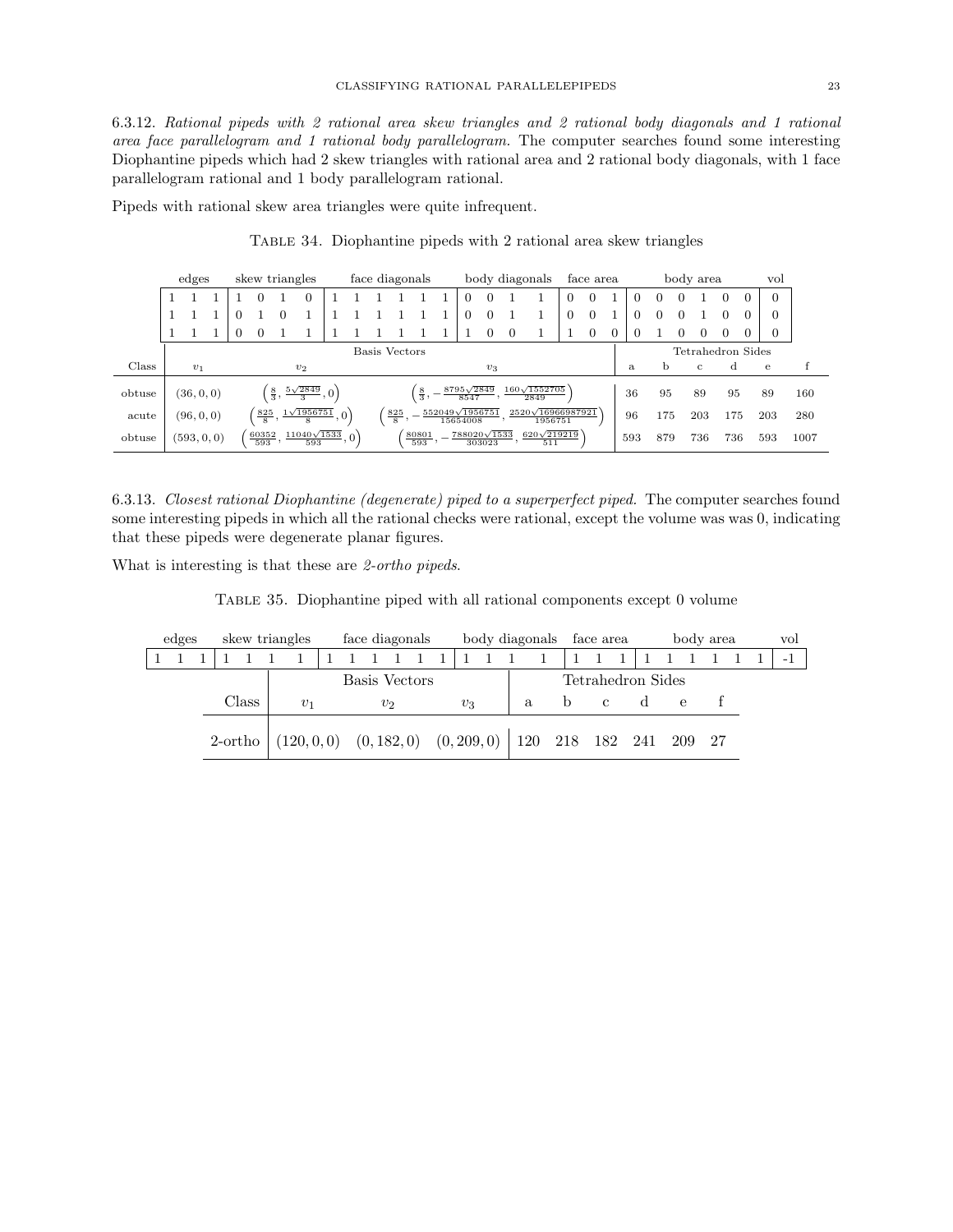6.3.14. Rectangular Diophantine pipeds. There were 46 rectangular Diophantine pipeds found during the computer searches. These are the body type of cuboid solutions. Unfortunately none of them has a rational body diagonal leading to a perfect cuboid.

These pipeds all have the same signature for their rationality checks.

Table 36. Rational Component checks for the Rectangular Diophantine pipeds

|  | edges |  |  | skew triangles |  | face diagonals |  |  | body diagonals | face area |  | bodv | area |  |  |
|--|-------|--|--|----------------|--|----------------|--|--|----------------|-----------|--|------|------|--|--|
|  |       |  |  |                |  |                |  |  |                |           |  |      |      |  |  |

| Class       | $\upsilon_1$ | $v_2$        | $v_3$        | $\mathbf{a}$ | $\mathbf b$ | $\mathbf c$ | $\mathbf d$ | e      | $\mathbf f$ |
|-------------|--------------|--------------|--------------|--------------|-------------|-------------|-------------|--------|-------------|
| rectangular | (44, 0, 0)   | (0, 117, 0)  | (0, 0, 240)  | 44           | 125         | 117         | 244         | 240    | 267         |
| rectangular | (44, 0, 0)   | (0, 240, 0)  | (0, 0, 117)  | 44           | 244         | 240         | 125         | 117    | 267         |
| rectangular | (85, 0, 0)   | (0, 132, 0)  | (0, 0, 720)  | 85           | 157         | 132         | 725         | 720    | 732         |
| rectangular | (85, 0, 0)   | (0, 720, 0)  | (0, 0, 132)  | 85           | $725\,$     | 720         | 157         | 132    | 732         |
| rectangular | (88, 0, 0)   | (0, 234, 0)  | (0, 0, 480)  | 88           | 250         | 234         | 488         | 480    | 534         |
| rectangular | (88, 0, 0)   | (0, 480, 0)  | (0, 0, 234)  | 88           | 488         | 480         | 250         | 234    | 534         |
| rectangular | (117, 0, 0)  | (0, 44, 0)   | (0, 0, 240)  | 117          | 125         | 44          | 267         | 240    | 244         |
| rectangular | (117, 0, 0)  | (0, 240, 0)  | (0, 0, 44)   | 117          | $267\,$     | 240         | 125         | $44\,$ | 244         |
| rectangular | (132, 0, 0)  | (0, 85, 0)   | (0, 0, 720)  | 132          | 157         | 85          | 732         | 720    | 725         |
| rectangular | (132, 0, 0)  | (0, 351, 0)  | (0, 0, 720)  | 132          | $375\,$     | 351         | 732         | 720    | 801         |
| rectangular | (132, 0, 0)  | (0, 720, 0)  | (0, 0, 85)   | 132          | 732         | 720         | 157         | 85     | 725         |
| rectangular | (132, 0, 0)  | (0, 720, 0)  | (0, 0, 351)  | 132          | 732         | 720         | 375         | 351    | 801         |
| rectangular | (140, 0, 0)  | (0, 480, 0)  | (0, 0, 693)  | 140          | 500         | 480         | 707         | 693    | 843         |
| rectangular | (140, 0, 0)  | (0, 693, 0)  | (0, 0, 480)  | 140          | 707         | 693         | 500         | 480    | 843         |
| rectangular | (160, 0, 0)  | (0, 231, 0)  | (0, 0, 792)  | 160          | $281\,$     | $231\,$     | 808         | 792    | 825         |
| rectangular | (187, 0, 0)  | (0, 1020, 0) | (0, 0, 1584) | 187          | 1037        | 1020        | 1595        | 1584   | 1884        |
| rectangular | (234, 0, 0)  | (0, 88, 0)   | (0, 0, 480)  | 234          | 250         | 88          | 534         | 480    | 488         |
| rectangular | (234, 0, 0)  | (0, 480, 0)  | (0, 0, 88)   | 234          | 534         | 480         | 250         | 88     | 488         |
| rectangular | (240, 0, 0)  | (0, 44, 0)   | (0, 0, 117)  | 240          | 244         | 44          | 267         | 117    | 125         |
| rectangular | (240, 0, 0)  | (0, 117, 0)  | (0, 0, 44)   | 240          | $267\,$     | 117         | 244         | 44     | 125         |
| rectangular | (240, 0, 0)  | (0, 252, 0)  | (0, 0, 275)  | 240          | 348         | 252         | 365         | 275    | 373         |
| rectangular | (240, 0, 0)  | (0, 275, 0)  | (0, 0, 252)  | 240          | 365         | 275         | 348         | 252    | 373         |
| rectangular | (252, 0, 0)  | (0, 240, 0)  | (0, 0, 275)  | $252\,$      | 348         | 240         | 373         | 275    | 365         |

Table 37. Rectangular Diophantine Parallelepipeds

Continued on next page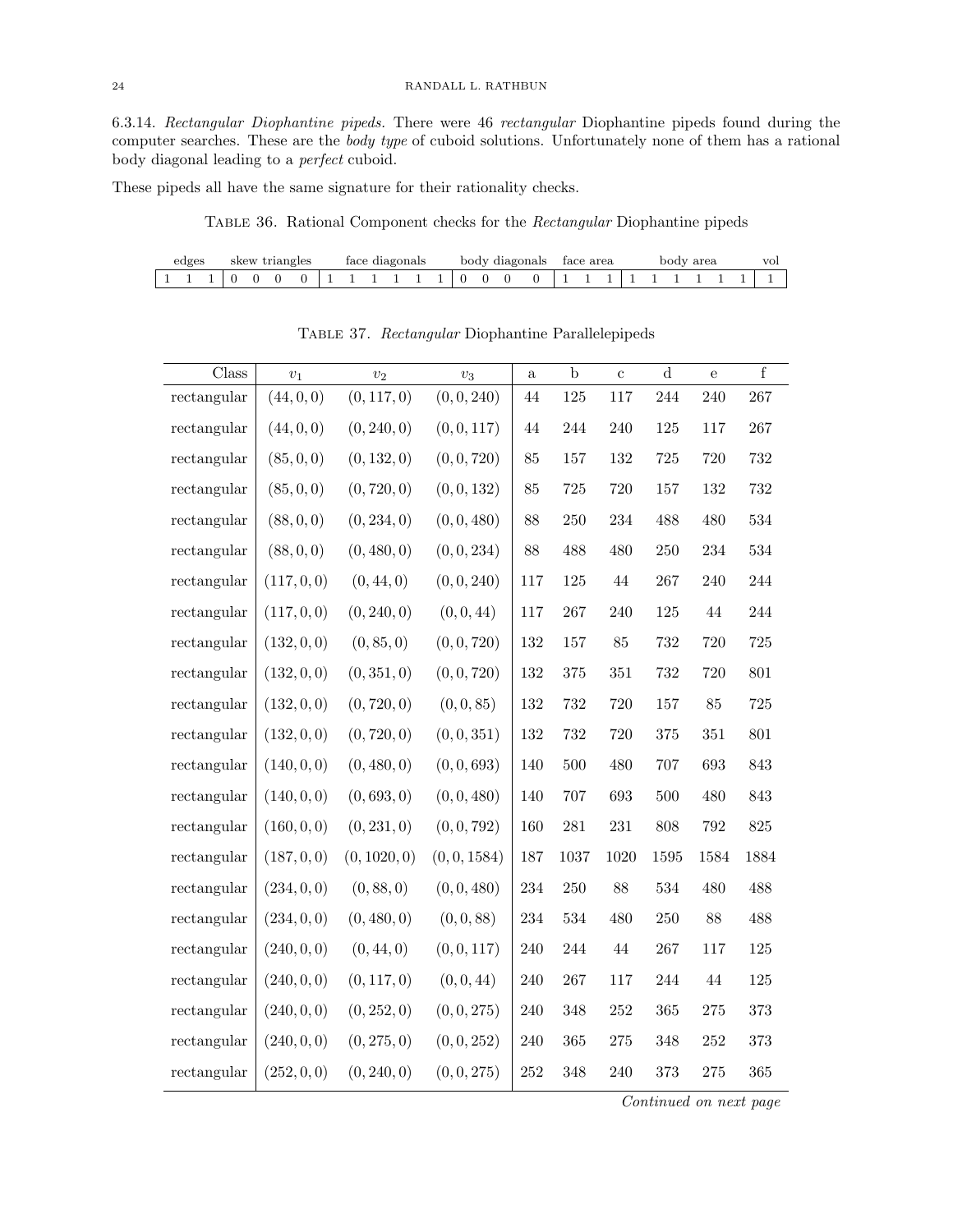| Class       | $v_1$       | $v_2$       | $v_3$       | $\mathbf{a}$ | $\mathbf b$ | $\mathbf{c}$ | $\mathbf d$ | e   | f       |
|-------------|-------------|-------------|-------------|--------------|-------------|--------------|-------------|-----|---------|
| rectangular | (252, 0, 0) | (0, 275, 0) | (0, 0, 240) | 252          | 373         | 275          | 348         | 240 | 365     |
| rectangular | (275, 0, 0) | (0, 240, 0) | (0, 0, 252) | 275          | 365         | 240          | 373         | 252 | 348     |
| rectangular | (275, 0, 0) | (0, 252, 0) | (0, 0, 240) | 275          | 373         | 252          | 365         | 240 | 348     |
| rectangular | (351, 0, 0) | (0, 132, 0) | (0, 0, 720) | 351          | $375\,$     | 132          | 801         | 720 | 732     |
| rectangular | (351, 0, 0) | (0, 720, 0) | (0, 0, 132) | $351\,$      | 801         | 720          | 375         | 132 | 732     |
| rectangular | (480, 0, 0) | (0, 88, 0)  | (0, 0, 234) | 480          | 488         | 88           | 534         | 234 | 250     |
| rectangular | (480, 0, 0) | (0, 140, 0) | (0, 0, 693) | 480          | 500         | 140          | 843         | 693 | 707     |
| rectangular | (480, 0, 0) | (0, 234, 0) | (0, 0, 88)  | 480          | 534         | 234          | 488         | 88  | $250\,$ |
| rectangular | (480, 0, 0) | (0, 504, 0) | (0, 0, 550) | 480          | 696         | 504          | 730         | 550 | 746     |
| rectangular | (480, 0, 0) | (0, 550, 0) | (0, 0, 504) | 480          | 730         | 550          | 696         | 504 | 746     |
| rectangular | (480, 0, 0) | (0,693,0)   | (0, 0, 140) | 480          | 843         | 693          | 500         | 140 | 707     |
| rectangular | (504, 0, 0) | (0, 480, 0) | (0, 0, 550) | 504          | 696         | 480          | 746         | 550 | 730     |
| rectangular | (504, 0, 0) | (0, 550, 0) | (0, 0, 480) | 504          | 746         | 550          | 696         | 480 | 730     |
| rectangular | (550, 0, 0) | (0, 480, 0) | (0, 0, 504) | 550          | 730         | 480          | 746         | 504 | 696     |
| rectangular | (550, 0, 0) | (0, 504, 0) | (0, 0, 480) | 550          | 746         | 504          | 730         | 480 | 696     |
| rectangular | (693, 0, 0) | (0, 140, 0) | (0, 0, 480) | 693          | 707         | 140          | 843         | 480 | 500     |
| rectangular | (693, 0, 0) | (0, 480, 0) | (0, 0, 140) | 693          | 843         | 480          | 707         | 140 | 500     |
| rectangular | (720, 0, 0) | (0, 85, 0)  | (0, 0, 132) | 720          | $725\,$     | 85           | 732         | 132 | 157     |
| rectangular | (720, 0, 0) | (0, 132, 0) | (0, 0, 85)  | 720          | 732         | 132          | 725         | 85  | 157     |
| rectangular | (720, 0, 0) | (0, 132, 0) | (0, 0, 351) | 720          | 732         | 132          | 801         | 351 | $375\,$ |
| rectangular | (720, 0, 0) | (0, 351, 0) | (0, 0, 132) | 720          | 801         | 351          | 732         | 132 | 375     |

Table 37 – Rectangular Pipeds - continued from previous page

## 7. The Rectangular Diophantine Piped and The Perfect Cuboid

The most commonly known Diophantine parallelepiped known today is the rectangular piped, often called "the brick" or "box" or "Euler brick" also known as the *cuboid* or *integer cuboid* in math literature. There are 7 lengths of interest in this solid, the 3 edges, the 3 face diagonals and the body diagonal.

It has been found by search, that there are 3 cases which exist, called the "body cuboid", the "face cuboid", and the "edge cuboid"; where the 7th length is irrational. This is problem D18 in Unsolved Problems in Number Theory (UPINT) by Richard K. Guy[\[2\]](#page-27-5).

Walter Wyss recently attempted to show that the 7th value cannot be rational by utilizing the proof of Leonard Euler that the sum or difference of 2 quartics cannot be a square  $[10]$ . He was able to parametrize the monoclinic piped and showed that approaching a right angle  $E$  sets up the impossible quartic condition which Euler disproved. But he failed to prove that no perfect integer cuboid exists, hence question is still open today.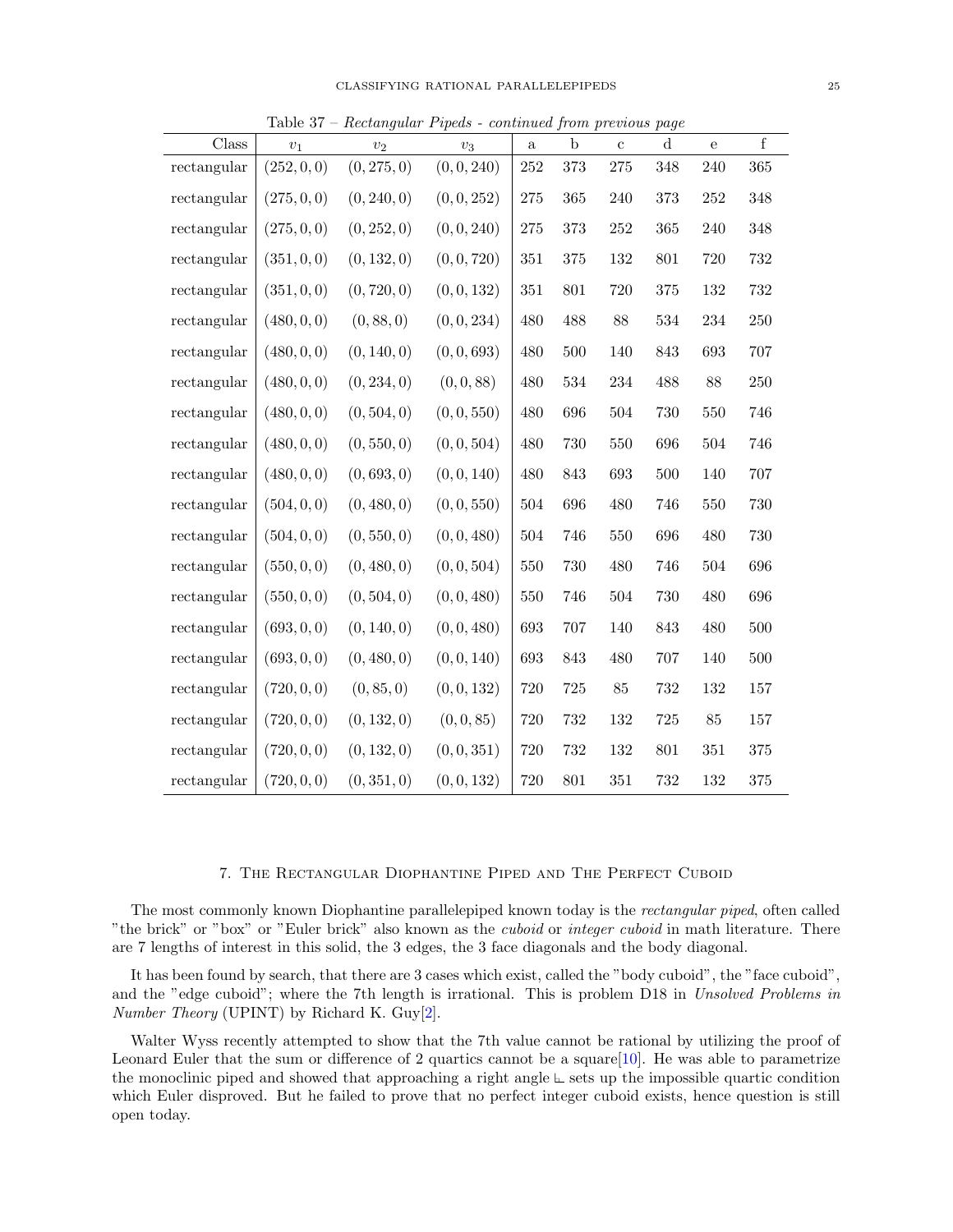Recently Renyxa D'Arox recently reached a milestone<sup>[\[1\]](#page-27-6)</sup> with computer searching extending to  $2^{53} =$ 9007199254740992 for the body diagonal, if a perfect cuboid exists, its body diagonal must exceed this value.

8. Possible Future Studies for Diophantine Analysis

There are some conjectures and questions created by the computer study of the 1,981,336,681 Diophantine pipeds.

Some questions:

- Is there a rational piped with 4 rational area skew triangles?
- Is there a perfect parallelepiped with 2 or 3 rational area face parallelograms?
- Is there any perfect parallelepiped with 1..6 rational area body parallelograms?
- Is there any perfect parallelepipeds with a rational area skew triangle? 2? 3? or  $\frac{1}{2}$
- Is there a perfect parallelepiped with rational volume? (asked by Sawyer, Reiter)[\[5\]](#page-27-2)
- Is there a perfect parallelepiped on the rational lattice? (asked by Sawyer, Reiter)[\[5\]](#page-27-2)

Two conjectures:

- Conjecture 1. Other Diophantine pipeds do exist with less than 6 rational face diagonals as covered by the computer studies done here
- Conjecture 2. No Diophantine pipeds exist with all 27 components rational

These are just some questions and two conjectures relating to the computer search results.

Some interesting problems for further analysis are the following:

- Parametrize the *acute* or *obtuse triclinic* piped as an infiinite family
- Parametrize the *mono-orthogonal* or *biclinic* piped as an infinite family

Appendix A - Proof of 5 Parallelepiped Classes

<span id="page-25-0"></span>Let the parallelepiped be situated so the the main vertice  $v_1$  determined by the 3 basis vectors is at the origin [0,0,0]. Figure [7](#page-25-0) shows the parallelepiped and its 8 labeled vertices. Previously, Figure [1](#page-0-0) showed the 3 basis vectors, the same piped is shown.



Figure 7. Labeled vertices of the parallelepiped.

The origin [0,0,0] is labeled  $v_1$ . The  $\vec{a}$  basis vector lies along the positive x-axis,  $v_1$  to  $v_2$ ; the  $\vec{b}$  basis vector is in the x-y plane, along  $v_1$  to  $v_5$ ; and the  $\vec{c}$  basis vector is along the line from  $v_1$  to  $v_3$ , with a non-zero z component.

We label the surface angles, as found by the angle traced by the 3 ordered vertices.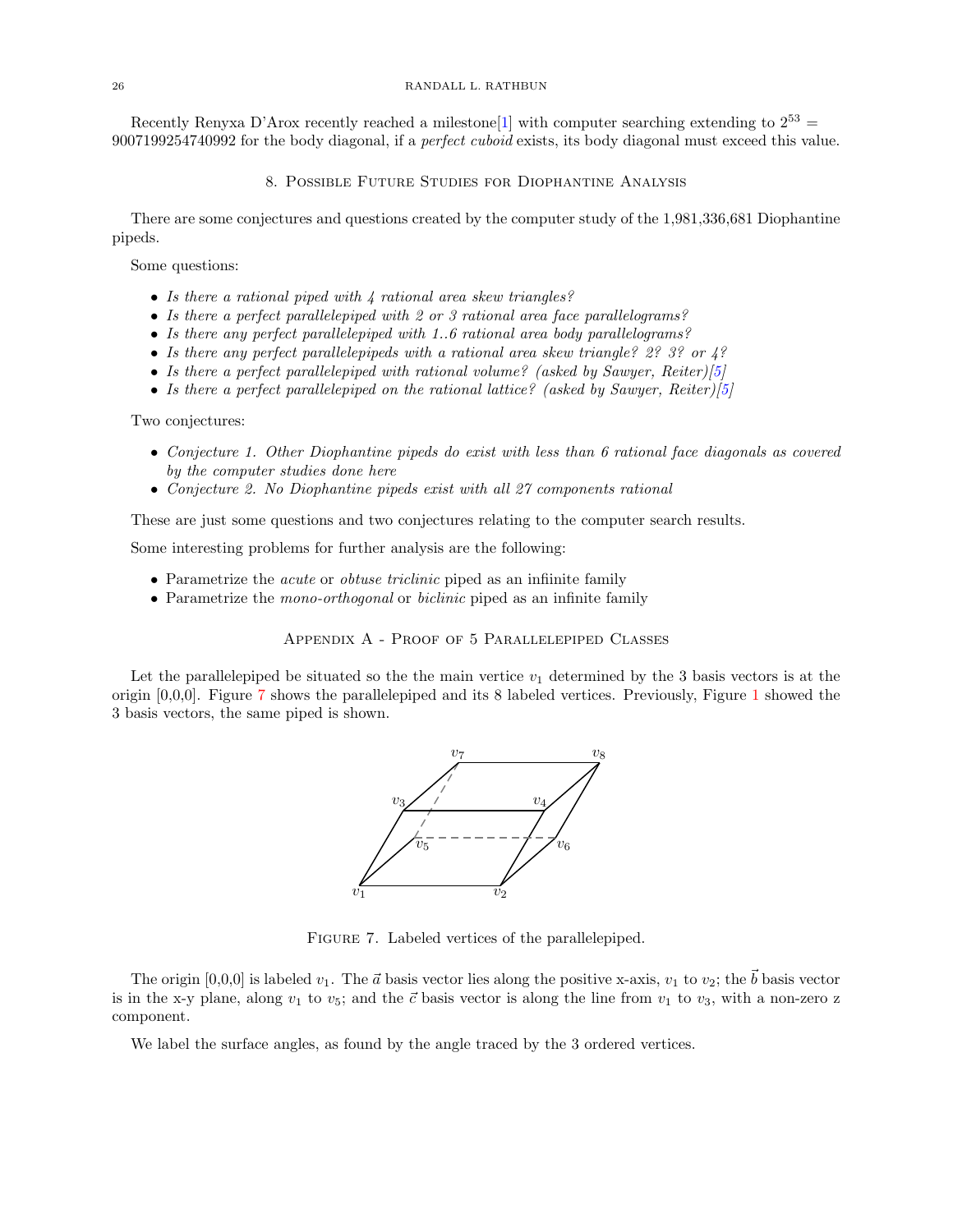| vertice | $angle_1$   | $angle_2$   | $angle_3$   |
|---------|-------------|-------------|-------------|
| 1       | $v_2v_1v_3$ | $v_2v_1v_5$ | $v_3v_1v_5$ |
| 2       | $v_1v_2v_4$ | $v_1v_2v_6$ | $v_4v_2v_6$ |
| 3       | $v_1v_3v_4$ | $v_1v_3v_7$ | $v_4v_3v_7$ |
| 4       | $v_2v_4v_3$ | $v_2v_4v_8$ | $v_3v_4v_8$ |
| 5       | $v_1v_5v_6$ | $v_1v_5v_7$ | $v_6v_5v_7$ |
| 6       | $v_2v_6v_5$ | $v_2v_6v_8$ | $v_5v_6v_8$ |
| 7       | $v_3v_7v_5$ | $v_3v_7v_8$ | $v_5v_7v_8$ |
| 8       | $v_4v_8v_6$ | $v_4v_8v_7$ | $v_6v_8v_7$ |

Table 38. The 3 surface angles at each vertice of parallelepiped

We know that the interior angles on the diagonals of a parallelogram are equal, and that 2 adjacent angles are supplementary. This fact enables us to substitute the equivalent angles as necessary for the piped, in order to redefine all surface angles as a subset of the 3 surface angles at vertice  $#1$ .

Equivalent angles for the parallelepiped vertices occurring on a basis plane.

| $a - b$ plane                       | $a - c$ plane                       | $b - c$ plane                       |
|-------------------------------------|-------------------------------------|-------------------------------------|
| $v_2v_1v_5$                         | $v_2v_1v_3$                         | $v_3v_1v_5$                         |
| $v_2v_6v_5=v_2v_1v_5$               | $v_1v_2v_4 = 180^\circ - v_2v_1v_3$ | $v_3v_7v_5=v_3v_1v_5$               |
| $v_1v_5v_6 = 180^\circ - v_2v_1v_5$ | $v_1v_3v_4 = 180^\circ - v_2v_1v_3$ | $v_1v_3v_7 = 180^\circ - v_3v_1v_5$ |
| $v_1v_2v_6 = 180^\circ - v_2v_1v_5$ | $v_2v_4v_3 = v_2v_1v_3$             | $v_1v_5v_7 = 180^\circ - v_3v_1v_5$ |
| $v_4v_3v_7=v_2v_1v_5$               | $v_6v_5v_7=v_2v_1v_3$               | $v_4v_2v_6=v_3v_1v_5$               |
| $v_4v_8v_7=v_2v_1v_5$               | $v_5v_6v_8=180^\circ-v_2v_1v_3$     | $v_4v_8v_6=v_3v_1v_5$               |
| $v_3v_7v_8=180^\circ-v_2v_1v_5$     | $v_5v_7v_8 = 180^\circ - v_2v_1v_3$ | $v_2v_4v_8=180^\circ-v_3v_1v_5$     |
| $v_3v_4v_8=180^\circ-v_2v_1v_5$     | $v_6v_8v_7=v_2v_1v_3$               | $v_2v_6v_8=180^\circ-v_3v_1v_5$     |

We substitute the 3 surface angles or their supplements found at vertice  $#1$ , for all 8 vertices, such that all surface angles are derived from just the angles at the origin, or vertice  $#1$ .

After substitutions, we find the surface angles.

Equivalent 3 surface angles at each vertice of parallelepiped

| vertice | $angle_1$                 | $angle_2$                 | $angle_3$                 |
|---------|---------------------------|---------------------------|---------------------------|
| 1       | $v_2v_1v_3$               | $v_2v_1v_5$               | $v_3v_1v_5$               |
| 2       | $180^{\circ} - v_2v_1v_3$ | $180^{\circ} - v_2v_1v_5$ | $v_3v_1v_5$               |
| 3       | $180^{\circ} - v_2v_1v_3$ | $180^{\circ} - v_3v_1v_5$ | $v_2v_1v_5$               |
| 4       | $v_2v_1v_3$               | $180^{\circ} - v_3v_1v_5$ | $180^{\circ} - v_2v_1v_5$ |
| 5       | $180^{\circ} - v_2v_1v_5$ | $180^{\circ} - v_3v_1v_5$ | $v_2v_1v_3$               |
| 6       | $v_2v_1v_5$               | $180^{\circ} - v_3v_1v_5$ | $180^{\circ} - v_2v_1v_3$ |
| 7       | $v_3v_1v_5$               | $180^{\circ} - v_2v_1v_5$ | $180^{\circ} - v_2v_1v_3$ |
| 8       | $v_3v_1v_5$               | $v_2v_1v_5$               | $v_2v_1v_3$               |

In order to classify the angles, we consider the  $\angle$ such that

 $0^{\circ} < \angle < 90^{\circ} \rightarrow sign(cos(\angle)) = 1$  $\angle = 90^{\circ} \rightarrow sign(\cos(\angle)) = 0$  $180^\circ > \measuredangle > 90^\circ \rightarrow sign(\cos(\measuredangle)) = -1$ 

We substitute these values for the surface angles in the labeling above. For example, vertice 1 could have the signs: [-1, 0, 1], if its angles were 108°, 90°, and 60°respectively.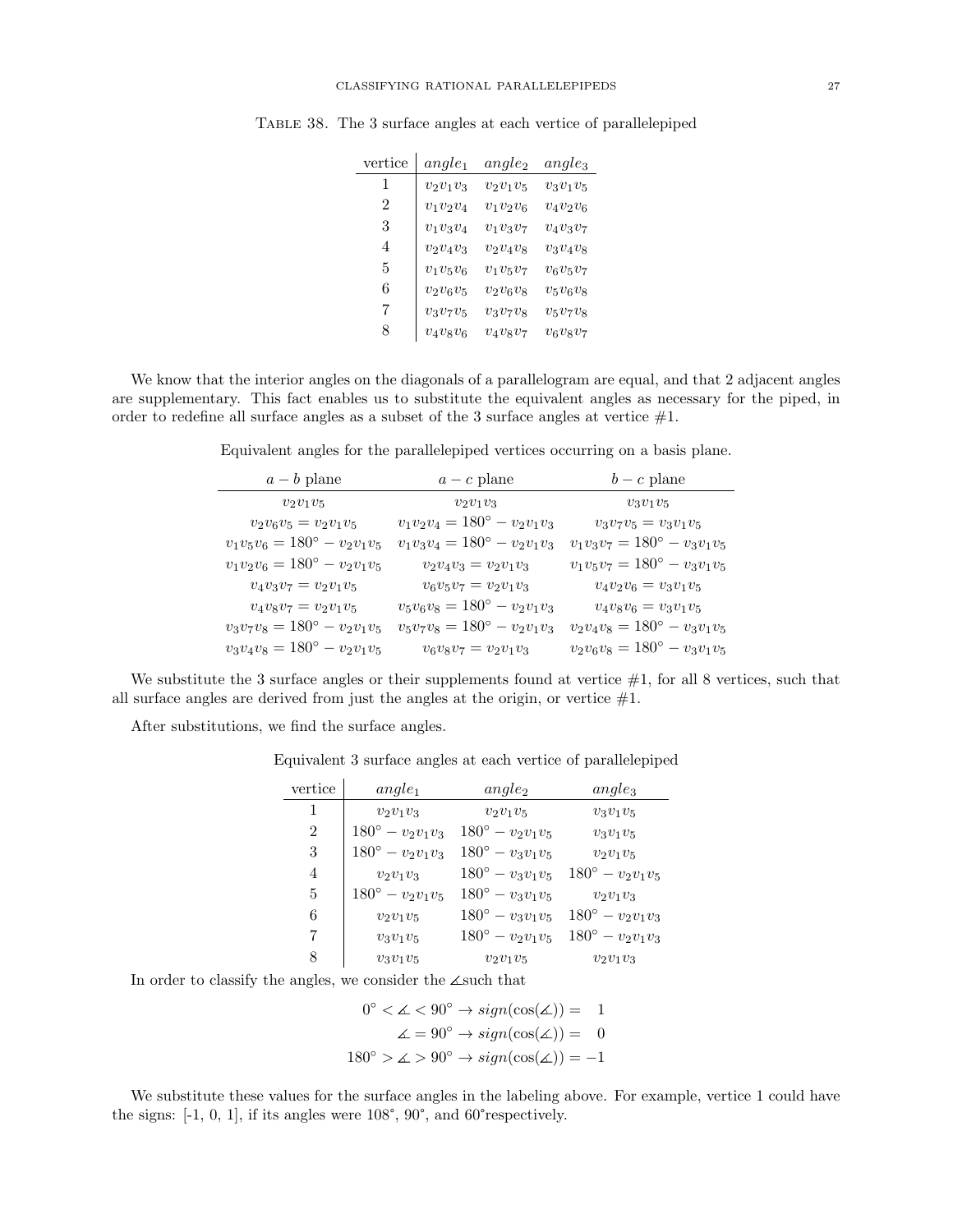We notice that if the sign of an angle  $= 1$ , then its supplement  $= -1$ , or vice versa. If the sign of an angle  $= 0$ , then the supplement is also  $= 0$ .

Since all other 7 vertices are given as some combination of the 3 surface angles of vertice  $#1$ , we only have to consider the 27 permutations of  $-1,0,1$  taken 3 at a time for vertice  $\#1$ , in order to enumerate all possible states of the parallelepiped, and obtain an exhaustive list.

<span id="page-27-7"></span>For each permutation, we create a set union of all 8 vertices to distinguish the actual unique signature of each possible permutation group.

Table 39. The set union set of the 27 permutations for all 8 vertices of the parallelepiped

| #              | group                                | #      | group                                     | #            | group                                |
|----------------|--------------------------------------|--------|-------------------------------------------|--------------|--------------------------------------|
|                | $[-1, -1, -1], [-1, 1, 1]$           | 10     | $[-1, -1, 0], [-1, 0, 1], [0, 1, 1]$      | 19           | $[-1, -1, 1], [1, 1, 1]$             |
| $\overline{2}$ | $[-1, -1, 0], [-1, 0, 1], [0, 1, 1]$ | 11     | $[-1, 0, 0], [0, 0, 1]$                   | 20           | $[-1, -1, 0], [-1, 0, 1], [0, 1, 1]$ |
| 3              | $[-1, -1, 1], [1, 1, 1]$             | 12     | $[-1, -1, 0], [-1, 0, 1], [0, 1, 1]$      | 21           | $[-1, -1, -1], [-1, 1, 1]$           |
| 4              | $[-1, -1, 0], [-1, 0, 1], [0, 1, 1]$ | 13     | $[-1, 0, 0], [0, 0, 1]$                   | $22^{\circ}$ | $[-1, -1, 0], [-1, 0, 1], [0, 1, 1]$ |
| 5              | $[-1, 0, 0], [0, 0, 1]$              | 14     | [0, 0, 0]                                 | 23 l         | $[-1, 0, 0], [0, 0, 1]$              |
| 6              | $[-1, -1, 0], [-1, 0, 1], [0, 1, 1]$ | $15-1$ | $[-1, 0, 0], [0, 0, 1]$                   | 24 l         | $[-1, -1, 0], [-1, 0, 1], [0, 1, 1]$ |
|                | $[-1, -1, 1], [1, 1, 1]$             | 16 l   | $[-1, -1, 0], [-1, 0, 1], [0, 1, 1]$      | 25           | $[-1, -1, -1], [-1, 1, 1]$           |
| 8              | $[-1, -1, 0], [-1, 0, 1], [0, 1, 1]$ | 17     | $[-1, 0, 0], [0, 0, 1]$                   | $26-1$       | $[-1, -1, 0], [-1, 0, 1], [0, 1, 1]$ |
|                | $9$   [-1, -1, -1], [-1, 1, 1]       |        | $18$   [-1, -1, 0], [-1, 0, 1], [0, 1, 1] |              | $27$   [-1, -1, 1], [1, 1, 1]        |

We discover that 5 unique classes result, after creating a set union of the 27 permutation set union groups shown in Table [39.](#page-27-7)

Table 40. Five classes of parallelepipeds

| name   class                         |                                                                                                                                                                         |
|--------------------------------------|-------------------------------------------------------------------------------------------------------------------------------------------------------------------------|
| rectangular   [0, 0, $\overline{0 }$ |                                                                                                                                                                         |
|                                      |                                                                                                                                                                         |
|                                      |                                                                                                                                                                         |
|                                      | monoclinic [-1, 0, 0], [0, 0, 1]<br>bi-clinic [-1, -1, 0], [-1, 0, 1], [0, 1, 1]<br>obtuse triclinic [-1, -1, -1], [-1, 1, 1]<br>acute triclinic [-1, -1, 1], [1, 1, 1] |
|                                      |                                                                                                                                                                         |

 $\Box$ 

### **REFERENCES**

- <span id="page-27-6"></span>[1] Renyxa D'Arox, *Body diagonal of the perfect cuboid must exceed*  $2^{53}$ , private communication, November 25, 2018 11:04 PM PST
- <span id="page-27-5"></span>[2] Richard K. Guy, Unsolved Problems in Number Theory, ver. 3, Springer-Verlag, New York, ISBN 978-0-387-20860-2 (hardcover), 2004, 438 pages
- <span id="page-27-3"></span>[3] Randall Rathbun, Some new parameterizations for the Diophantine bi-orthogonal monoclinic piped, https://arxiv.org/abs/1709.01138 version [v1] Mon, 4 Sep 2017 20:02:15 UTC
- <span id="page-27-4"></span>[4] Randall Rathbun, Four integer parametrizations for the monoclinic Diophantine piped, https://arxiv.org/abs/1705.07734 version [v2] Fri, 2 Jun 2017 17:12:44 UTC
- <span id="page-27-2"></span>[5] J. Sawyer, C.A. Reiter, Perfect parallelepipeds exist, Math Comp., 80, (2011), 1037-1040 Also Randall Rathbun discovered some earlier.
- <span id="page-27-1"></span>[6] Hermann Schubert, §2 Heron Triangles, formula, page 10, Integrality in Algebraic Geometry 1905, translation of Die Ganzzahligkeit in der Algebraischen Geometrie" by Ralph Buchholz 2005
- [7] Benjamin D. Sokolowsky, Amy G. VanHooft, Rachel M. Volkert, Clifford A. Reiter, An Infinite Family of Perfect Parallelepipeds, Mathematics of Computation, Volume 83, Number 289, September 2014, pp 2441-2454
- <span id="page-27-0"></span>[8] Walter Wyss, Perfect Parallelograms, American Math Monthly, 119 (6) (2012), pp. 513-515